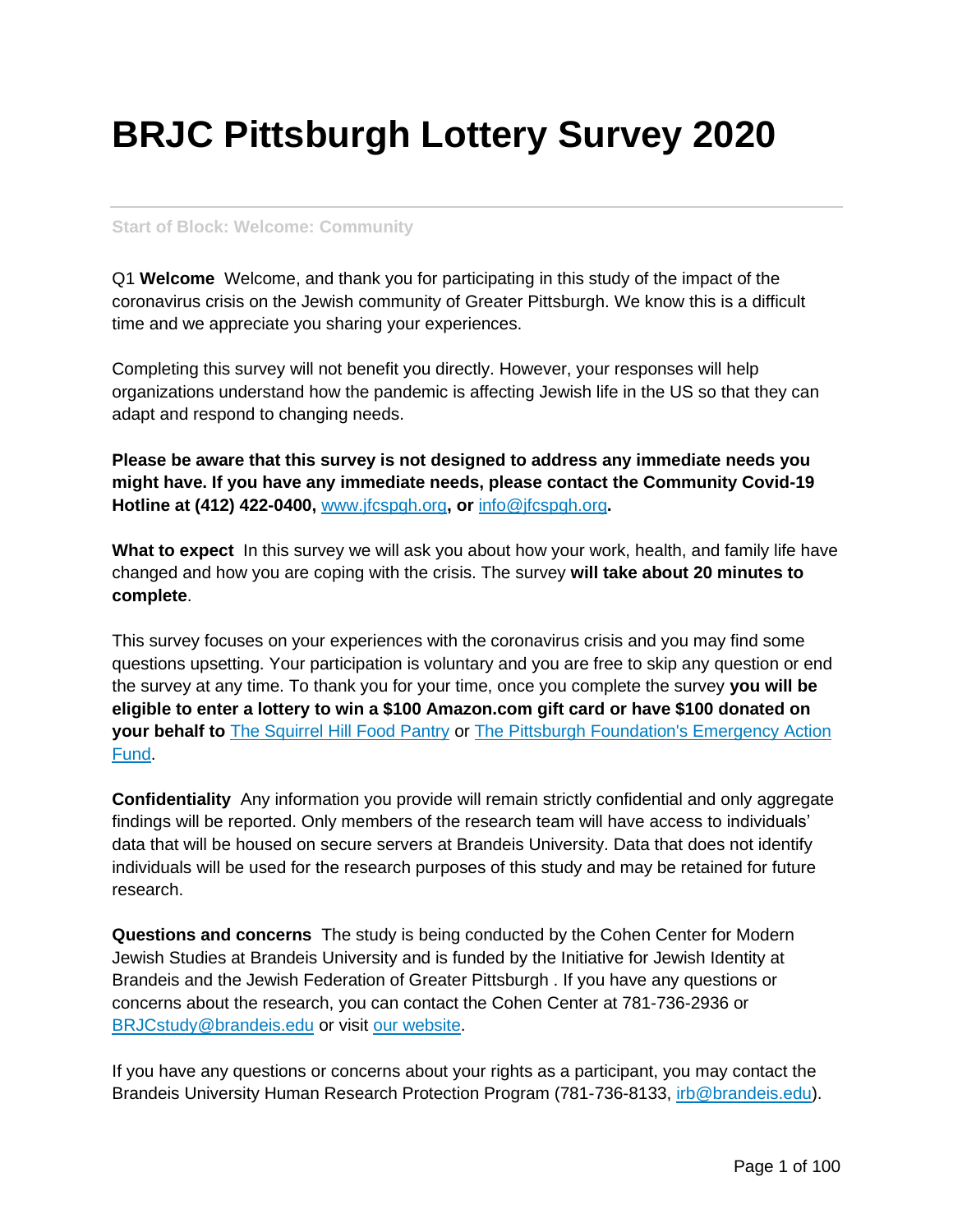This committee works to safeguard the interests of individuals who participate in Brandeissponsored research. To download a copy of this introductory message, which serves as your informed consent to participate in this research, please [click here.](https://www.brandeis.edu/cmjs/researchprojects/brjc/pdfs/brjc-study-pittsburgh-informed-consent_v1.pdf)

**How to complete the survey** Throughout the survey, please use the arrow buttons to move around in the survey. Do not use the Forward and Back buttons on your browser. If you need to take a break, simply close the browser window. Your responses will be saved and when you return the survey will start where you left off.

**Who can participate in this survey** You are eligible for the survey if you consider yourself Jewish in any way. You must be at least 18 years old to participate. By clicking the button below to start the survey, you affirm that you are 18 years or older.

To begin the survey please click the button below.

Page Break -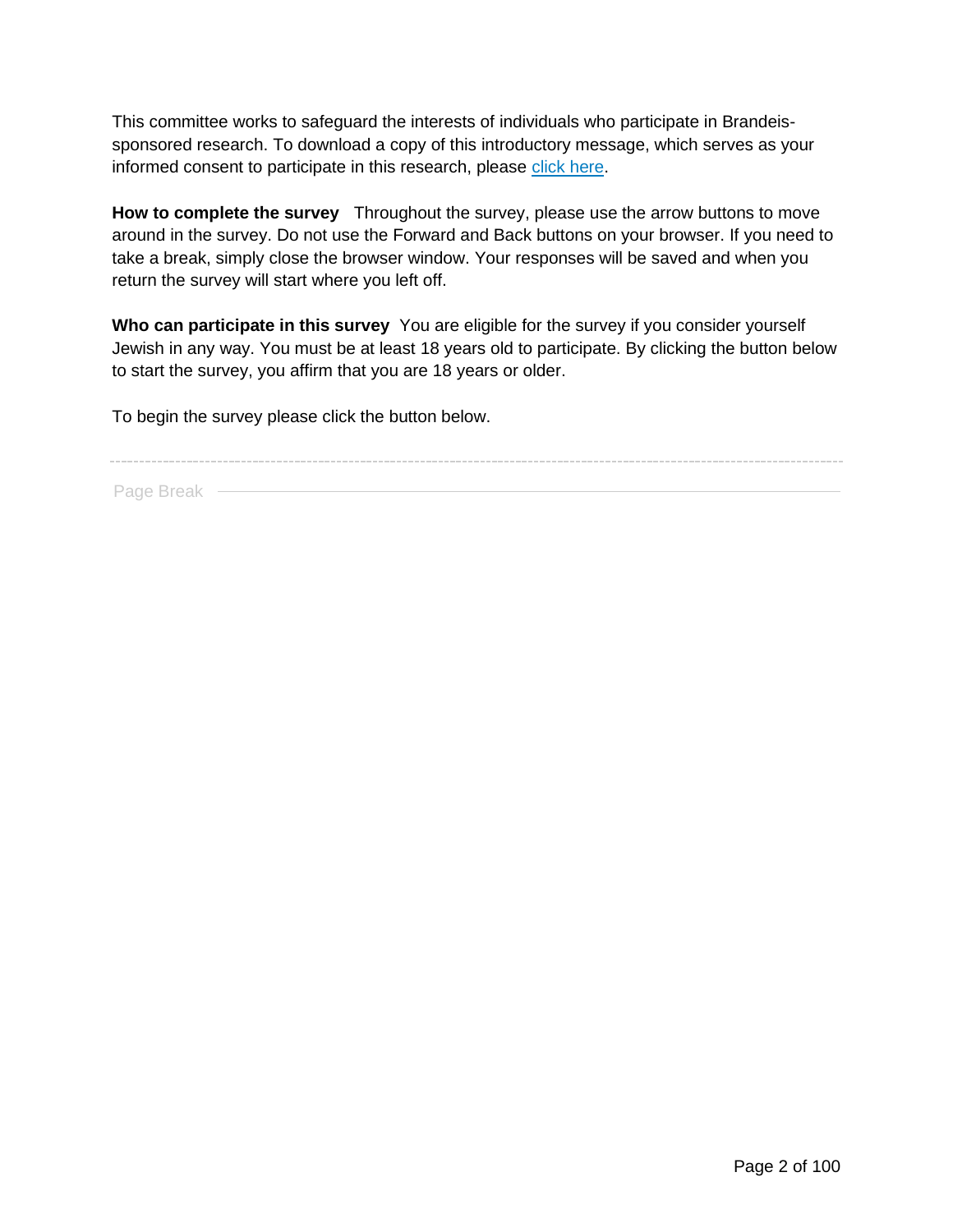**End of Block: Welcome: Community**

**Start of Block: Introduction**

Q4 The coronavirus crisis has affected the lives of most people in countless ways.

OPENCOPE Overall, how well would you say you are coping with the coronavirus crisis?

| Not coping well at all                                                                                                                                                                                        |
|---------------------------------------------------------------------------------------------------------------------------------------------------------------------------------------------------------------|
| Not coping too well                                                                                                                                                                                           |
| Coping pretty well                                                                                                                                                                                            |
| Coping very well                                                                                                                                                                                              |
| $X^{\rightarrow}$                                                                                                                                                                                             |
| OPENCONF How confident do you feel that you and your family will be able to get your lives<br>the contract of the contract of the contract of the contract of the contract of the contract of the contract of |

back to normal after the crisis is over?

| Not at all confident         |
|------------------------------|
| $\bigcirc$ Not too confident |
| ◯ Somewhat confident         |
| $\bigcirc$ Very confident    |

Page Break ––––––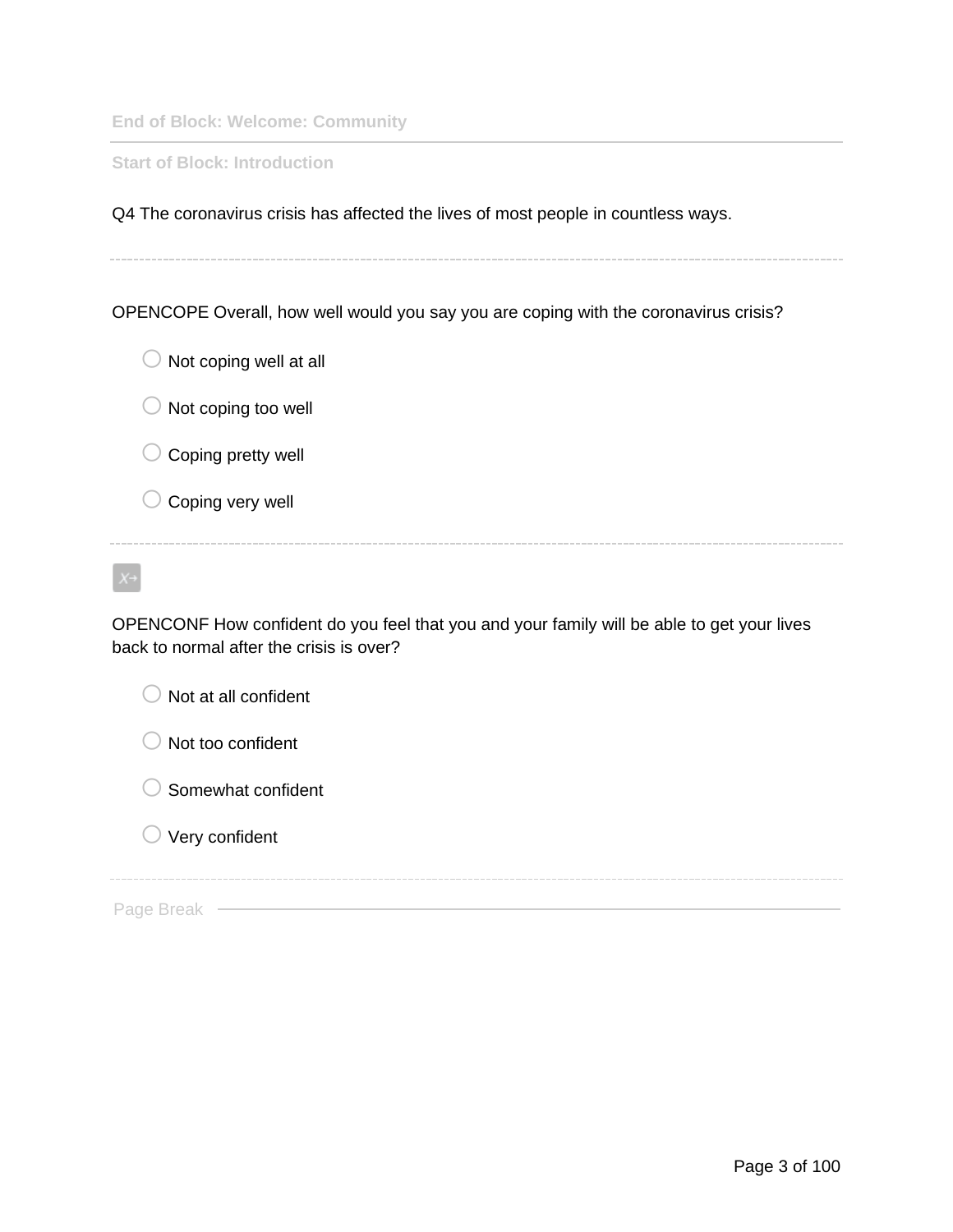**End of Block: Introduction**

**Start of Block: Screener**

Q8 We would like to learn a little more about you.

 $\ast$ 

RESPAGE What is your age?

\_\_\_\_\_\_\_\_\_\_\_\_\_\_\_\_\_\_\_\_\_\_\_\_\_\_\_\_\_\_\_\_\_\_\_\_\_\_\_\_\_\_\_\_\_\_\_\_\_\_\_\_\_\_\_\_\_\_\_\_\_\_\_\_

Page Break ————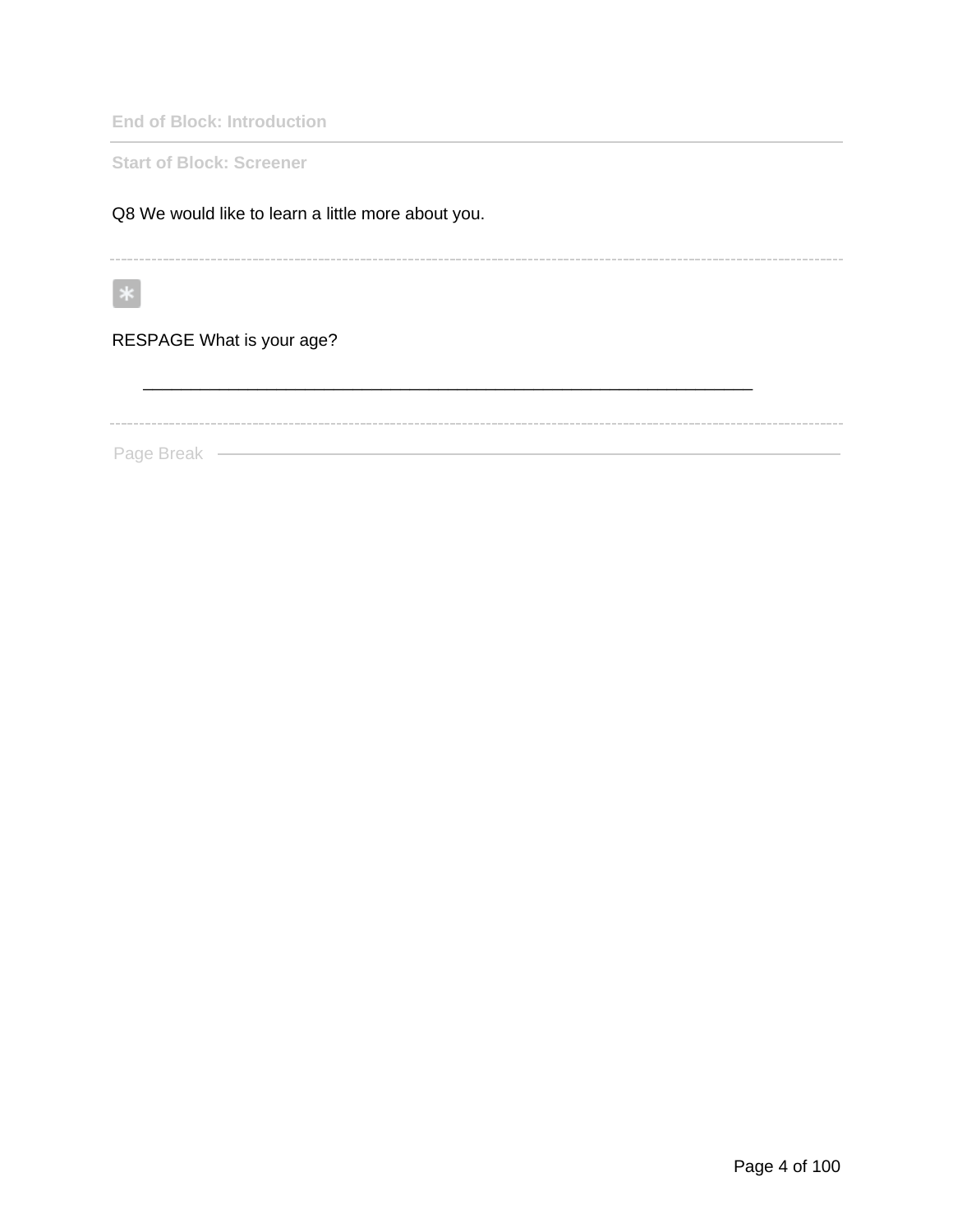RESPRELIG What is your religion, if any?

 $\bigcirc$  Jewish

| Jewish and something else (please specify) |  |
|--------------------------------------------|--|
| Christian                                  |  |
| <b>Buddhist</b>                            |  |
| Hindu                                      |  |
| Muslim                                     |  |
| Atheist                                    |  |
| Agnostic                                   |  |
| Other religion (please specify)            |  |
| No religion                                |  |
| Page Break                                 |  |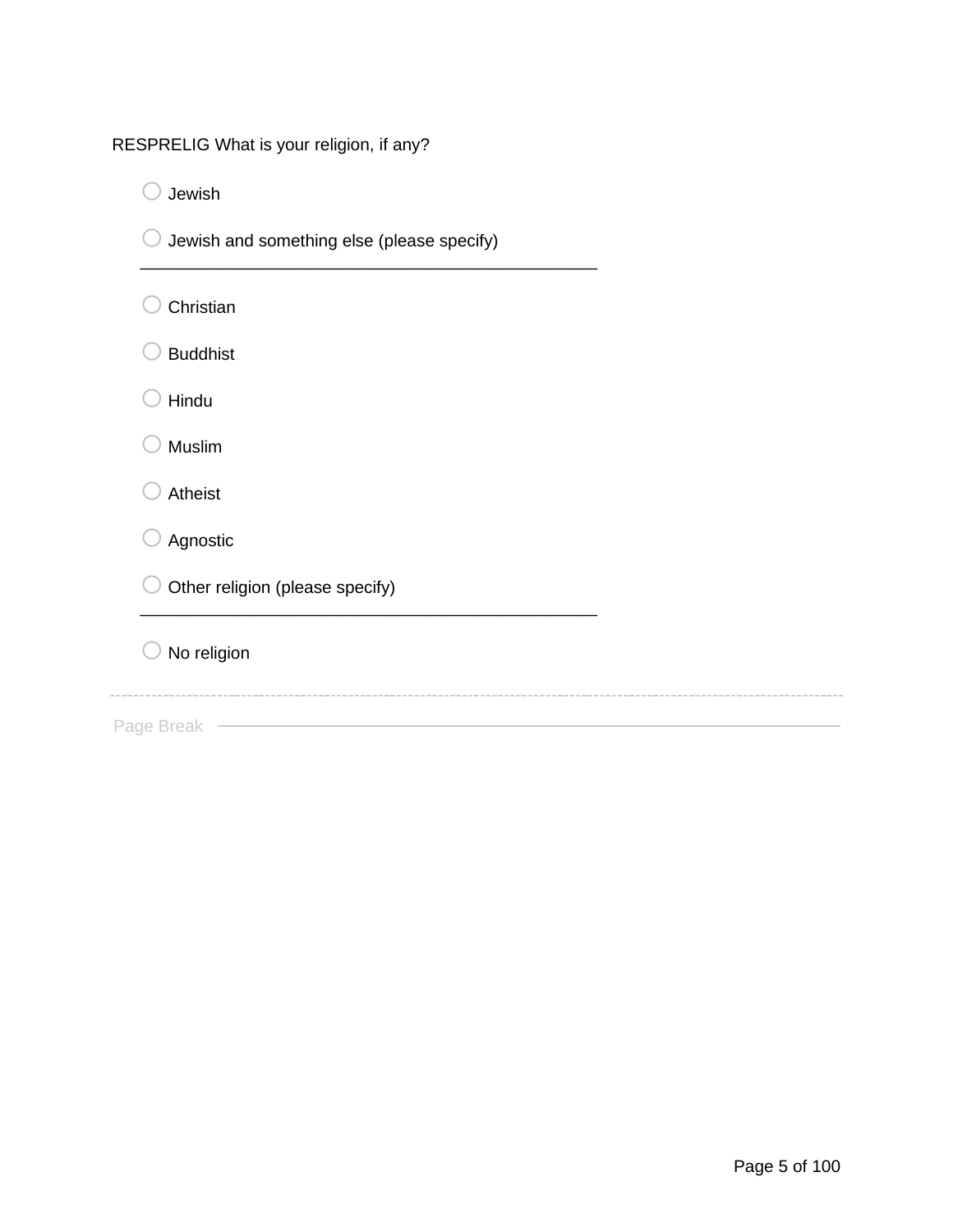| <b>Display This Question:</b>                                                    |
|----------------------------------------------------------------------------------|
| If What is your religion, if any? $E = J$ ewish                                  |
| And What is your religion, if any? != Jewish and something else (please specify) |
|                                                                                  |

RESPCONS Do you consider yourself to be Jewish in any way?

o Yes

 $\bigcirc$  No

Page Break -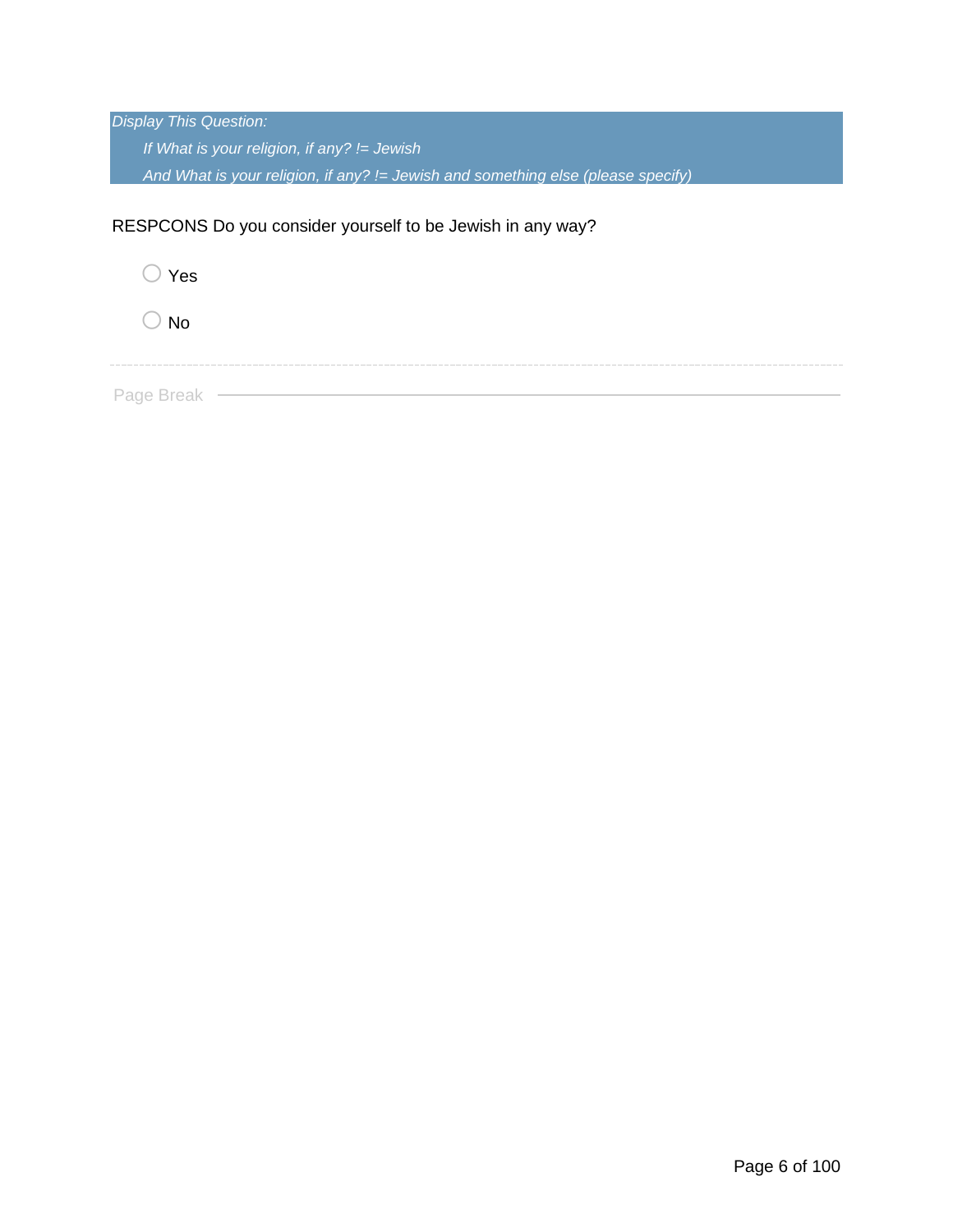HHREGION Do you currently live in the greater Pittsburgh area either permanently or temporarily? The greater Pittsburgh area includes Allegheny, Beaver, Butler, Washington, and Westmoreland Counties.

 $\bigcirc$  Yes

 $\bigcirc$  No

\_\_\_\_\_\_\_\_\_\_\_\_\_\_\_\_\_\_\_\_\_\_\_\_\_\_\_\_\_\_\_\_\_\_\_\_\_\_\_\_\_\_\_\_\_\_\_\_\_\_\_\_\_\_\_\_\_\_\_\_\_\_\_\_

HHZIP What is the ZIP code where you currently live?

**End of Block: Screener**

**Start of Block: Household Information**

Page Break –––––––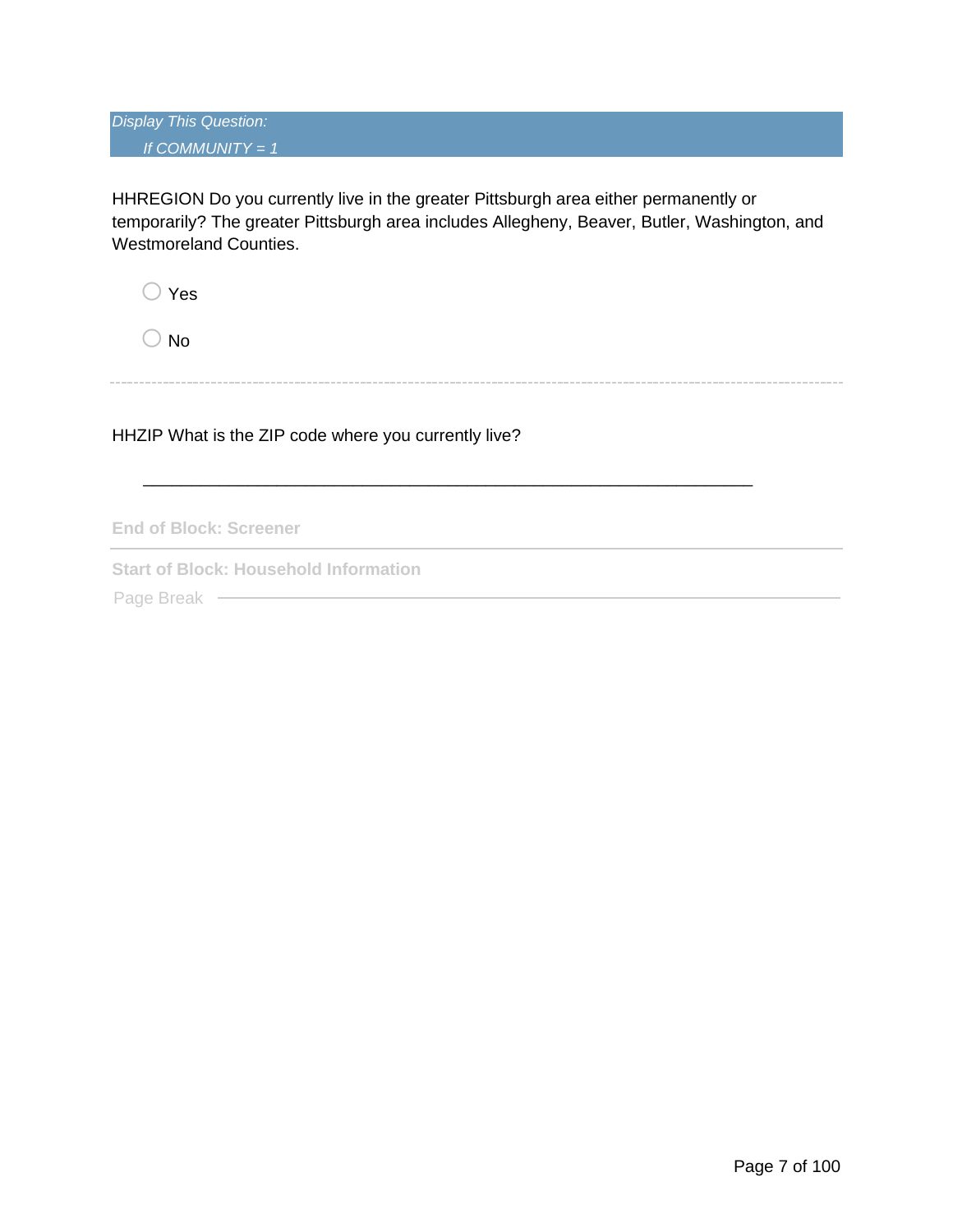MARITAL What is your current marital status?

 $\bigcirc$  Married

 $\bigcirc$  Living with partner

 $\bigcirc$  Single - never married

O Divorced

 $\bigcirc$  Separated

 $\bigcirc$  Widowed

**End of Block: Household Information**

**Start of Block: Household Information 2**

*Display This Question: If What is your current marital status? = Married Or What is your current marital status? = Living with partner*

SPJEW Does your \${e://Field/SPTEXT} consider him or herself to be Jewish in any way?

 $\bigcirc$  Yes

 $\bigcirc$  No

Page Break -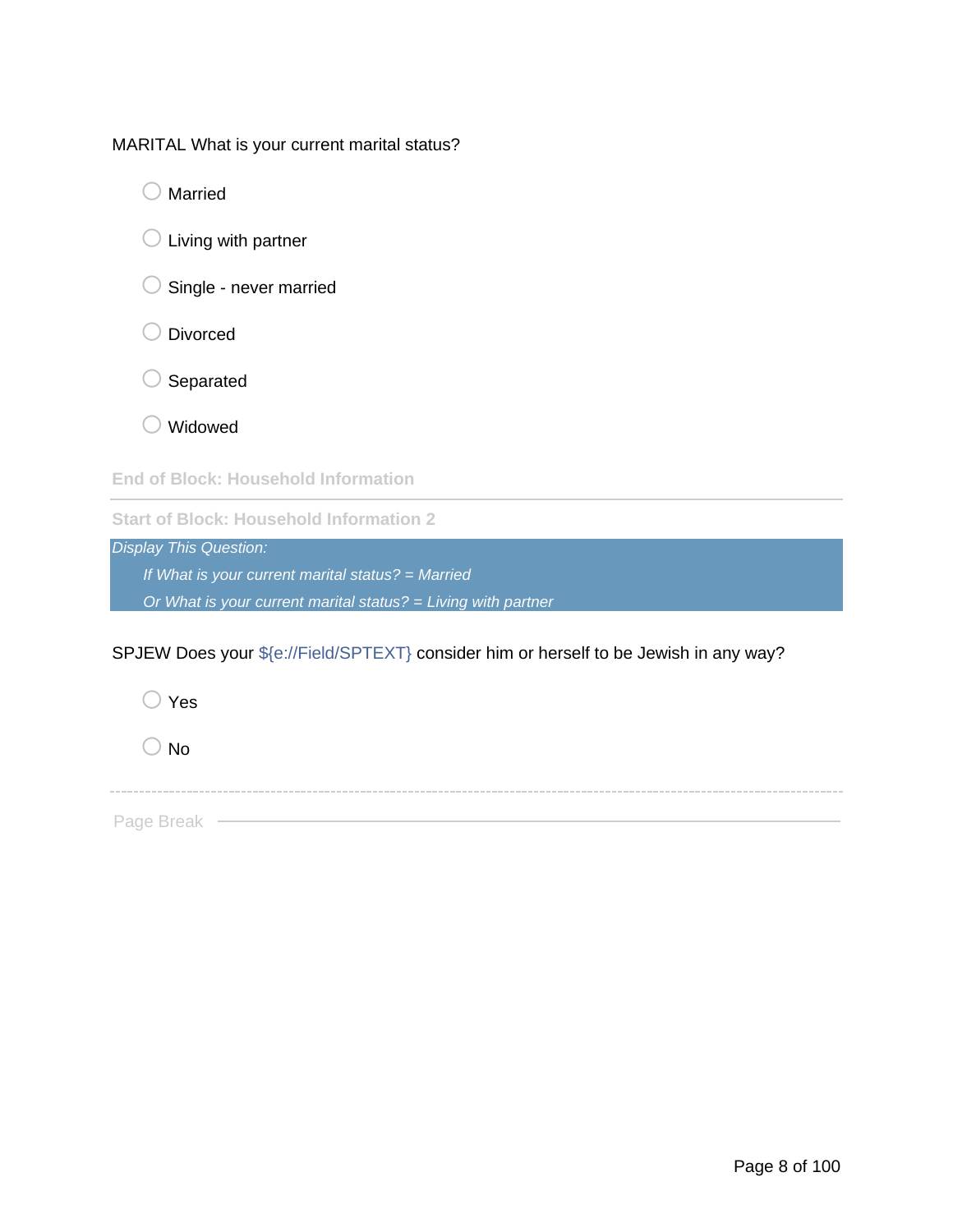| CHILDANY Do you have any children? |  |  |  |
|------------------------------------|--|--|--|
|                                    |  |  |  |

| Yes                           |                                                             |
|-------------------------------|-------------------------------------------------------------|
| <b>No</b>                     |                                                             |
| <b>Display This Question:</b> | If Do you have any children? = Yes                          |
|                               | CHILD Are any of your children (check all that apply)       |
|                               | Babies, toddlers, preschoolers, or not yet in kindergarten  |
|                               | Enrolled in elementary or middle school                     |
|                               | Enrolled in high school                                     |
|                               | Enrolled as undergraduate students in college or university |
|                               | None of these                                               |
| Page Break                    |                                                             |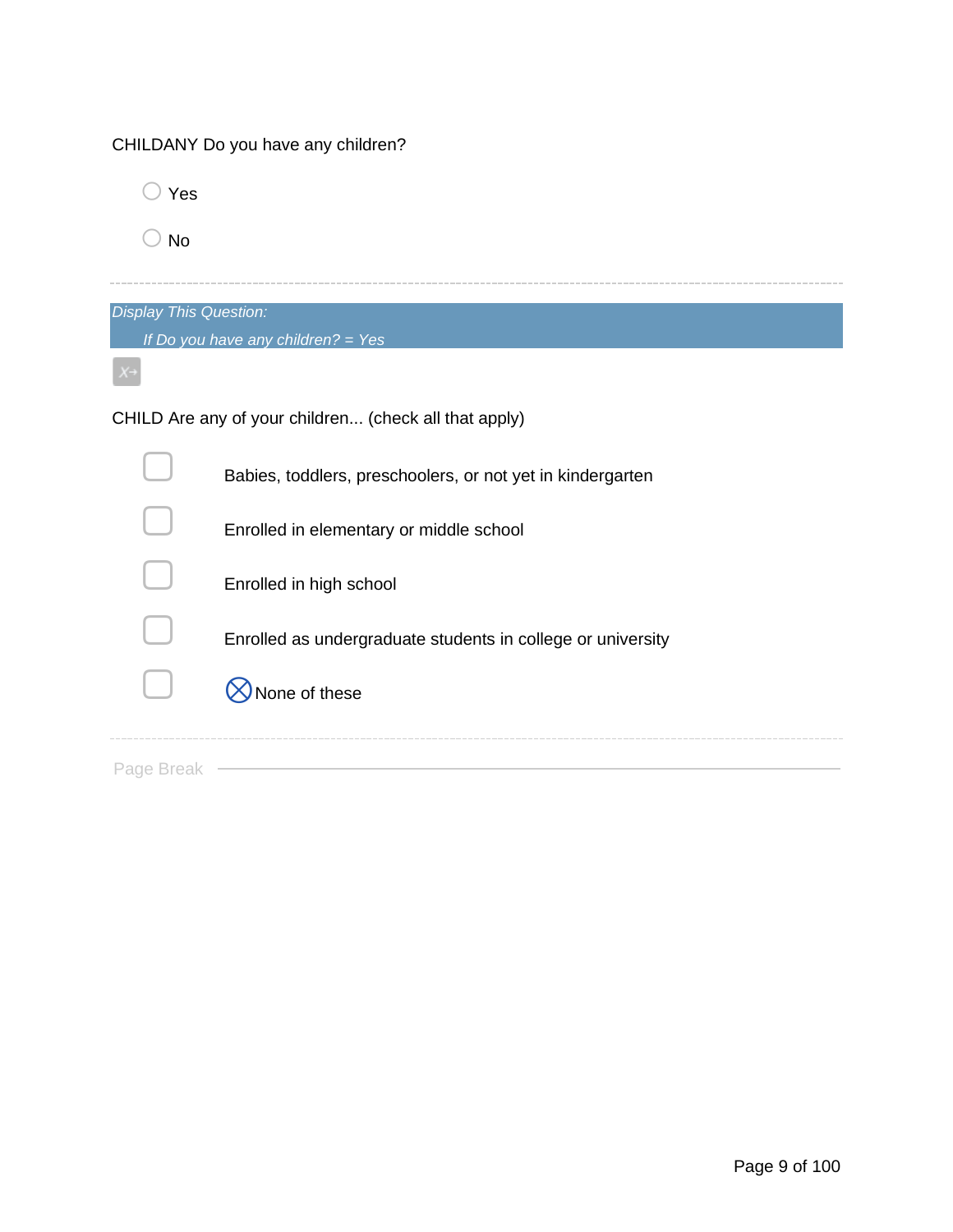*Display This Question: If If What is your age? Text Response Is Greater Than 64 Or Or What is your age? Text Response Is Empty*

HLRESPNH The following questions are about how living arrangements have been affected by the coronavirus crisis.

Before the coronavirus, did you live in an assisted living facility, nursing home, or an independent senior living building or community?

 $\bigcirc$  Yes

 $\bigcirc$  No

**End of Block: Household Information 2**

**Start of Block: Household Information 3**

*Display This Question:*

*If The following questions are about how living arrangements have been affected by the coronavirus c... = No*

*Or Or What is your age? Text Response Is Less Than 64*

RESPLIVEBFR \${e://Field/HHBOILER}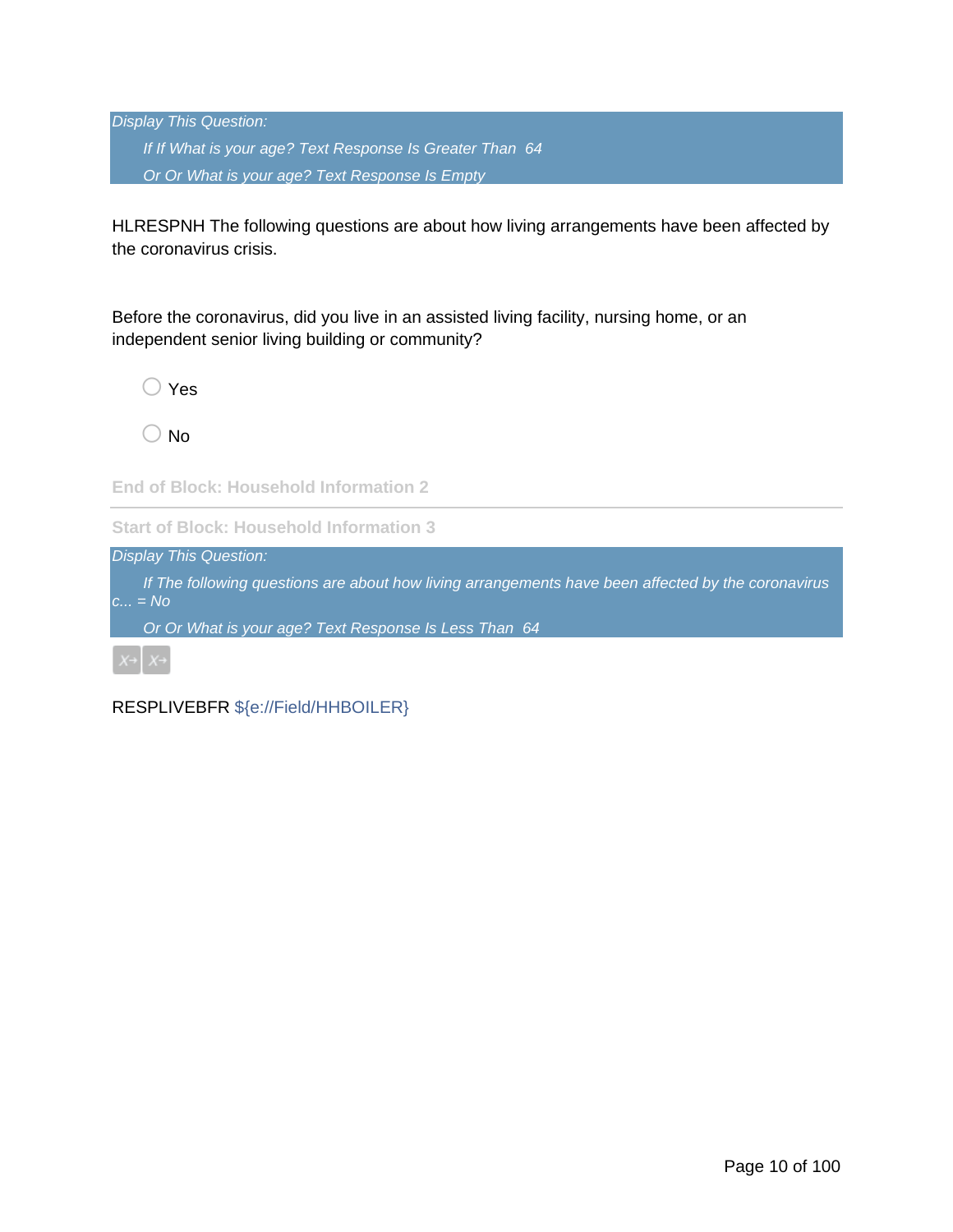Thinking about your living arrangement BEFORE the coronavirus crisis, did you live with... (check all that apply)

| What is your current marital status? = Married<br>Or What is your current marital status? = Living with partner |
|-----------------------------------------------------------------------------------------------------------------|
|                                                                                                                 |
| Your \${e://Field/SPTEXT}                                                                                       |
| Do you have any children? = Yes                                                                                 |
| Your children                                                                                                   |
| Roommates                                                                                                       |
| Your \${e://Field/PARENTS}                                                                                      |
| Someone else:                                                                                                   |
| lived alone                                                                                                     |
|                                                                                                                 |

RESPLIVING As a result of the coronavirus crisis, has your living arrangement changed at any point in any of the following ways?

o⊗No change

 $\bigcirc$  I moved in with family or friends

*The following questions are about how living arrangements have been affected by the coronavirus c... = No*

*Or Or What is your age? Text Response Is Less Than 64*

 $\bigcirc$  Family or friends came to live with me

o Some other change: \_\_\_\_\_\_\_\_\_\_\_\_\_\_\_\_\_\_\_\_\_\_\_\_\_\_\_\_\_\_\_\_\_\_\_\_\_\_\_\_\_\_\_\_\_\_\_\_

**End of Block: Household Information 3**

**Start of Block: The COVID-19 Medical Crisis**

Q252 The following questions are about your exposure to coronavirus.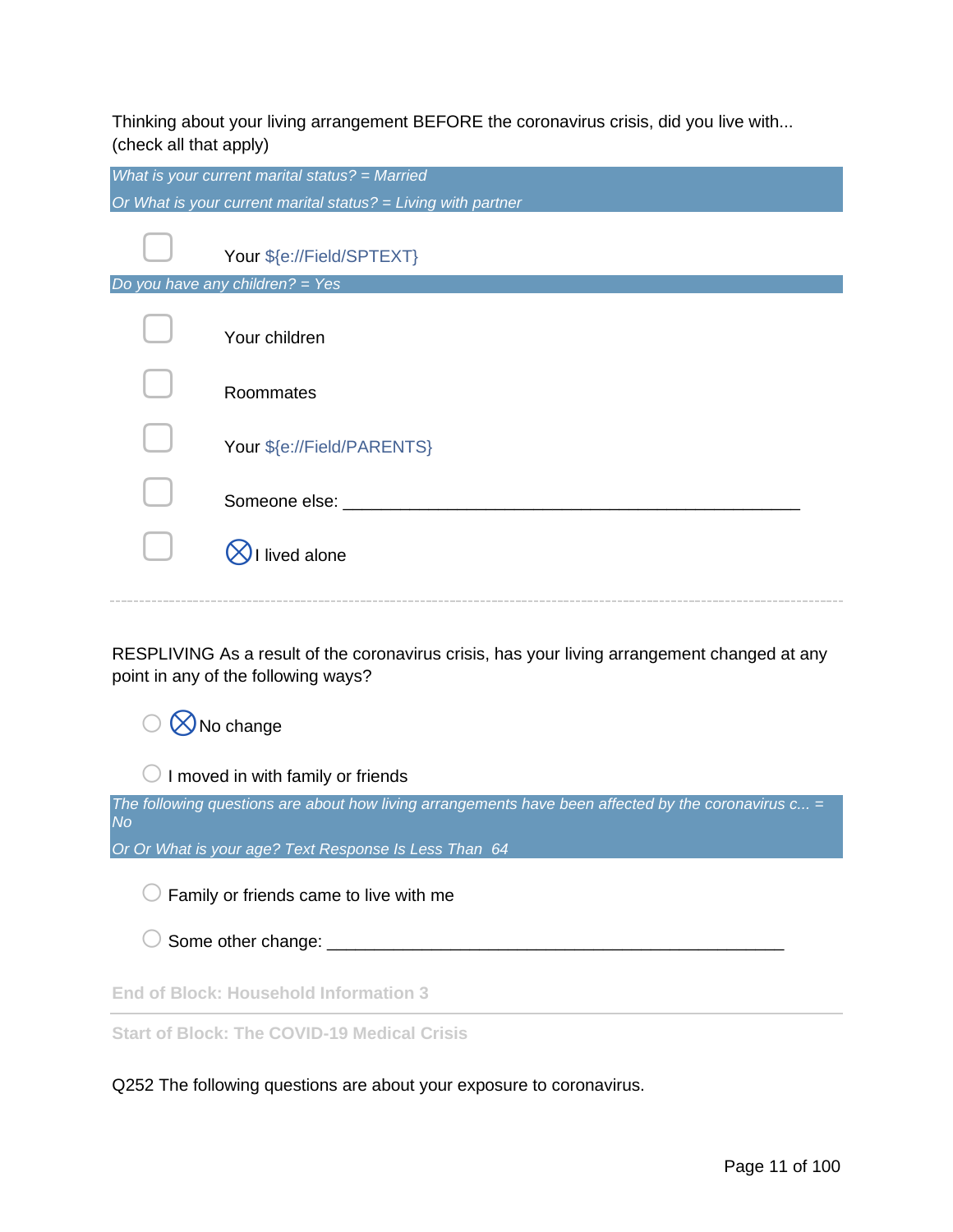HLCVHAD Do you think that YOU OR SOMEONE **CLOSE TO YOU** (e.g., spouse, partner, parents, children, grandparents, sibling, close friend) have had coronavirus (COVID-19), whether or not you or they have been tested?

| Yes, me                                                                                                             |
|---------------------------------------------------------------------------------------------------------------------|
| Yes, someone else close to me                                                                                       |
| Yes, both me and someone close to me                                                                                |
| <b>No</b>                                                                                                           |
| Don't know                                                                                                          |
|                                                                                                                     |
| <b>Display This Question:</b>                                                                                       |
| If Do you think that YOU OR SOMEONE CLOSE TO YOU (e.g., spouse, partner, parents, children,<br>$grandpar = Yes, me$ |
|                                                                                                                     |
| HLCVSICKME Did you become very ill due to coronavirus (COVID-19), whether or not you were<br>hospitalized?          |

 $\bigcirc$  Yes, I became very ill

|  |  | $\bigcirc$ No, I did not become very ill |  |
|--|--|------------------------------------------|--|

*Display This Question:*

*If Do you think that YOU OR SOMEONE CLOSE TO YOU (e.g., spouse, partner, parents, children, grandpar... = Yes, someone else close to me*

HLCVSICKSE Did anyone **close to you** become very ill due to coronavirus (COVID-19), whether or not they were hospitalized?

 $\bigcirc$  Yes, became very ill

 $\bigcirc$  No, did not become very ill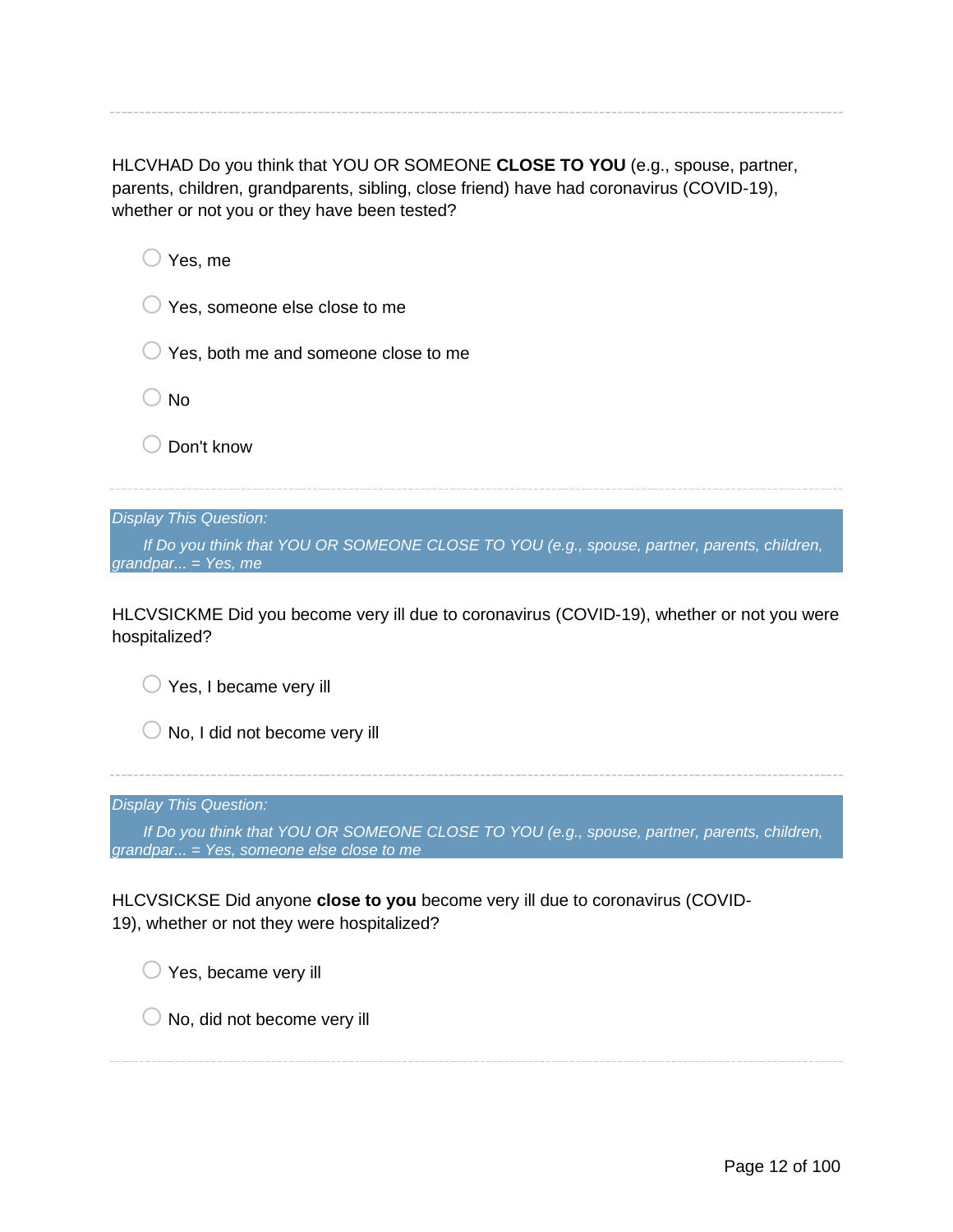*Display This Question:*

*If Do you think that YOU OR SOMEONE CLOSE TO YOU (e.g., spouse, partner, parents, children, grandpar... = Yes, both me and someone close to me*

HLCVSICKBOTH Did YOU OR SOMEONE CLOSE TO YOU become very ill due to coronavirus (COVID-19), whether or not you or they were hospitalized?

| Yes, I became very ill                                                                                                                                      |
|-------------------------------------------------------------------------------------------------------------------------------------------------------------|
| Yes, someone else close to me be became very ill                                                                                                            |
| Yes, both me and someone else became very ill                                                                                                               |
| No, nobody became very ill                                                                                                                                  |
|                                                                                                                                                             |
| <b>Display This Question:</b>                                                                                                                               |
| If Did anyone close to you become very ill due to coronavirus (COVID-19), whether or not they were<br>$h$ = Yes, became very ill                            |
| Or Did YOU OR SOMEONE CLOSE TO YOU become very ill due to coronavirus (COVID-<br>19), whether or not you = Yes, someone else close to me be became very ill |
| Or Did YOU OR SOMEONE CLOSE TO YOU become very ill due to coronavirus (COVID-<br>19), whether or not you = Yes, both me and someone else became very ill    |
| HLCVPASSED Did anyone close to you pass away from COVID-19?                                                                                                 |
| $\supset$ Yes                                                                                                                                               |
| <b>No</b>                                                                                                                                                   |
| <b>Display This Question:</b>                                                                                                                               |

*If Did anyone close to you pass away from COVID-19? = Yes*

HLCVPASSEDWHO We are extremely sorry for your loss and appreciate you taking the time to inform us. As a reminder, you may stop the survey at any time and return to complete it later.

\_\_\_\_\_\_\_\_\_\_\_\_\_\_\_\_\_\_\_\_\_\_\_\_\_\_\_\_\_\_\_\_\_\_\_\_\_\_\_\_\_\_\_\_\_\_\_\_\_\_\_\_\_\_\_\_\_\_\_\_\_\_\_\_

\_\_\_\_\_\_\_\_\_\_\_\_\_\_\_\_\_\_\_\_\_\_\_\_\_\_\_\_\_\_\_\_\_\_\_\_\_\_\_\_\_\_\_\_\_\_\_\_\_\_\_\_\_\_\_\_\_\_\_\_\_\_\_\_

If you would like to, please tell us about the person who passed away: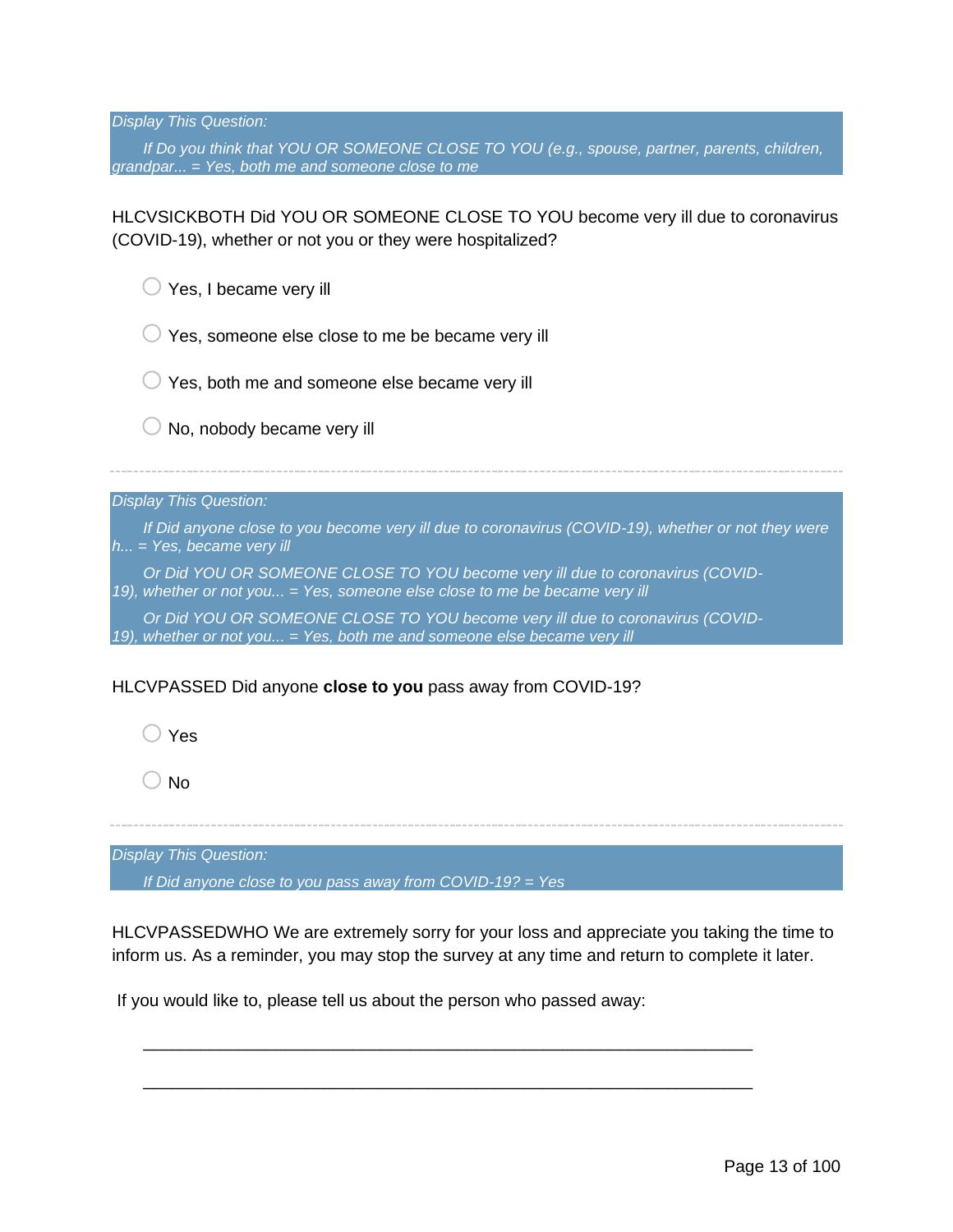| Page Break – |  |  |  |  |  |
|--------------|--|--|--|--|--|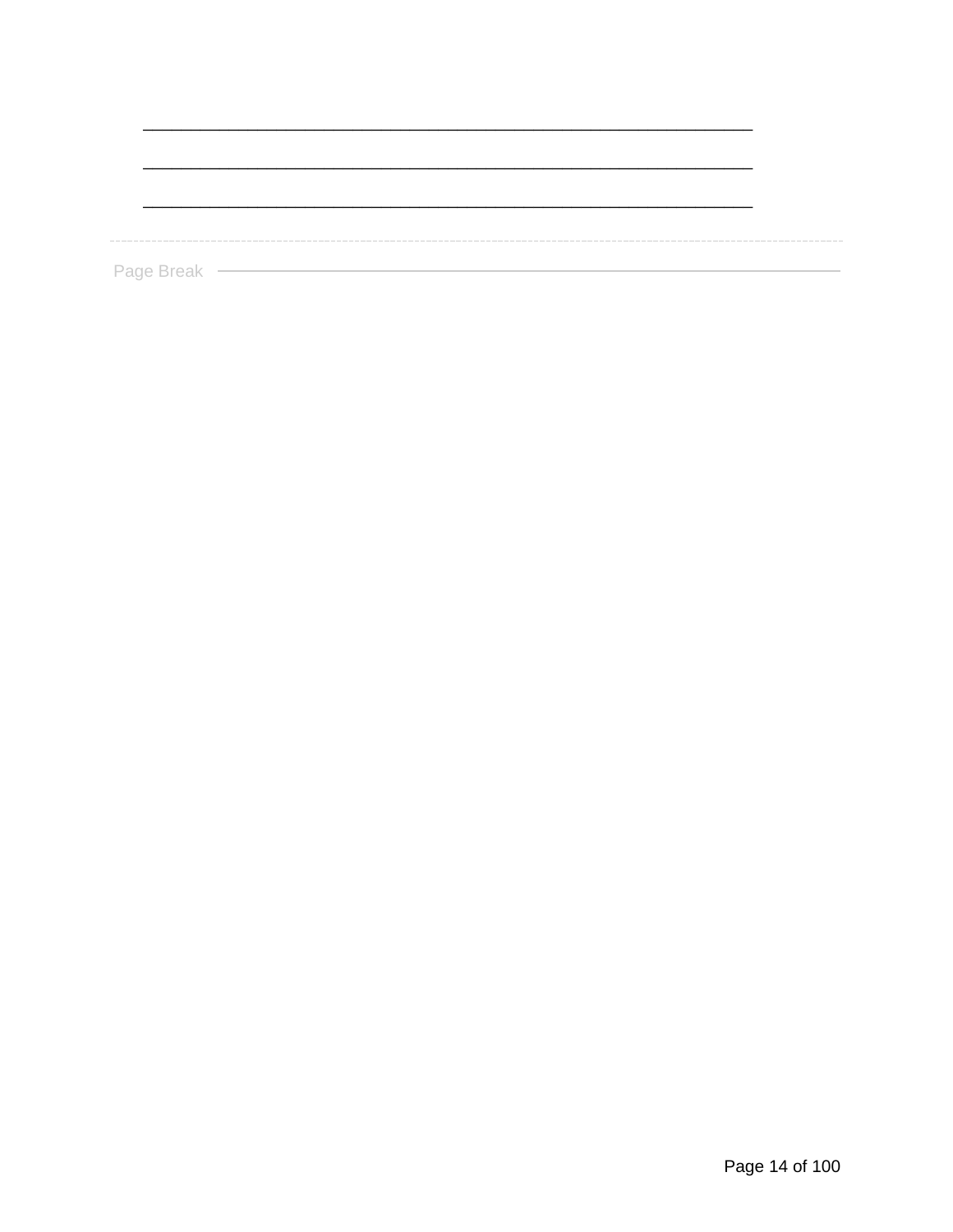**End of Block: The COVID-19 Medical Crisis**

**Start of Block: Assisted Living**

Page Break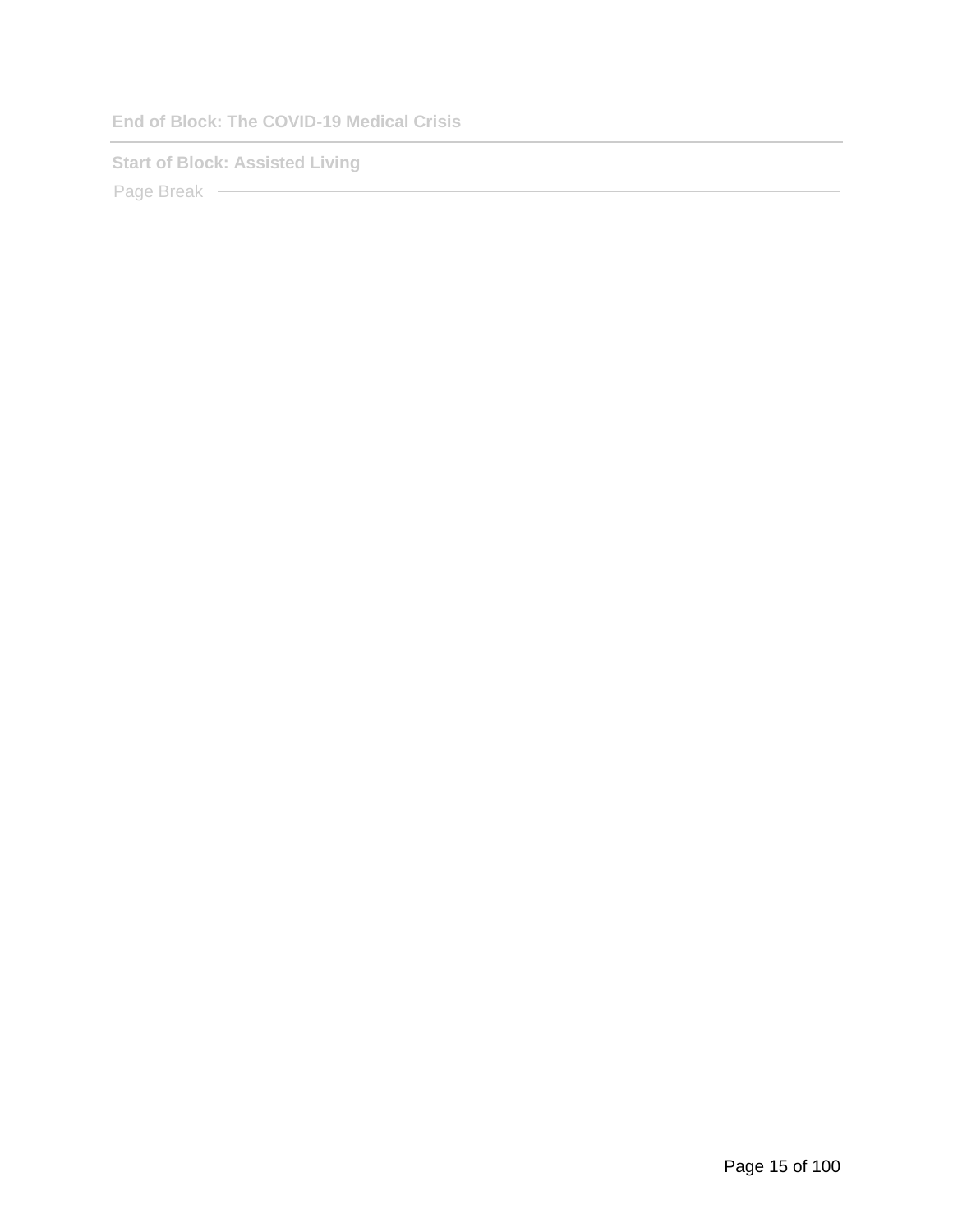*Display This Question: If If What is your age? Text Response Is Less Than 65 Or If If What is your age? Text Response Is Greater Than 64 And The following questions are about how living arrangements have been affected by the coronavirus c... = No Or If If What is your age? Text Response Is Empty*

HHFASTLIV Does someone **close to you** (e.g., spouse, partner, parents, children, grandparents, sibling, close friend) reside in an assisted living facility, nursing home, or an independent senior living building or community?

 $\bigcirc$  Yes

 $\bigcirc$  No

**End of Block: Assisted Living**

**Start of Block: Coronavirus Exposure and Risk**

HLRISK Thinking about the situation today, are YOU OR SOMEONE CLOSE TO YOU (e.g., spouse, partner, parents, children, grandparents, sibling, close friend) at greater risk of being exposed to coronavirus because of work, living situation, or for any other reason?

| Yes, me                                              |
|------------------------------------------------------|
| $\bigcirc$ Yes, someone else close to me             |
| $\bigcirc$ Yes, both me and someone else close to me |
| <b>No</b>                                            |
| Don't know                                           |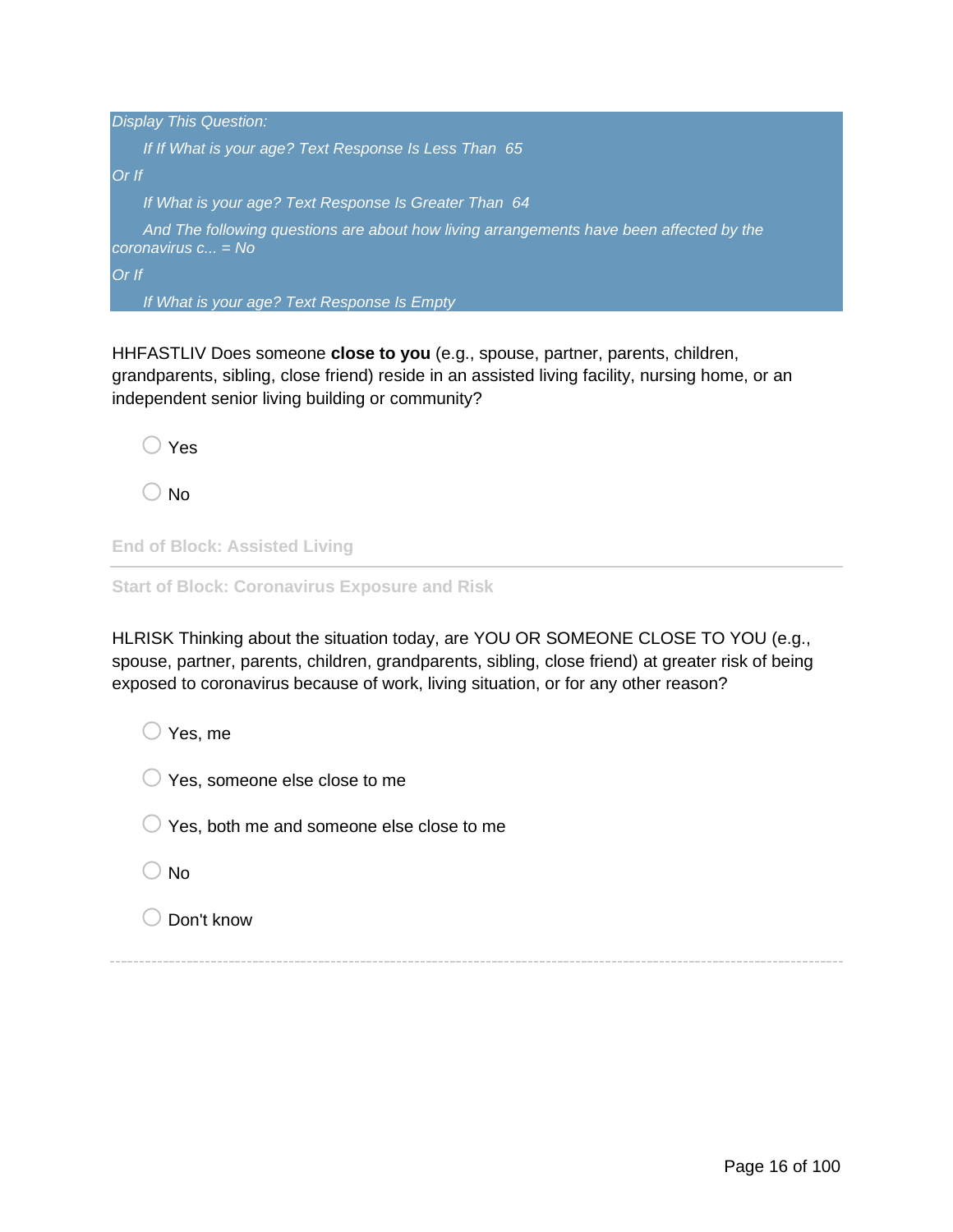HLRISKSICK Are **YOU** OR SOMEONE CLOSE TO YOU at greater risk of becoming seriously ill if exposed to coronavirus because of age, health status, or any other reason?

 $\bigcirc$  Yes, me  $\bigcirc$  Yes, someone else close to me  $\bigcirc$  Yes, both me and someone else close to me  $\bigcirc$  No  $\bigcirc$  Don't know

**End of Block: Coronavirus Exposure and Risk**

**Start of Block: Student Work Status**

Q231 The following questions are about your occupation **BEFORE** the coronavirus crisis.

STUDENT During the spring of 2020, were you a student in a degree-granting program at a college or university?

 $\bigcirc$  Yes, undergraduate student

 $\bigcirc$  Yes, graduate student

 $\bigcirc$  No, not a student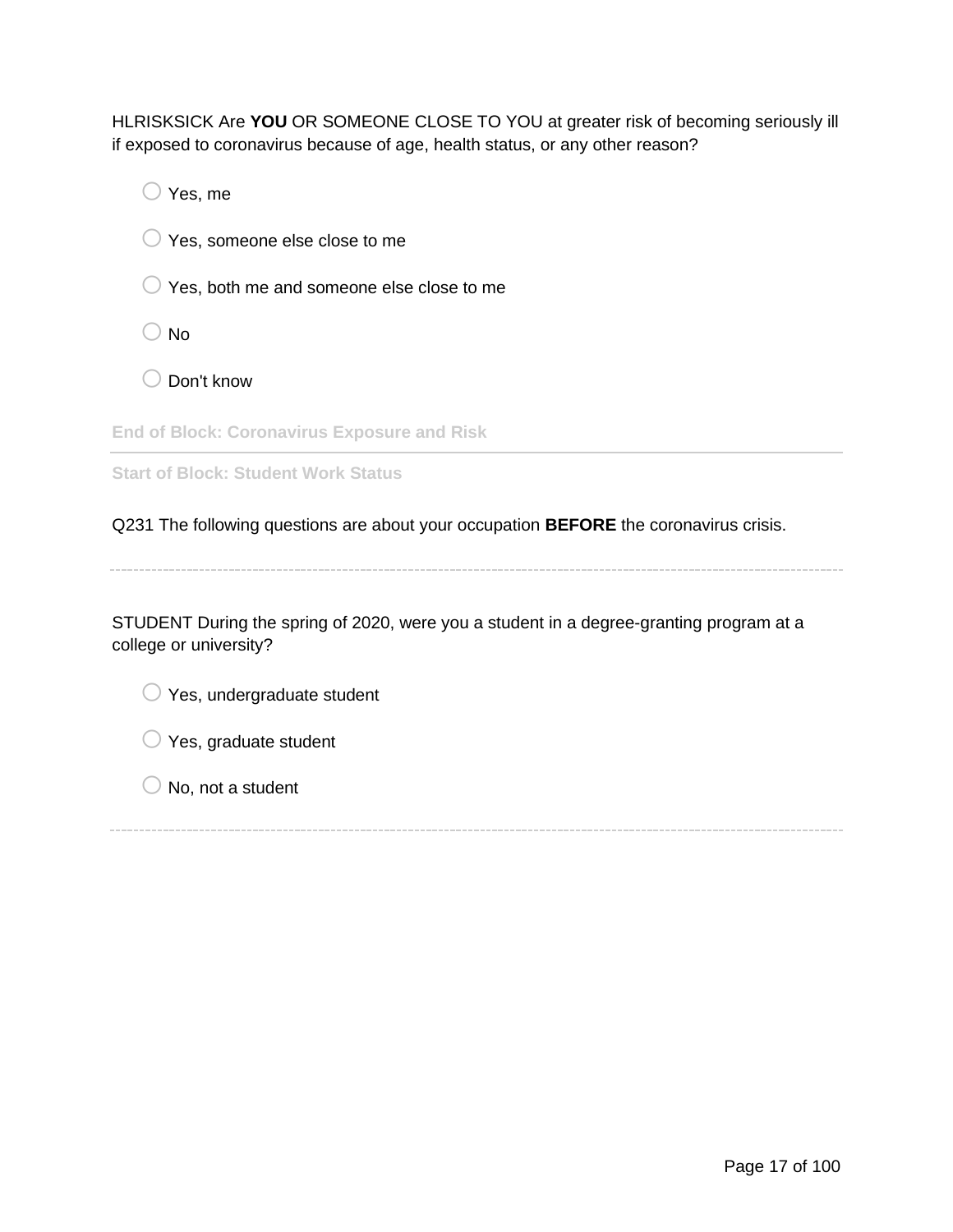EMPBFR Prior to the start of the coronavirus crisis, were you working for pay?

- $\bigcirc$  Yes, full-time in one job or position
- $\bigcirc$  Yes, part-time in one job or position
- $\bigcirc$  Yes, working in multiple positions
- $\bigcirc$  No, unemployed
- $\bigcirc$  No, full-time student
- $\bigcirc$  No, on medical leave or disability
- $\bigcirc$  No, not working by choice

 $\bigcirc$  No, retired

the control of the control of the control of the control of the control of

Page Break –––––––––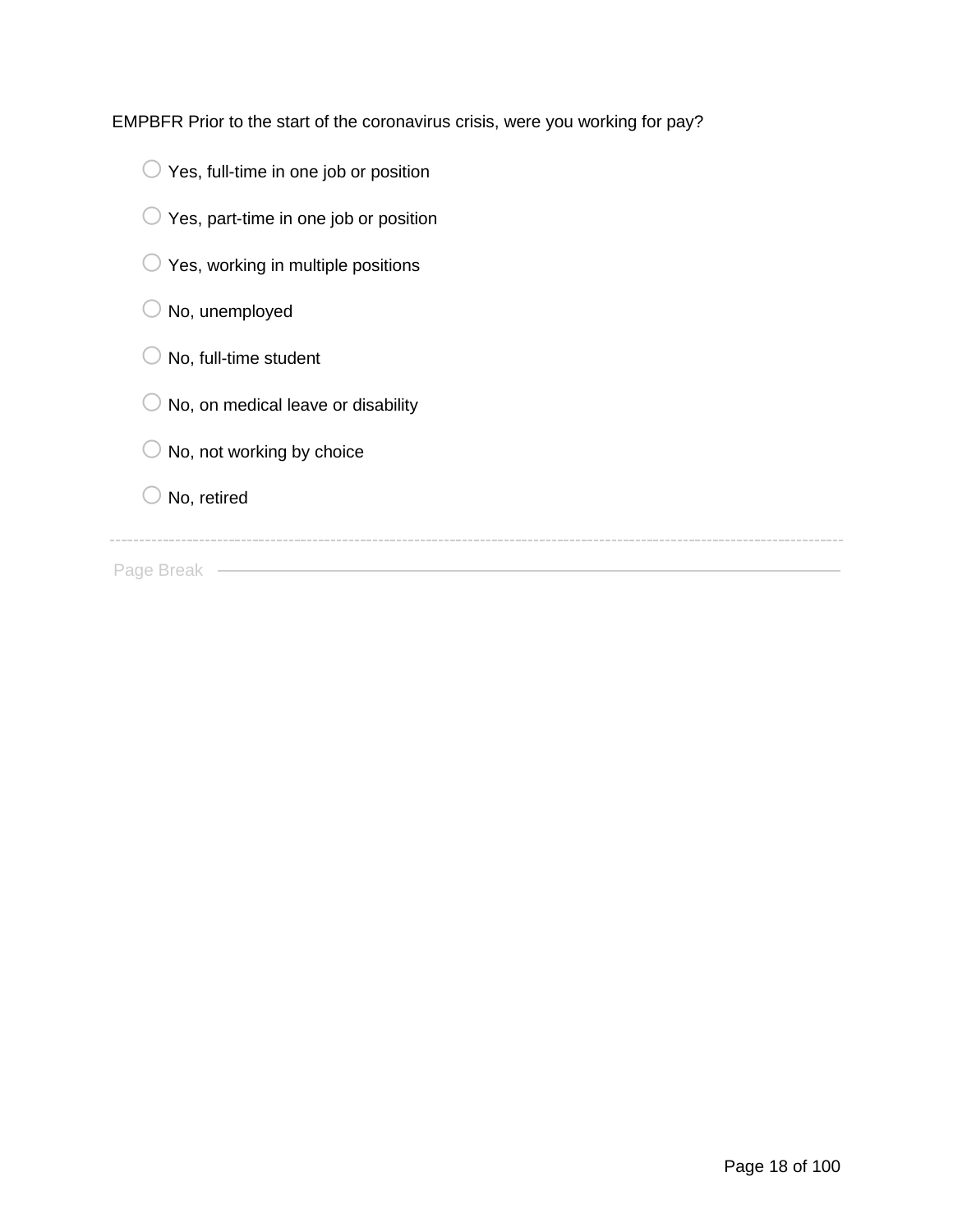*Display This Question:*

*If Prior to the start of the coronavirus crisis, were you working for pay? = Yes, full-time in one job or position*

*Or Prior to the start of the coronavirus crisis, were you working for pay? = Yes, part-time in one job or position*

*Or Prior to the start of the coronavirus crisis, were you working for pay? = Yes, working in multiple positions*

CAREERBFR Thinking about your job prior to the coronavirus crisis, did you think of it as...?

 $\bigcirc$  A career

 $\bigcirc$  A stepping stone to a career

 $\bigcirc$  Just a job to get you by

*Display This Question:*

*If Prior to the start of the coronavirus crisis, were you working for pay? = Yes, full-time in one job or position*

*Or Prior to the start of the coronavirus crisis, were you working for pay? = Yes, part-time in one job or position*

*Or Prior to the start of the coronavirus crisis, were you working for pay? = Yes, working in multiple positions*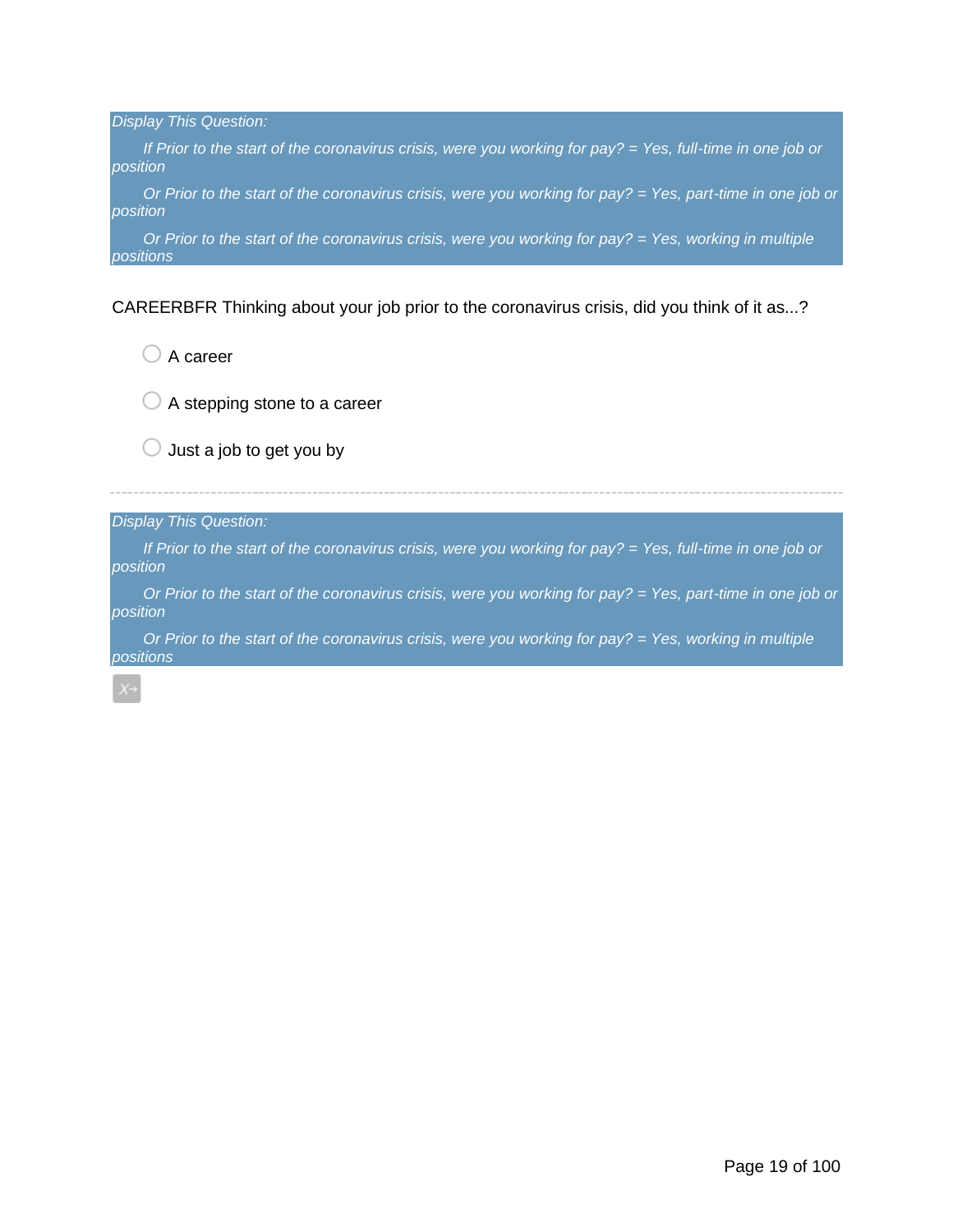JOBTYPEBFR Thinking about the work you were doing before the start of the crisis, which of the following was true for you? (check all that apply)

| Owned a small business or professional services firm         |  |  |  |  |
|--------------------------------------------------------------|--|--|--|--|
| Self-employed, an independent contractor or, "gig" worker    |  |  |  |  |
| Worked for an employer                                       |  |  |  |  |
| Worked for a Jewish organization or as a Jewish professional |  |  |  |  |
| Worked in healthcare                                         |  |  |  |  |
| Worked in education                                          |  |  |  |  |
| Worked primarily from home                                   |  |  |  |  |
| e of these                                                   |  |  |  |  |
|                                                              |  |  |  |  |

**End of Block: Student Work Status**

**Start of Block: Student**

Q204 The following questions are about your experiences as a student.

STDNTSAT Thinking about your academic performance since your college or university moved to online instruction, would you say it....

| $\bigcirc$ Declined a lot |
|---------------------------|

| $\bigcirc$ Declined a little |
|------------------------------|

- $\bigcirc$  Stayed about the same
- $\bigcirc$  Improved a little

 $\bigcirc$  Improved a lot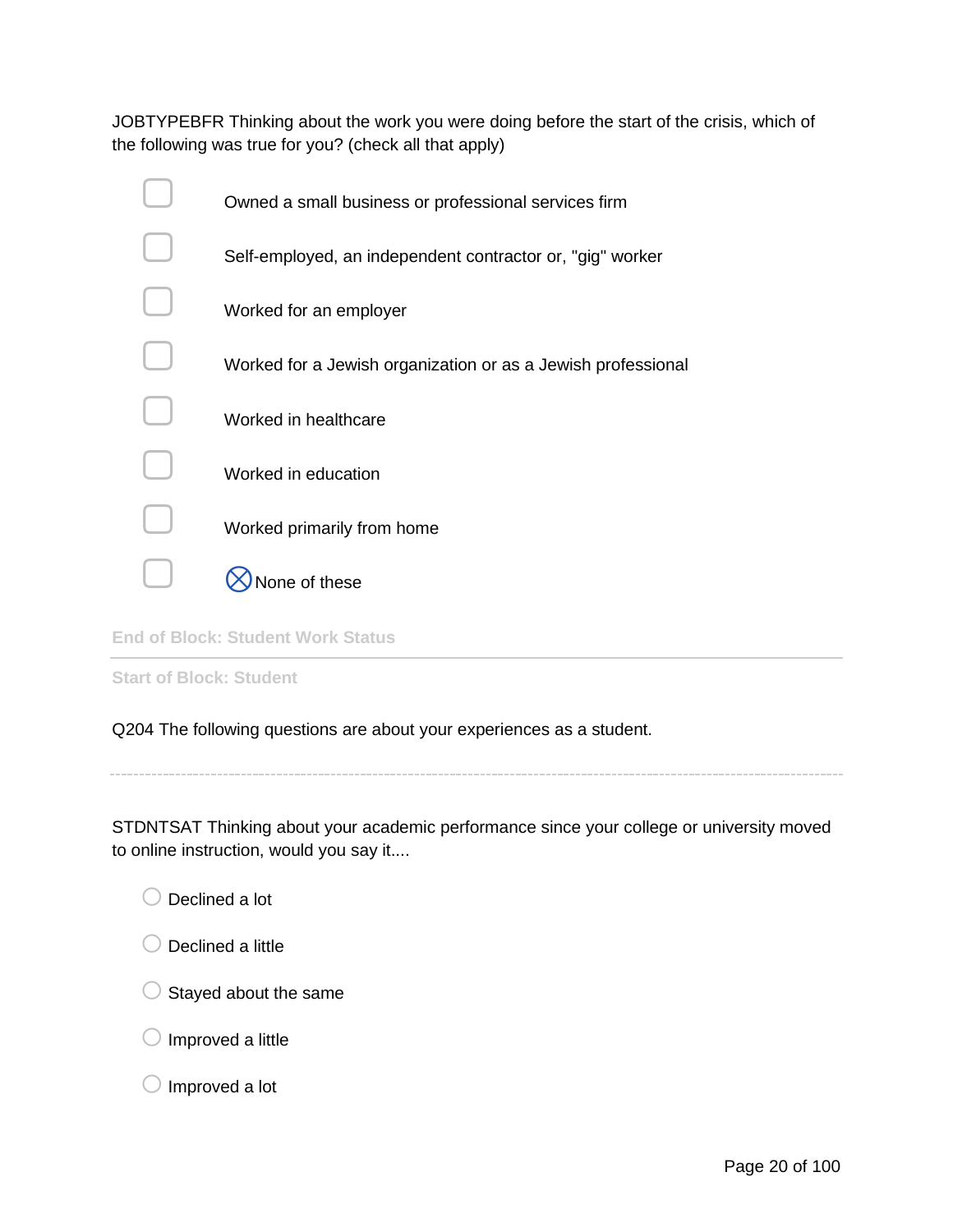*Display This Question: If During the spring of 2020, were you a student in a degree-granting program at a college or univer... = Yes, undergraduate student Or During the spring of 2020, were you a student in a degree-granting program at a college or univer... = Yes, graduate student* STDNTGRAD When do you anticipate graduating?  $\bigcirc$  I have graduated already  $\bigcirc$  I anticipate graduating sometime in 2020  $\bigcirc$  I will graduate after 2020

*Display This Question: If When do you anticipate graduating? = I will graduate after 2020*

STDNTWORR How worried are you, if at all, that because of the coronavirus crisis in-person classes won't resume as normal in the fall?

 $\bigcirc$  Not at all worried

 $\bigcirc$  Not too worried

 $\bigcirc$  Somewhat worried

 $\bigcirc$  Very worried

 $\bigcirc$  My college or university announced virtual classes in the fall

*Display This Question:*

*If When do you anticipate graduating? = I will graduate after 2020*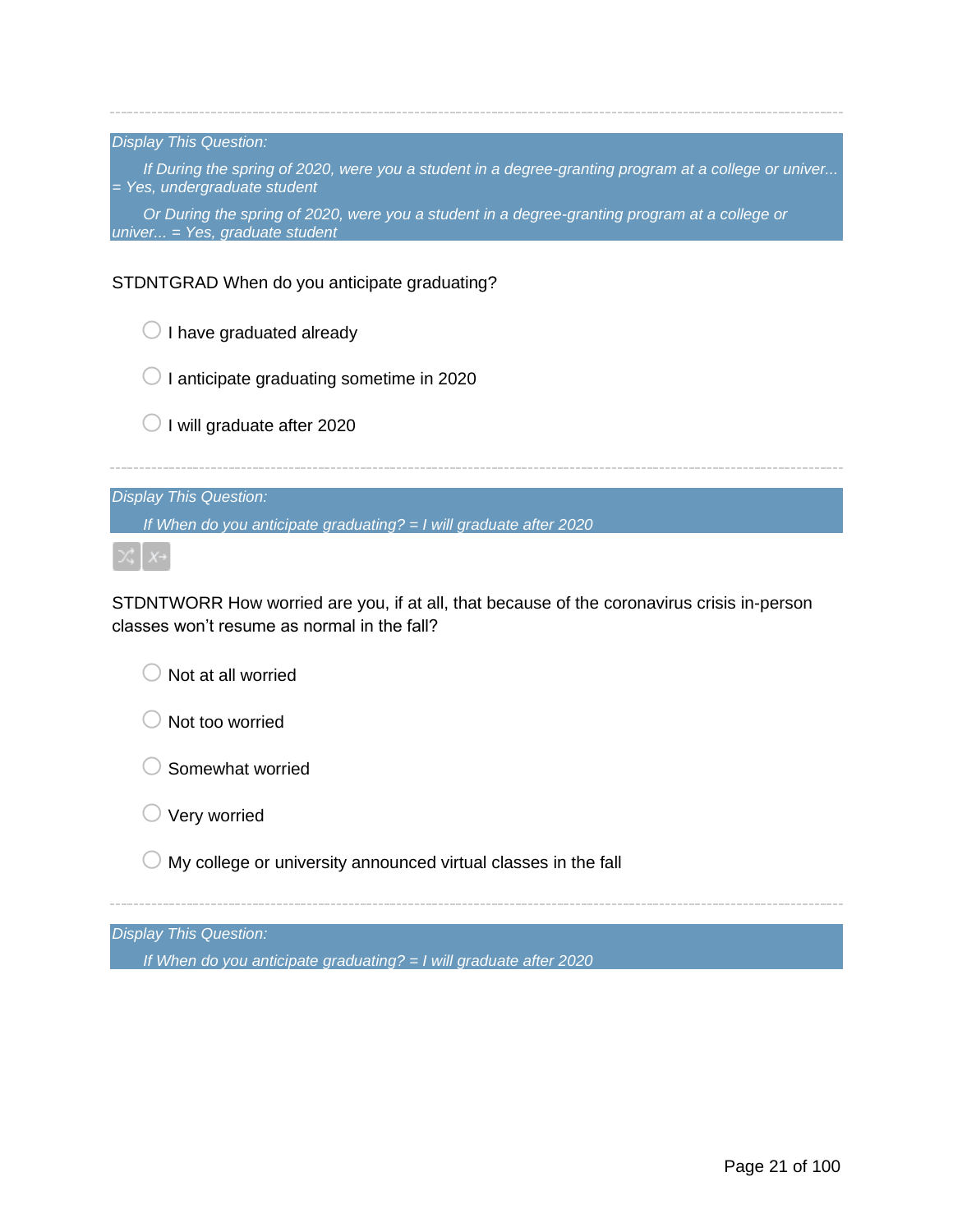STDNTFIN How worried are you, if at all, that because of the coronavirus crisis you will not be able to afford to continue your education?

| Not at all worried   |
|----------------------|
| Not too worried      |
| Somewhat worried     |
| Very worried<br>k. J |
|                      |
| Page Br<br>عاجم״     |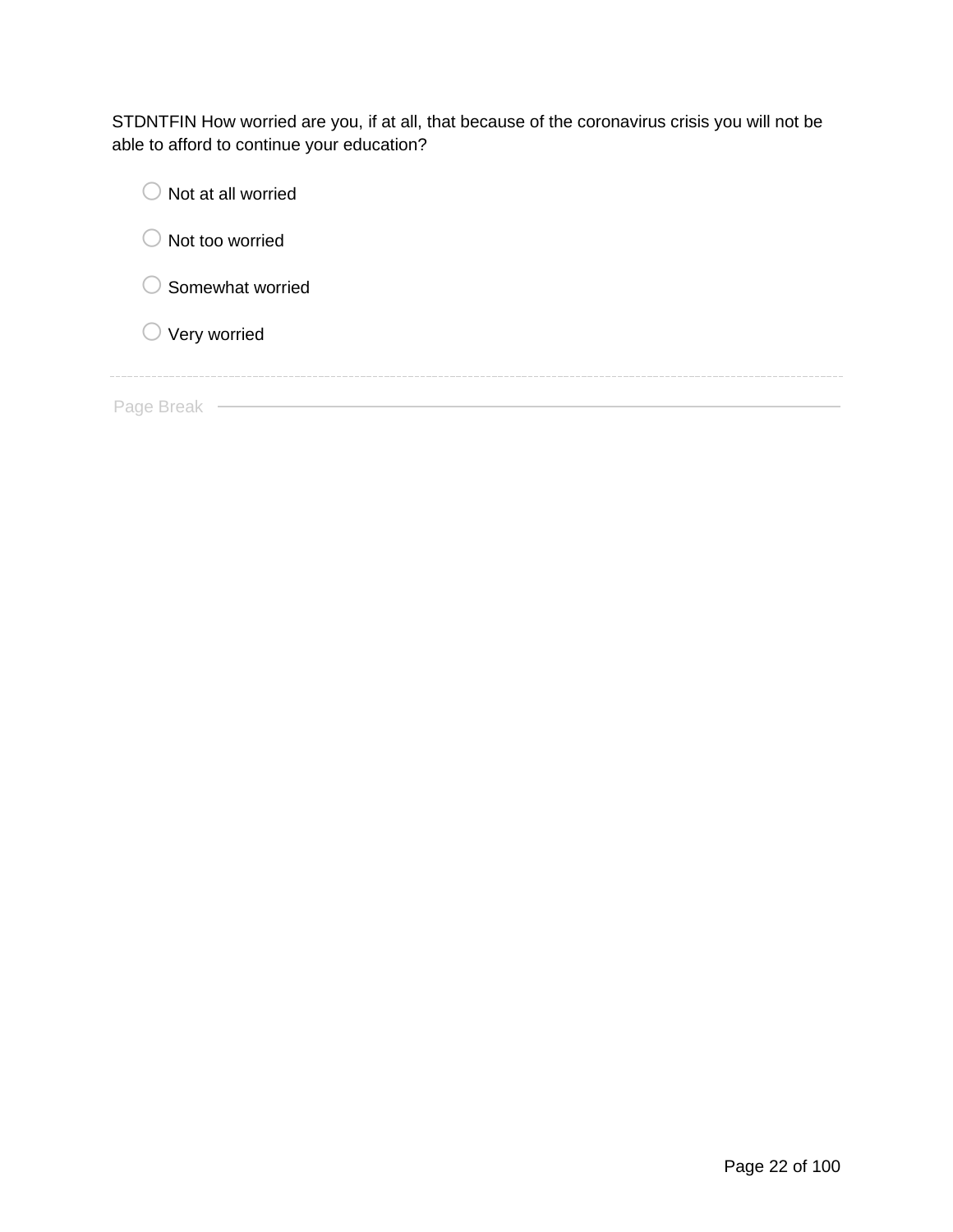*Display This Question:*

*If When do you anticipate graduating? = I will graduate after 2020*

STDNTSCL2021 If your college or university doesn't resume **in-person** classes in the fall of 2020, what are you MOST likely to do?

| Remain at my college or university as a full-time student |
|-----------------------------------------------------------|
| Remain at my college or university as a part-time student |
| Transfer to another college or university                 |
| Take the semester or the year off                         |
| Something else: __                                        |
| Don't know                                                |
|                                                           |
|                                                           |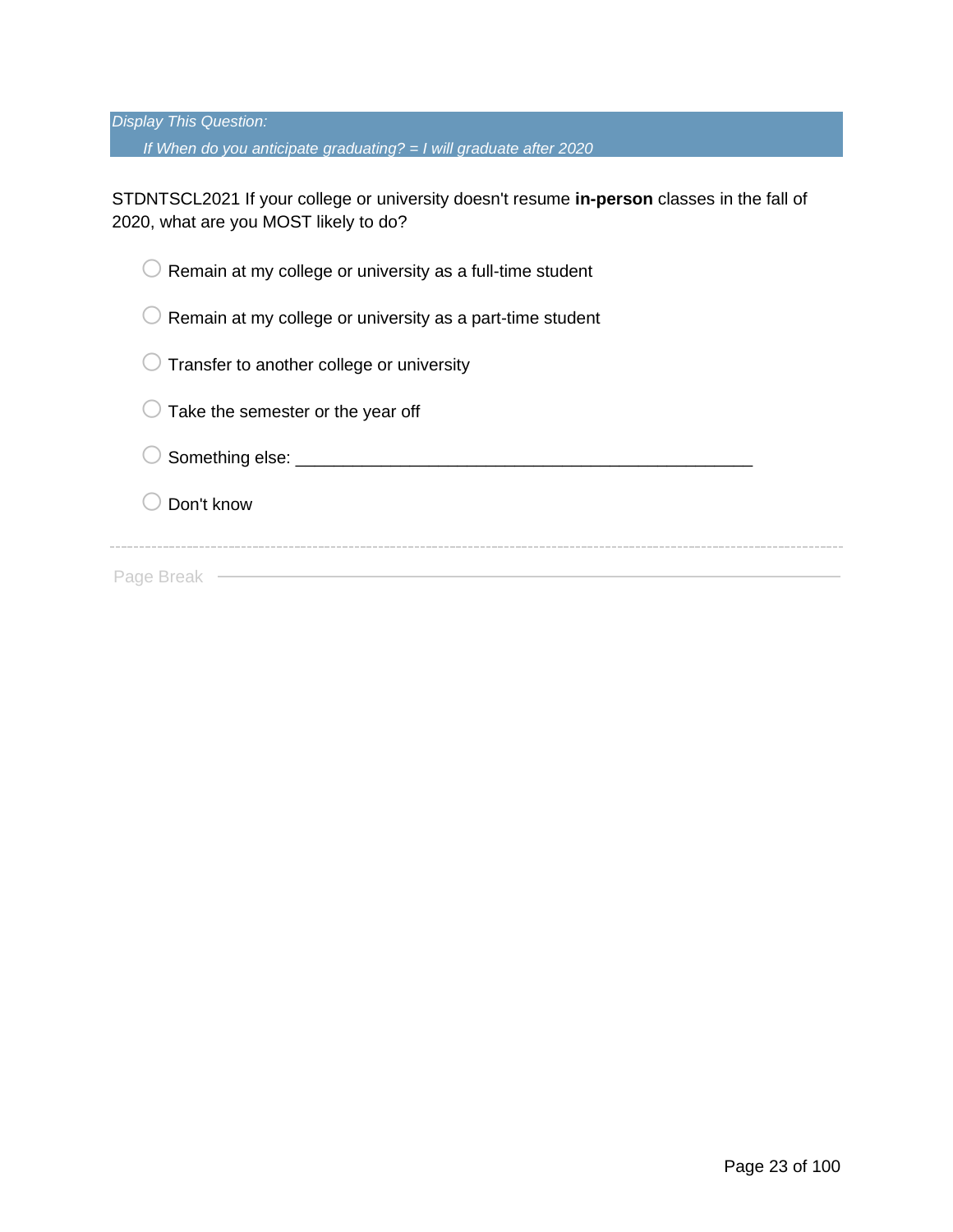### **End of Block: Student**

**Start of Block: Respondent Work**

*Display This Question: If Prior to the start of the coronavirus crisis, were you working for pay? = Yes, full-time in one job or position Or Prior to the start of the coronavirus crisis, were you working for pay? = Yes, part-time in one job or position Or Prior to the start of the coronavirus crisis, were you working for pay? = Yes, working in multiple positions Or Prior to the start of the coronavirus crisis, were you working for pay? = No, unemployed Or Prior to the start of the coronavirus crisis, were you working for pay? = No, full-time student Or Prior to the start of the coronavirus crisis, were you working for pay? = No, on medical leave or* 

*Or Prior to the start of the coronavirus crisis, were you working for pay? = No, not working by choice Or Prior to the start of the coronavirus crisis, were you working for pay? = No, retired*

Q33 The coronavirus crisis has altered the work life of many people. The following questions are about the impact of the crisis on your employment and career.

#### *Display This Question:*

*If Prior to the start of the coronavirus crisis, were you working for pay? = Yes, full-time in one job or position*

*Or Prior to the start of the coronavirus crisis, were you working for pay? = Yes, part-time in one job or position*

*Or Prior to the start of the coronavirus crisis, were you working for pay? = Yes, working in multiple positions*

*disability*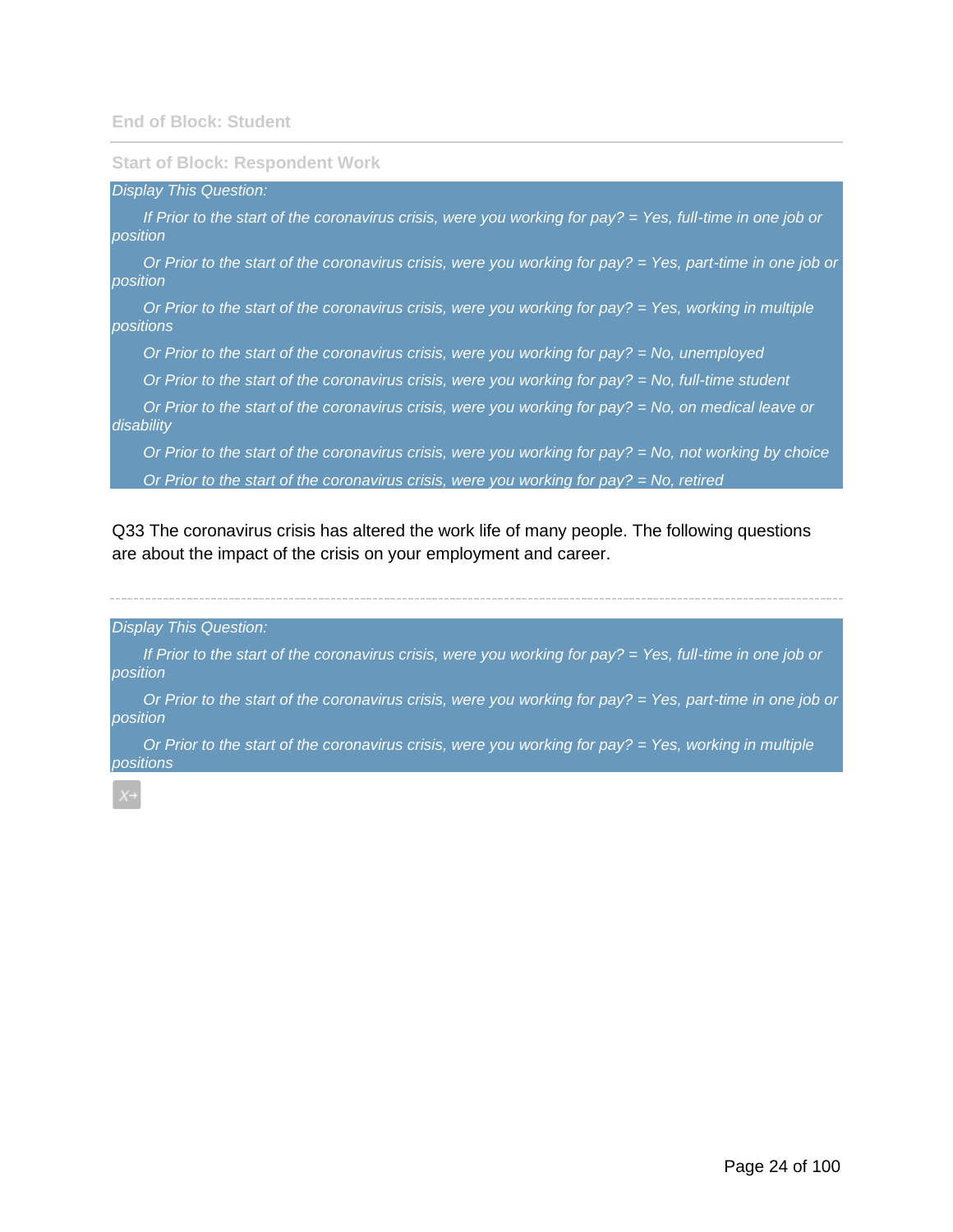JOBCHNG In what ways has your job situation changed because of the crisis? (check all that apply)

|           | Prior to the start of the coronavirus crisis, were you working for pay? $=$ Yes, working in multiple positions                                                |
|-----------|---------------------------------------------------------------------------------------------------------------------------------------------------------------|
|           | Been laid off or lost a job                                                                                                                                   |
|           | Prior to the start of the coronavirus crisis, were you working for pay? = Yes, full-time in one job or position                                               |
| position  | Or Prior to the start of the coronavirus crisis, were you working for pay? = Yes, part-time in one job or                                                     |
| positions | Or Prior to the start of the coronavirus crisis, were you working for pay? $=$ Yes, working in multiple                                                       |
|           | Been furloughed                                                                                                                                               |
|           | Prior to the start of the coronavirus crisis, were you working for pay? = Yes, working in multiple positions                                                  |
|           | Been laid off or lost ONE of my jobs                                                                                                                          |
|           | Prior to the start of the coronavirus crisis, were you working for $pay? = Yes$ , working in multiple positions                                               |
|           | Been laid off or lost ALL of my jobs                                                                                                                          |
|           | Thinking about the work you were doing before the start of the crisis, which of the following was $=$<br>Owned a small business or professional services firm |
|           | I have had to close my business                                                                                                                               |
|           | \${e://Field/JOBNOWNUM} pay or compensation has been cut                                                                                                      |
|           | \${e://Field/JOBNOWNUM} work hours have been reduced                                                                                                          |
|           | \${e://Field/JOBNOWNUM} work hours have increased                                                                                                             |
|           | Prior to the start of the coronavirus crisis, were you working for pay? = Yes, full-time in one job or position                                               |
| position  | Or Prior to the start of the coronavirus crisis, were you working for pay? = Yes, part-time in one job or                                                     |
| positions | Or Prior to the start of the coronavirus crisis, were you working for pay? = Yes, working in multiple                                                         |
|           | I have started working from home                                                                                                                              |
|           | I have started a \${e://Field/NEWJOB}                                                                                                                         |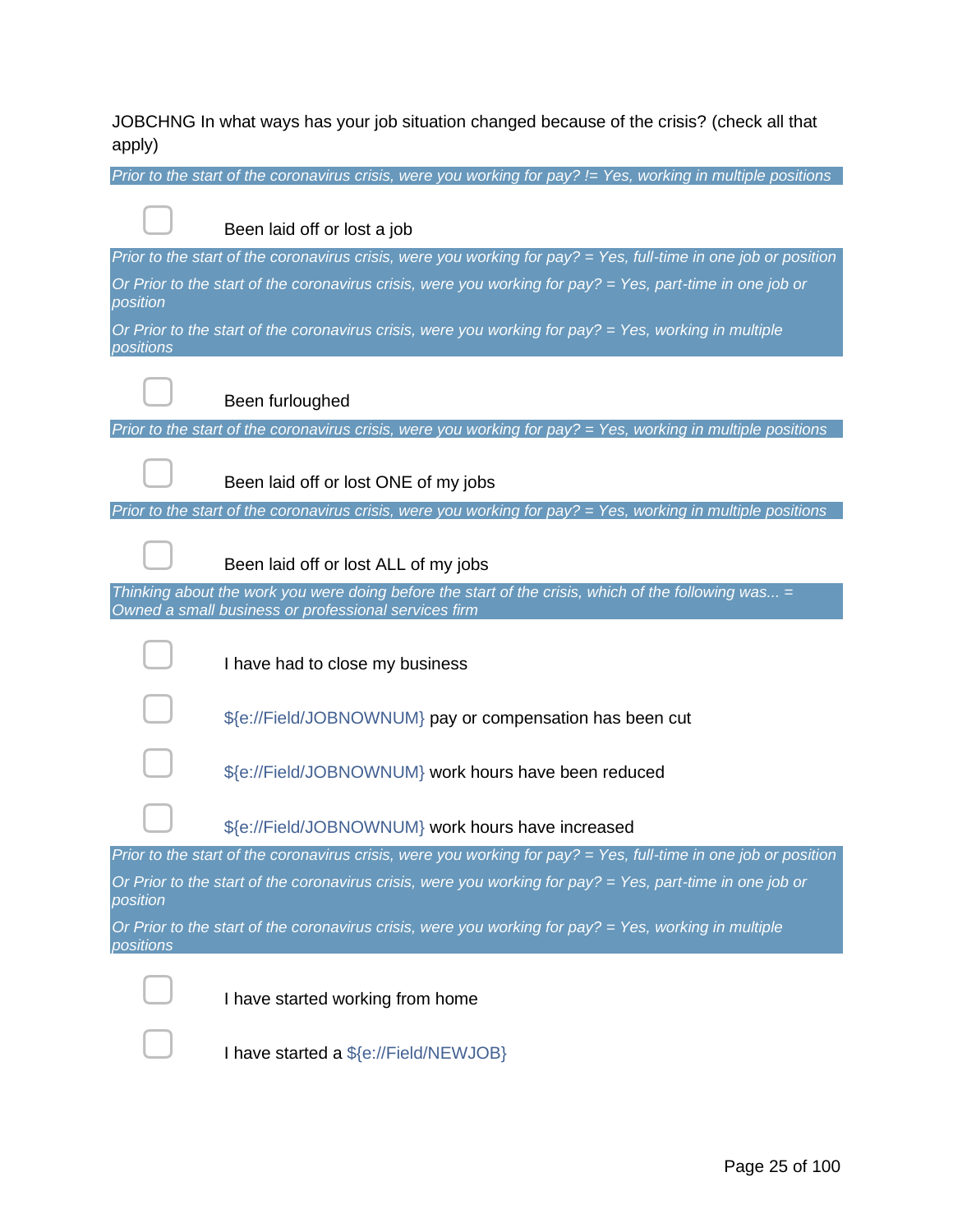

My situation has changed in another way, please specify

# $\bigotimes$ No changes to my work situation

\_\_\_\_\_\_\_\_\_\_\_\_\_\_\_\_\_\_\_\_\_\_\_\_\_\_\_\_\_\_\_\_\_\_\_\_\_\_\_\_\_\_\_\_\_\_\_\_

#### *Display This Question:*

*If Prior to the start of the coronavirus crisis, were you working for pay? = No, unemployed*

*Or Prior to the start of the coronavirus crisis, were you working for pay? = No, full-time student*

*Or Prior to the start of the coronavirus crisis, were you working for pay? = No, on medical leave or disability*

*Or Prior to the start of the coronavirus crisis, were you working for pay? = No, not working by choice*

*Or Prior to the start of the coronavirus crisis, were you working for pay? = No, retired*

#### *Or If*

*Prior to the start of the coronavirus crisis, were you working for pay? != Yes, full-time in one job or position*

*And Prior to the start of the coronavirus crisis, were you working for pay? != Yes, part-time in one job or position*

*And Prior to the start of the coronavirus crisis, were you working for pay? != Yes, working in multiple positions*

*And Prior to the start of the coronavirus crisis, were you working for pay? != No, unemployed*

*And Prior to the start of the coronavirus crisis, were you working for pay? != No, full-time student*

*And Prior to the start of the coronavirus crisis, were you working for pay? != No, on medical leave or disability*

*And Prior to the start of the coronavirus crisis, were you working for pay? != No, not working by choice*

*And Prior to the start of the coronavirus crisis, were you working for pay? != No, retired*

#### *Or If*

*In what ways has your job situation changed because of the crisis? (check all that apply) = Been laid off or lost ALL of my jobs*

#### *Or If*

*In what ways has your job situation changed because of the crisis? (check all that apply) = I have had to close my business*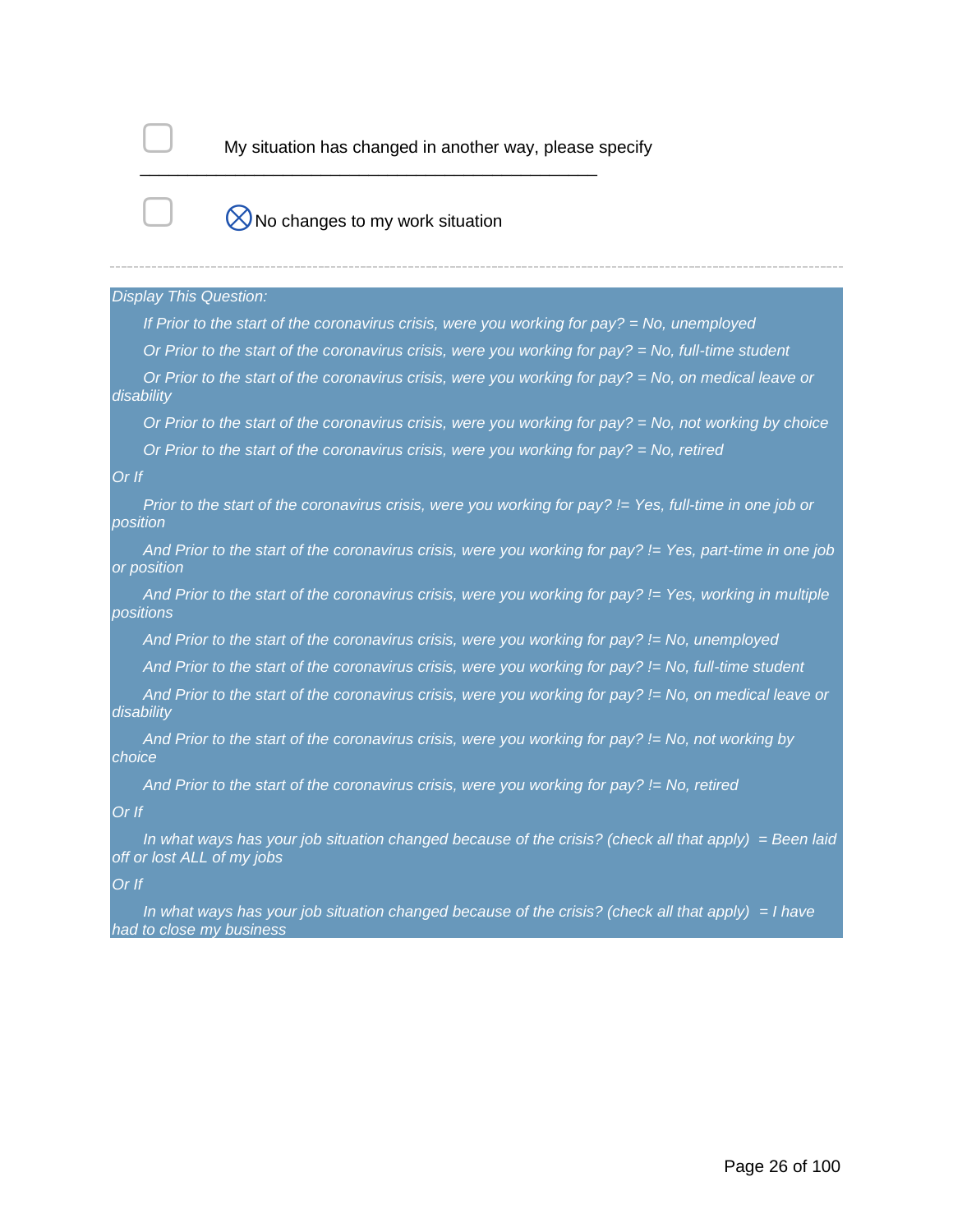# EMPNOW Are you **currently** working for pay?

- $\bigcirc$  Yes, full-time in one job or position
- $\bigcirc$  Yes, part-time in one job or position
- $\bigcirc$  Yes, working in multiple positions
- $\bigcirc$  Not working, looking for work
- $\bigcirc$  Not working, not looking for work

**End of Block: Respondent Work**

**Start of Block: Employment Now**

CAREERNOW Thinking about the work you are doing now, do you think of it as...?

 $\bigcirc$  A career

 $\bigcirc$  A stepping stone to a career

 $\bigcirc$  Just a job to get you by

Page Break —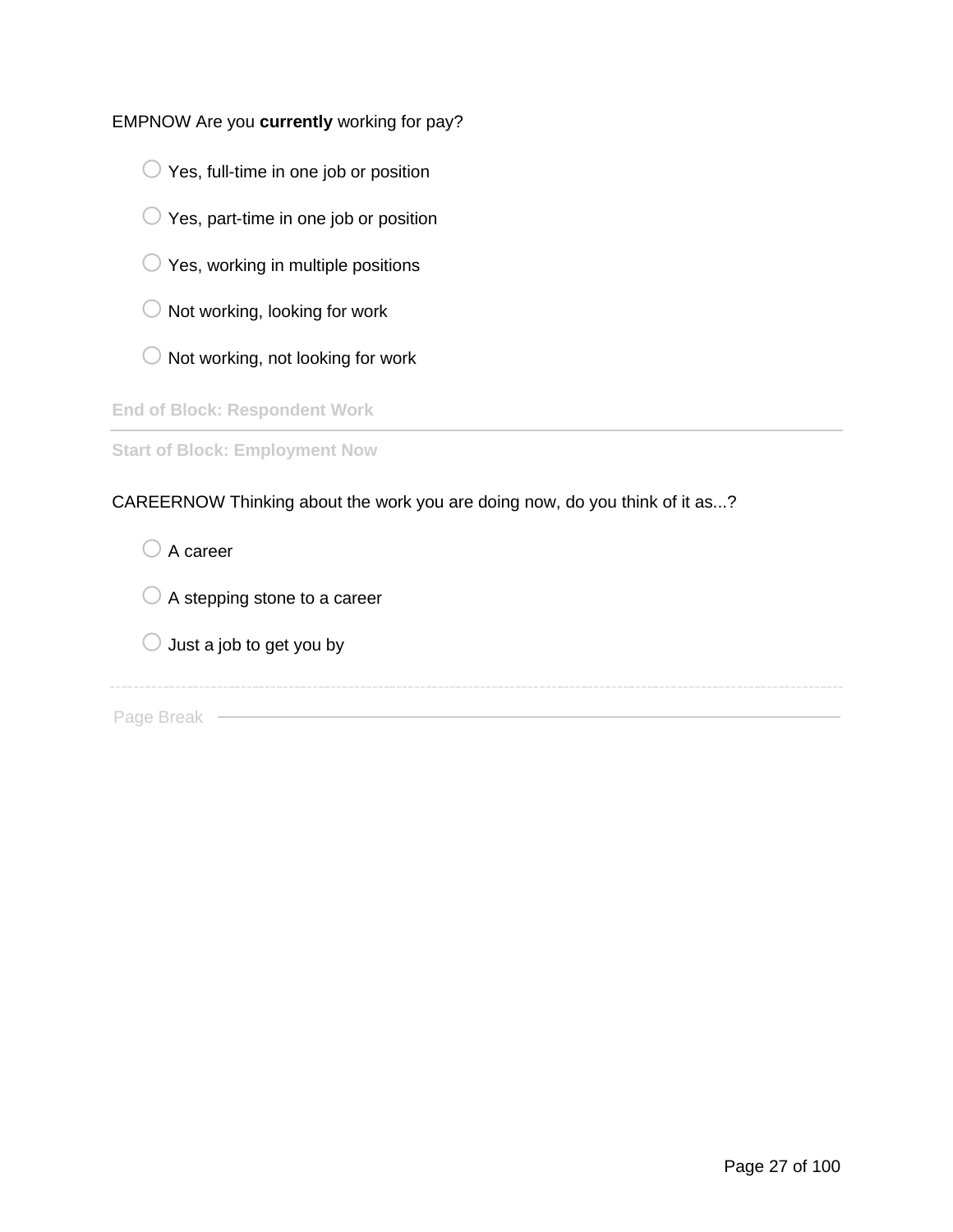$X \rightarrow$ 

JOBTYPENOW Thinking about the work you are doing now, which of the following is true for you? (check all that apply)

|           | Own a small business or professional services firm         |  |  |  |  |
|-----------|------------------------------------------------------------|--|--|--|--|
|           | Self-employed, independent contractor, or "gig" worker     |  |  |  |  |
|           | Work for an employer                                       |  |  |  |  |
|           | Work for a Jewish organization or as a Jewish professional |  |  |  |  |
|           | Work in health care                                        |  |  |  |  |
|           | Work in education                                          |  |  |  |  |
|           | Work primarily from home                                   |  |  |  |  |
|           | lone of these                                              |  |  |  |  |
| Page Brea |                                                            |  |  |  |  |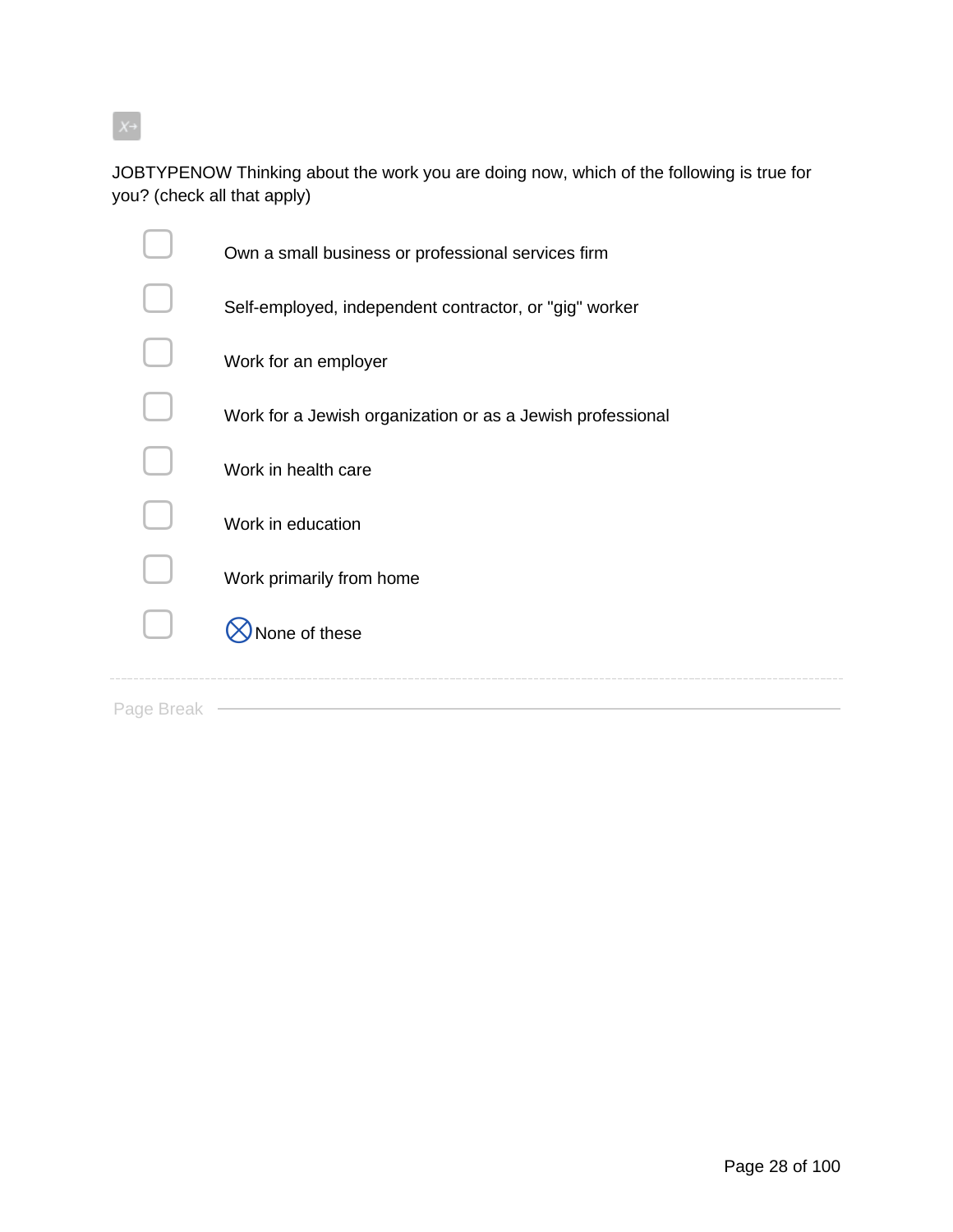**End of Block: Employment Now**

**Start of Block: Job Security and Changes**

*Display This Question:*

*If RESPJOBNOW = 1*

JOBWFH Thinking about your work, how difficult is it for you to do your job at home?



- $\bigcirc$  My job can be done from home, but with some challenges
- $\bigcirc$  My job is difficult to do from home, but it is possible
- $\bigcirc$  My job is impossible to do from home

 $\bigcirc$  Not sure

*Display This Question: If RESPJOBNOW = 1*

JOBESSEN Do you work in a business that has been classified as "essential"?

 $\bigcirc$  Yes

 $\bigcirc$  No

 $\bigcirc$  Don't know

Page Break -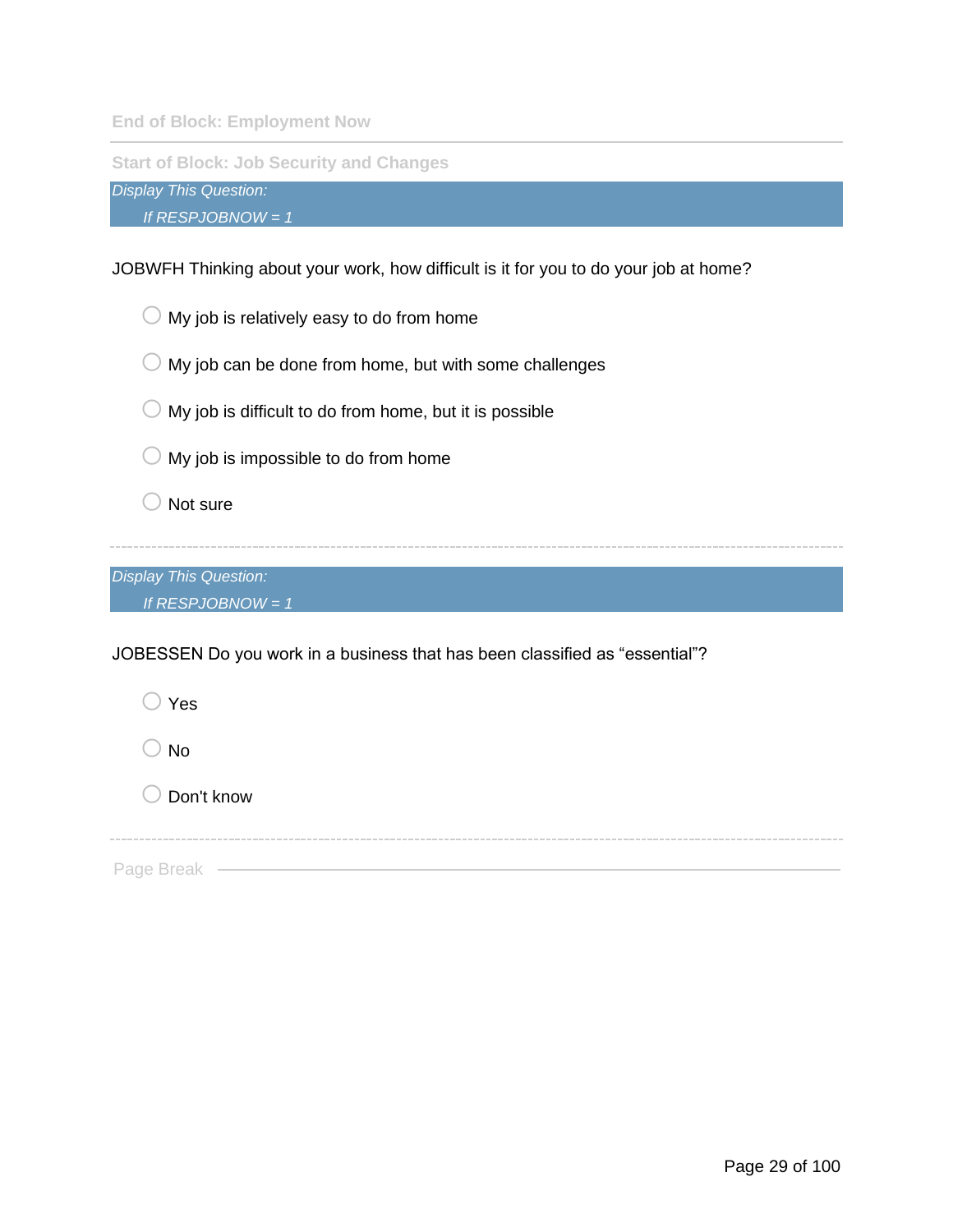*Display This Question: If RESPJOBNOW = 1*

JOBSTRESS Because of the coronavirus crisis has your work situation become...?

 $\bigcirc$  Much less stressful  $\bigcirc$  Somewhat less stressful  $\bigcirc$  Hasn't changed much  $\bigcirc$  Somewhat more stressful  $\bigcirc$  Much more stressful Page Break —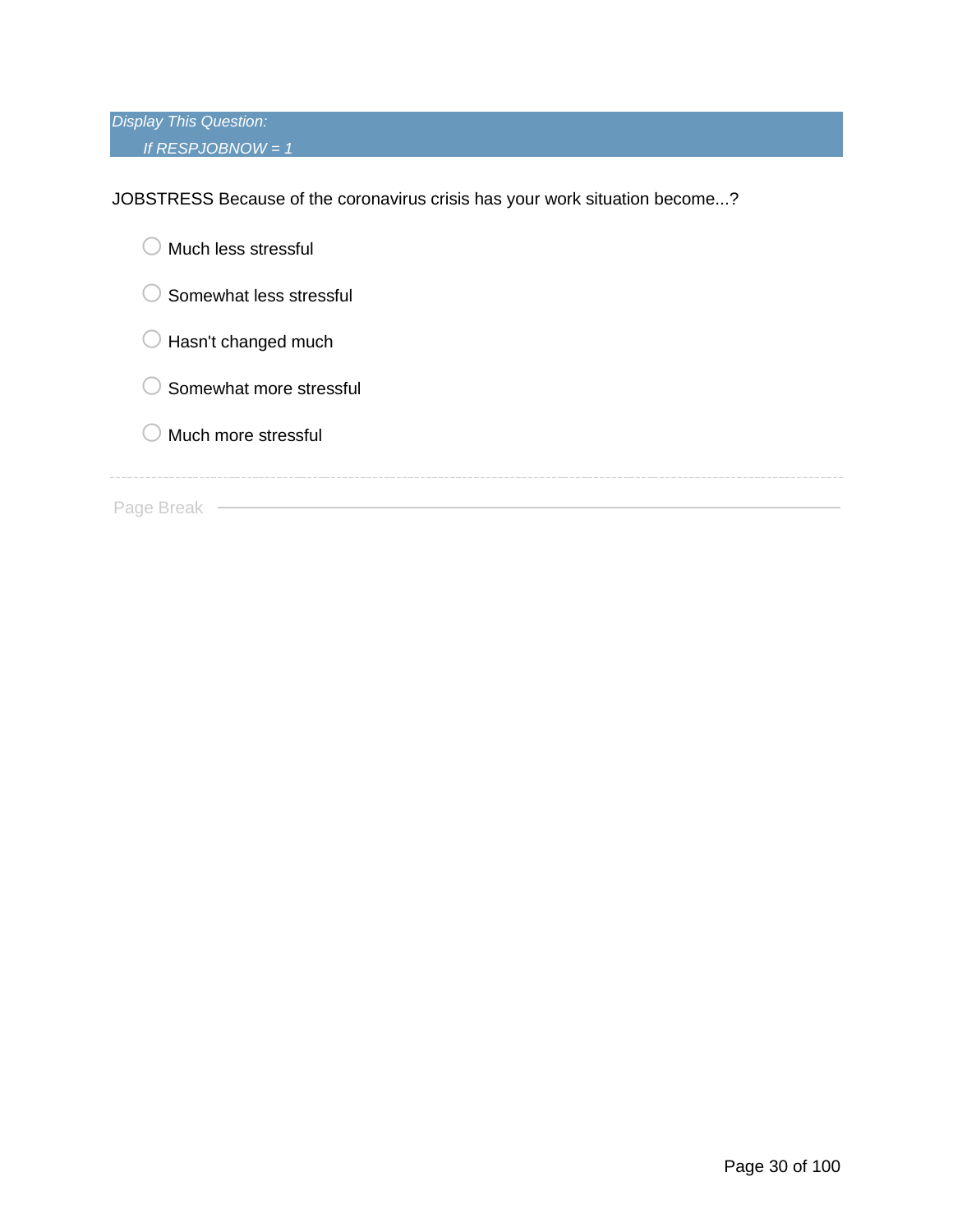*Display This Question: If RESPJOBNOW = 1*

JOBLOSE How worried are you that you will lose your job in the next few months?

 $\bigcirc$  Not at all worried

 $\bigcirc$  Not too worried

o Somewhat worried

 $\bigcirc$  Very worried

**End of Block: Job Security and Changes**

**Start of Block: General Unemployment**

*Display This Question: If In what ways has your job situation changed because of the crisis? (check all that apply) != Been furloughed And RESPUNEMP = 1 Or If*

*Are you currently working for pay? = Not working, looking for work*

JOBFIND How confident are you about finding \${e://Field/FUTJOB} in the next few months?



*If In what ways has your job situation changed because of the crisis? (check all that apply) = Been furloughed*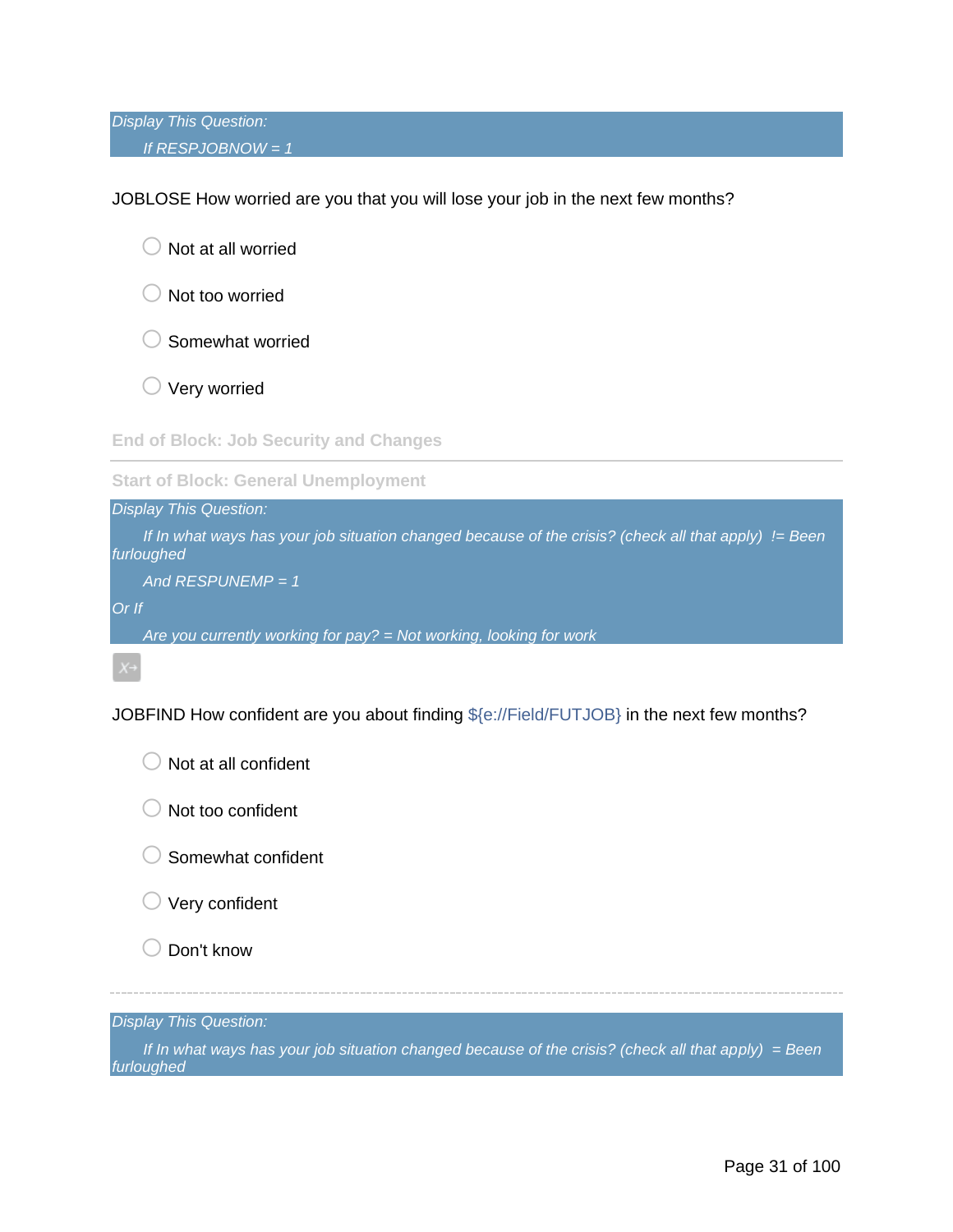JOBRTRN How confident are you about returning to your job in the next few months?

 $\bigcirc$  Have already returned to the job

 $\bigcirc$  Not at all confident

 $\bigcirc$  Not too confident

- $\bigcirc$  Somewhat confident
- $\bigcirc$  Very confident
- O Don't know

Page Break –––––––––––––––––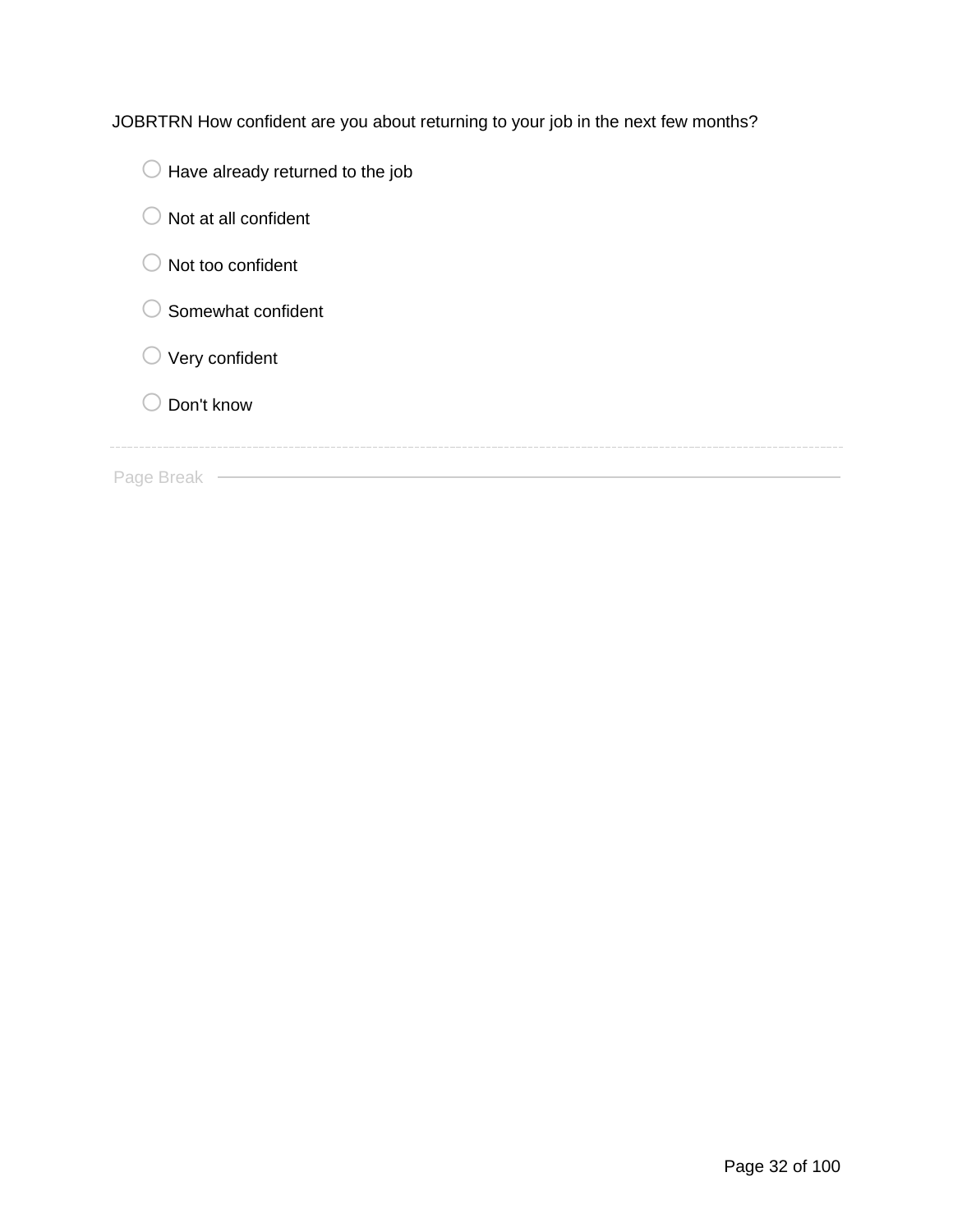#### *Display This Question:*

*If Thinking about the work you were doing before the start of the crisis, which of the following was... = Owned a small business or professional services firm*

*And In what ways has your job situation changed because of the crisis? (check all that apply) = I have had to close my business*

## BUSREOPN How confident are you that you will be able to reopen your business in the next few months?

 $\bigcirc$  I have already re-opened

 $\bigcirc$  Not at all confident

- $\bigcirc$  Not too confident
- $\bigcirc$  Somewhat confident
- $\bigcirc$  Very confident
- $\bigcirc$  Don't know

**End of Block: General Unemployment**

**Start of Block: Spouse Work**

*Display This Question:*

*If What is your current marital status? = Married*

*Or What is your current marital status? = Living with partner*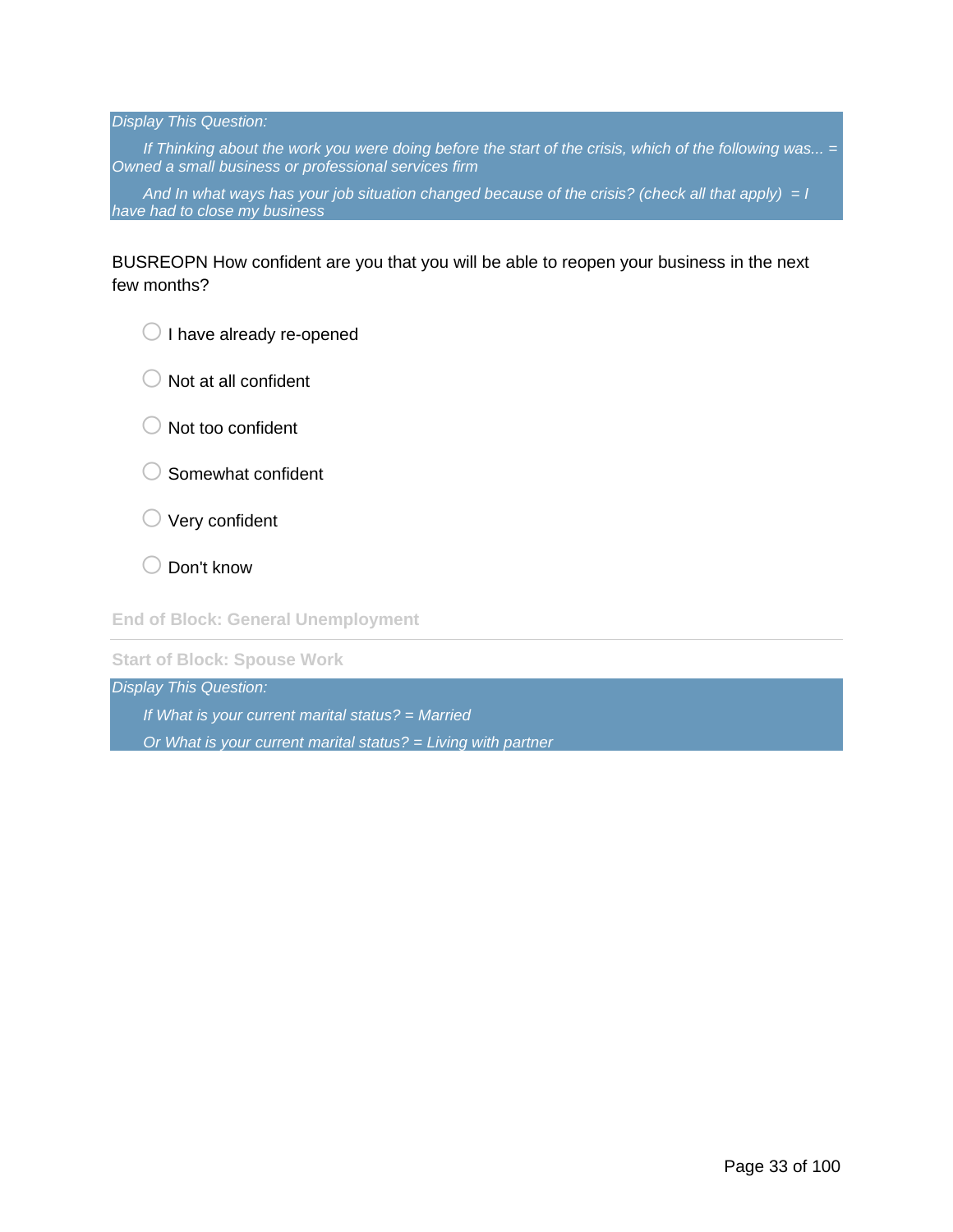SPJOBCHNG Which of the following best describes changes in your \${e://Field/SPTEXT}'s employment because of the coronavirus crisis? My \${e://Field/SPTEXT}...

- $\bigcirc$  Has lost a job or been laid off
- $\bigcirc$  Has had hours or pay reduced
- $\bigcirc$  Has been furloughed
- $\bigcirc$  Took on an additional job
- $\bigcirc$  Started working
- $\bigcirc$  No change, is currently working as before
- $\bigcirc$  No change, didn't work before

*Display This Question:*

*If Which of the following best describes changes in your \${e://Field/SPTEXT}'s employment because of... = Has lost a job or been laid off*

SPJOBFIND How confident are you that your \${e://Field/SPTEXT} will find another job in the next few months?

|  | $\bigcirc$ Has already found another job |  |  |
|--|------------------------------------------|--|--|

 $\bigcirc$  Not at all confident

- $\bigcirc$  Not too confident
- $\bigcirc$  Somewhat confident
- $\bigcirc$  Very confident
- $\bigcirc$  Don't know

*Display This Question:*

*If Which of the following best describes changes in your \${e://Field/SPTEXT}'s employment because of... = Has been furloughed*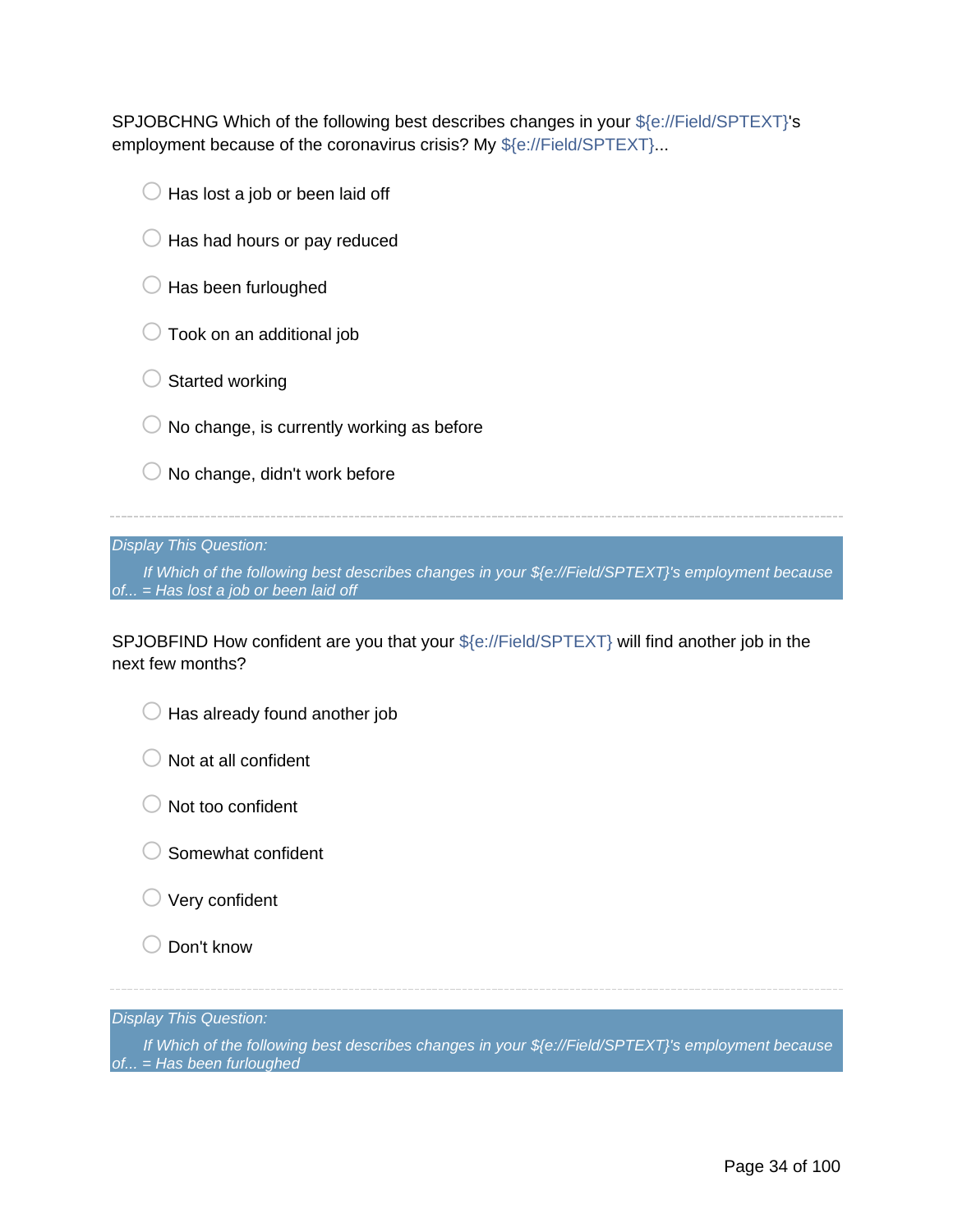SPJOBRTN How confident are you that your \${e://Field/SPTEXT} will return to their job in the next few months?

- $\Box$  Has already returned to the job
- $\bigcirc$  Not at all confident
- $\bigcirc$  Not too confident
- $\bigcirc$  Somewhat confident
- $\bigcirc$  Very confident
- $\bigcirc$  Don't know

#### *Display This Question:*

*If Which of the following best describes changes in your \${e://Field/SPTEXT}'s employment because of... = Has had hours or pay reduced*

*Or Which of the following best describes changes in your \${e://Field/SPTEXT}'s employment because of... = No change, is currently working as before*

*Or Which of the following best describes changes in your \${e://Field/SPTEXT}'s employment because of... = Started working*

*Or Which of the following best describes changes in your \${e://Field/SPTEXT}'s employment because of... = Took on an additional job*

## SPJOBLOSE How worried are you that your \${e://Field/SPTEXT} will lose their job in the next few months?

 $\bigcirc$  Not at all worried

 $\bigcirc$  Not too worried

o Somewhat worried

 $\bigcirc$  Very worried

Don't know

**End of Block: Spouse Work**

**Start of Block: Parents 1**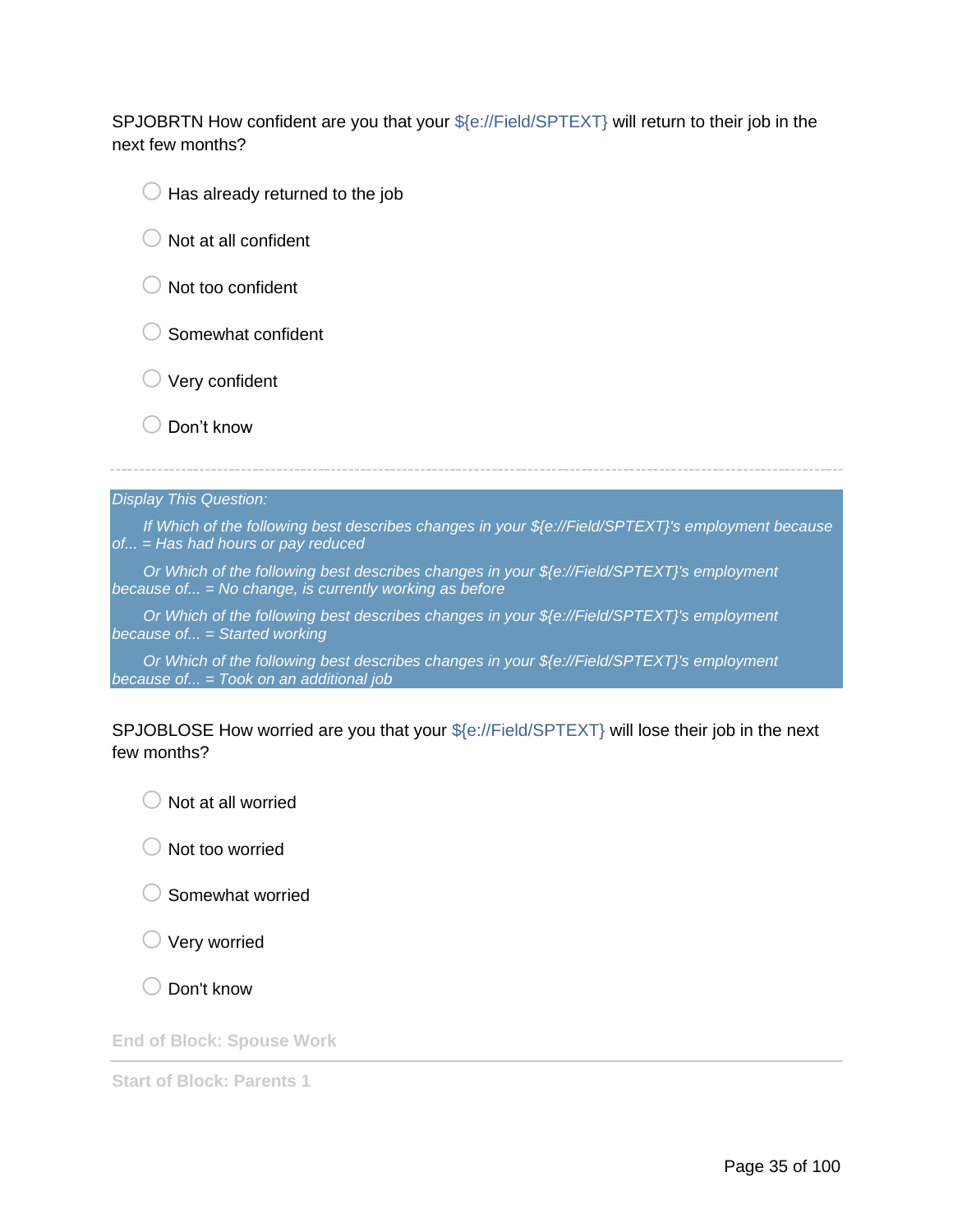Q77 With schools being closed, and social distancing in place, there are special challenges for parents.



 $\ast$ 

HHNUMCHILD How many children do you have who are now in high school or younger and who currently live with you?

\_\_\_\_\_\_\_\_\_\_\_\_\_\_\_\_\_\_\_\_\_\_\_\_\_\_\_\_\_\_\_\_\_\_\_\_\_\_\_\_\_\_\_\_\_\_\_\_\_\_\_\_\_\_\_\_\_\_\_\_\_\_\_\_

**End of Block: Parents 1**

**Start of Block: Parents 2**

PARENTCOPE Overall, how well are YOU coping with caring for your children during the coronavirus crisis?

 $\bigcirc$  Not coping well at all

 $\bigcirc$  Not coping too well

 $\bigcirc$  Coping pretty well

 $\bigcirc$  Coping very well

Page Break -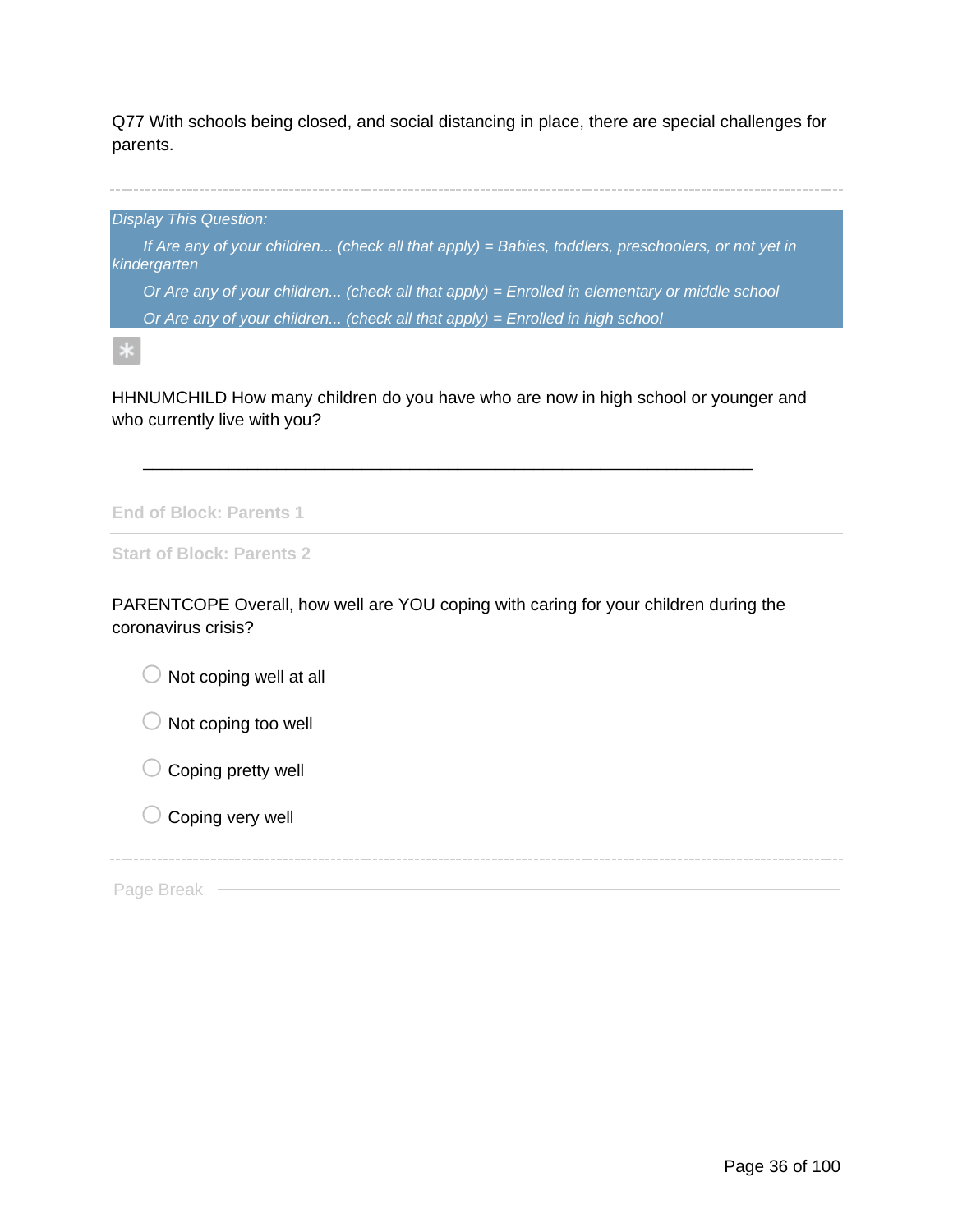$\left| \cdot \right|$ 

CH1AGE \${e://Field/CHILDAGE}? If this child is less than one year old, please enter 0.

\_\_\_\_\_\_\_\_\_\_\_\_\_\_\_\_\_\_\_\_\_\_\_\_\_\_\_\_\_\_\_\_\_\_\_\_\_\_\_\_\_\_\_\_\_\_\_\_\_\_\_\_\_\_\_\_\_\_\_\_\_\_\_\_

**End of Block: Parents 2**

**Start of Block: ChildrenPreK**

Q248 The following questions are about your \${e://Field/CH1AGETXT}.

CHPREKJ

This school year, did your \${e://Field/CH1AGETXT} attend a full or part-time daycare, nursery school or preschool?

 $\bigcirc$  Yes, a Jewish one

 $\bigcirc$  Yes, a non-Jewish one

 $\bigcirc$  No, didn't attend

#### *Display This Question:*

*If If \${e://Field/CHILDAGE}? If this child is less than one year old, please enter 0. Text Response Is Greater Than 2*

CHPREKWELL How concerned are you about this child's overall emotional and social wellbeing because of the disruptions due to the coronavirus outbreak?

|        | Not at all concerned          |
|--------|-------------------------------|
| $(\ )$ | Not too concerned             |
|        | $\bigcirc$ Somewhat concerned |
|        | $\bigcirc$ Very concerned     |
|        |                               |

**End of Block: ChildrenPreK**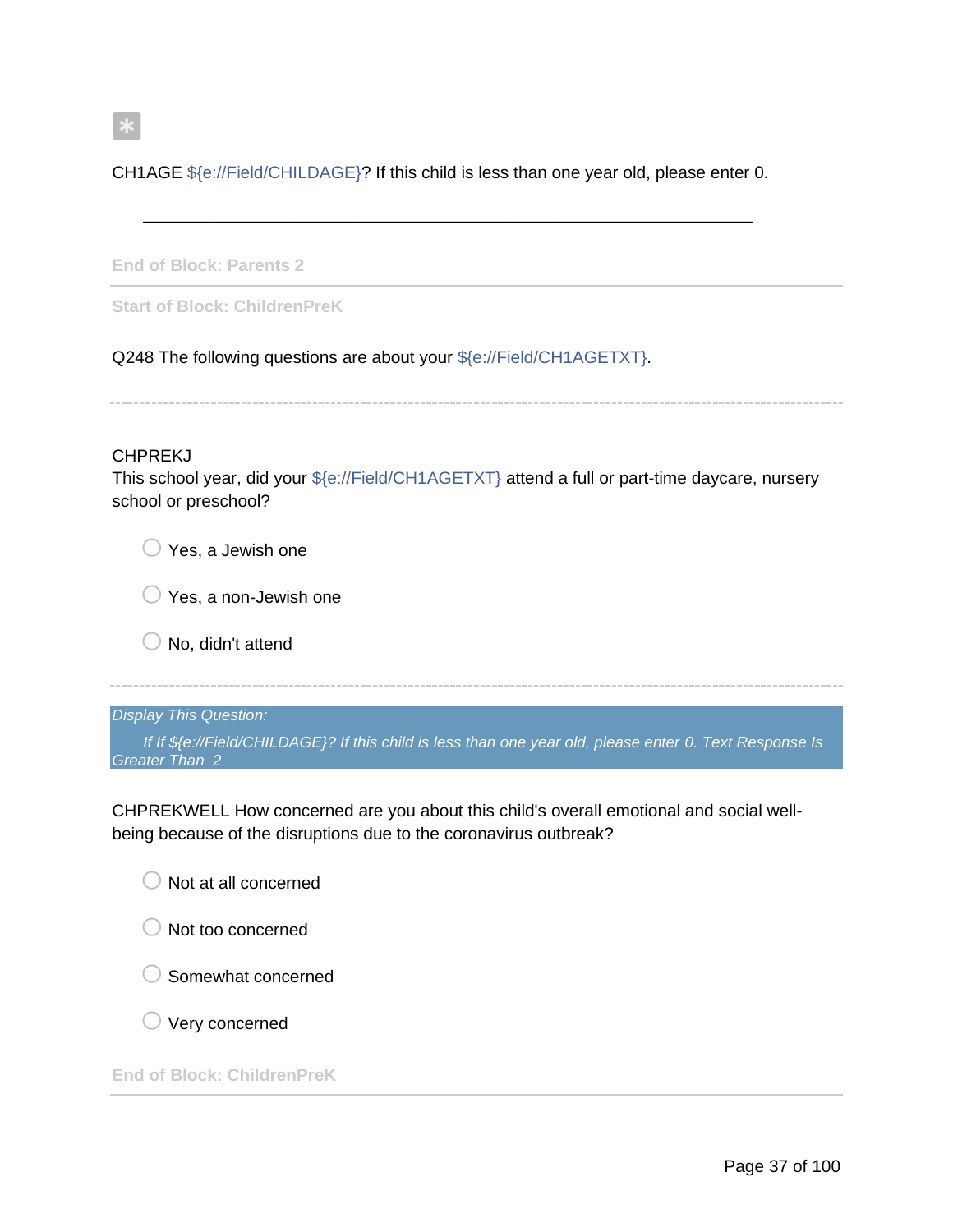Q188 The following questions are about your \${CH1AGE/ChoiceTextEntryValue}-year-old child.

CHK12COPE Overall, how well is this child coping during the coronavirus crisis?

| Not coping well at all         |
|--------------------------------|
| $\bigcirc$ Not coping too well |
| $\bigcirc$ Coping pretty well  |
| $\bigcirc$ Coping very well    |

CHK12ONLNSAT How satisfied, if at all, are you with the online instruction this child has received from their school since it closed

|               | Not at all satisfied |  |  |
|---------------|----------------------|--|--|
|               | Not too satisfied    |  |  |
|               | Somewhat satisfied   |  |  |
| $\mathcal{L}$ | Very satisfied       |  |  |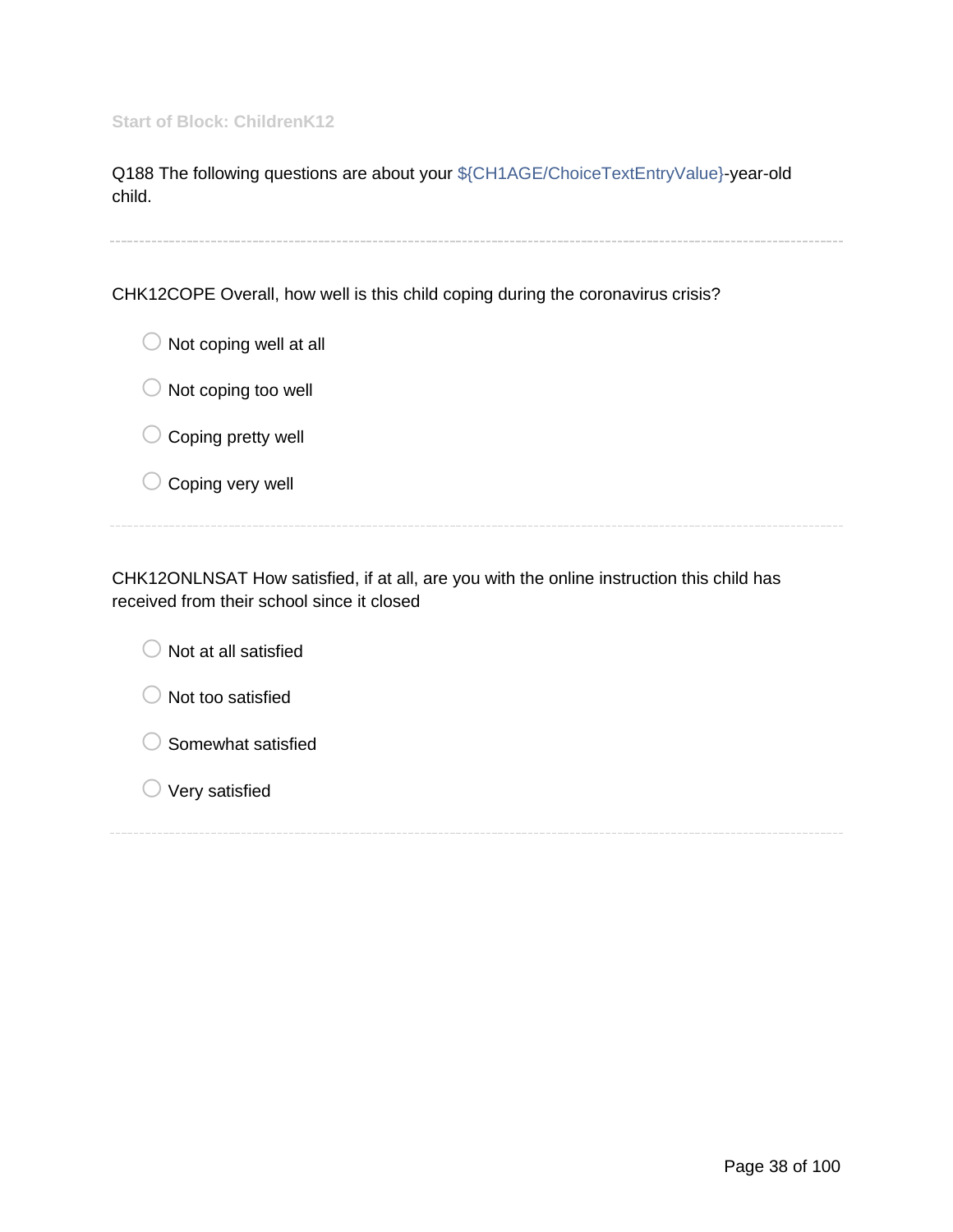CHK12ACD How concerned, if at all, are you about this child falling behind in school as a result of disruptions caused by the coronavirus crisis?

| Not concerned at all |  |  |
|----------------------|--|--|
| Not too concerned    |  |  |
| Somewhat concerned   |  |  |
| Very concerned       |  |  |
|                      |  |  |

CHK12SOC How concerned are you, if at all, about this child's overall emotional and social wellbeing because of the disruptions caused by the coronavirus crisis?

| Not concerned at all<br>in l |  |
|------------------------------|--|
| Not too concerned            |  |
| Somewhat concerned<br>$\sim$ |  |
| $\bigcirc$ Very concerned    |  |
| Page Break                   |  |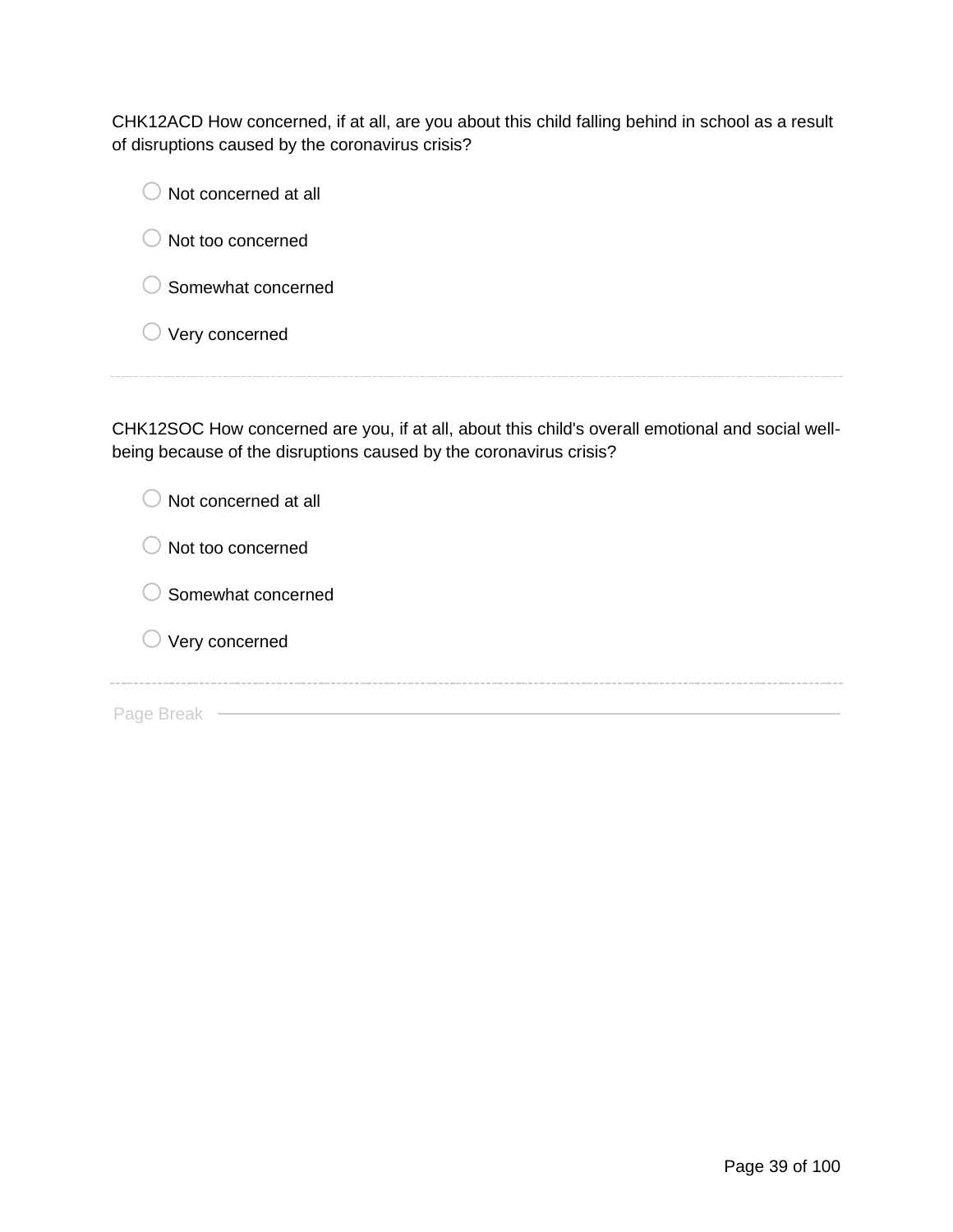

CHK12SCHJEW In the 2019-2020 academic year, was this child enrolled in…? (check all that apply)

|                               | Hebrew school or Sunday school                                                                 |
|-------------------------------|------------------------------------------------------------------------------------------------|
|                               | Jewish day school or Yeshiva                                                                   |
|                               | None of these                                                                                  |
|                               |                                                                                                |
| <b>Display This Question:</b> |                                                                                                |
|                               | If In the 2019-2020 academic year, was this child enrolled in? (check all that apply) = Hebrew |

*school or Sunday school*

CHK12SUPSAT How satisfied are you with the online instruction this child received from their Hebrew or Sunday school since in-person instruction stopped?

| Not at all satisfied |  |
|----------------------|--|
| Not very satisfied   |  |
| Somewhat satisfied   |  |
| Very satisfied       |  |
|                      |  |
| Page Break           |  |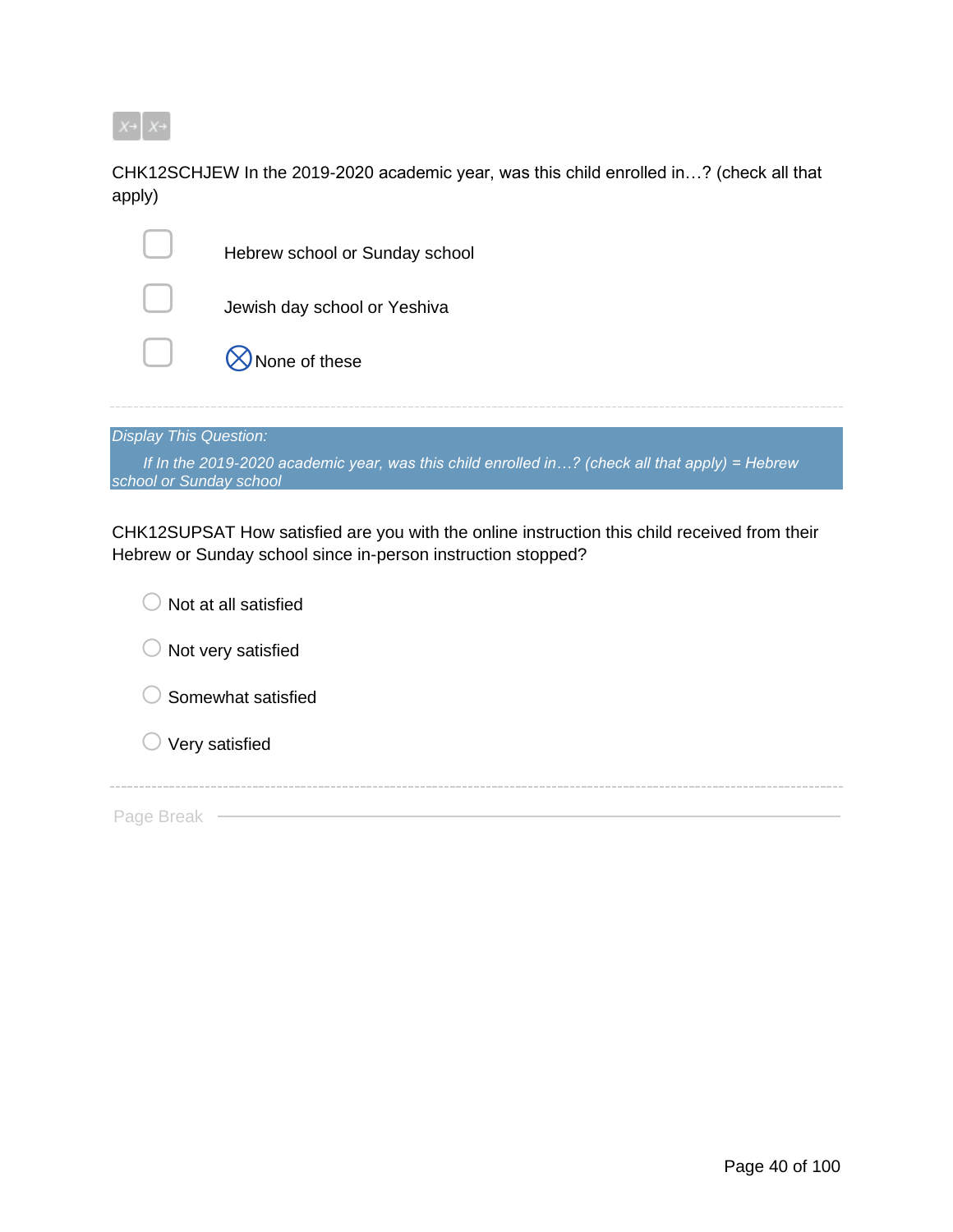**End of Block: ChildrenK12**

**Start of Block: Jewish Education 2021**

*Display This Question:*

*If If How many children do you have who are now in high school or younger and who currently live with you? Text Response Is Greater Than 1*

Q233 The following questions refer to all of your children who are high school age or younger.



2021JEDU Prior to the coronavirus crisis were you planning to enroll \${e://Field/NUMCHLDANY} in any of the following for the 2020-2021 academic year? (check all that apply)

|            | Hebrew school or Sunday school |  |  |  |
|------------|--------------------------------|--|--|--|
| $\Box$     | Jewish day school or Yeshiva   |  |  |  |
| $\Box$     | <b>None of these</b>           |  |  |  |
| Page Break |                                |  |  |  |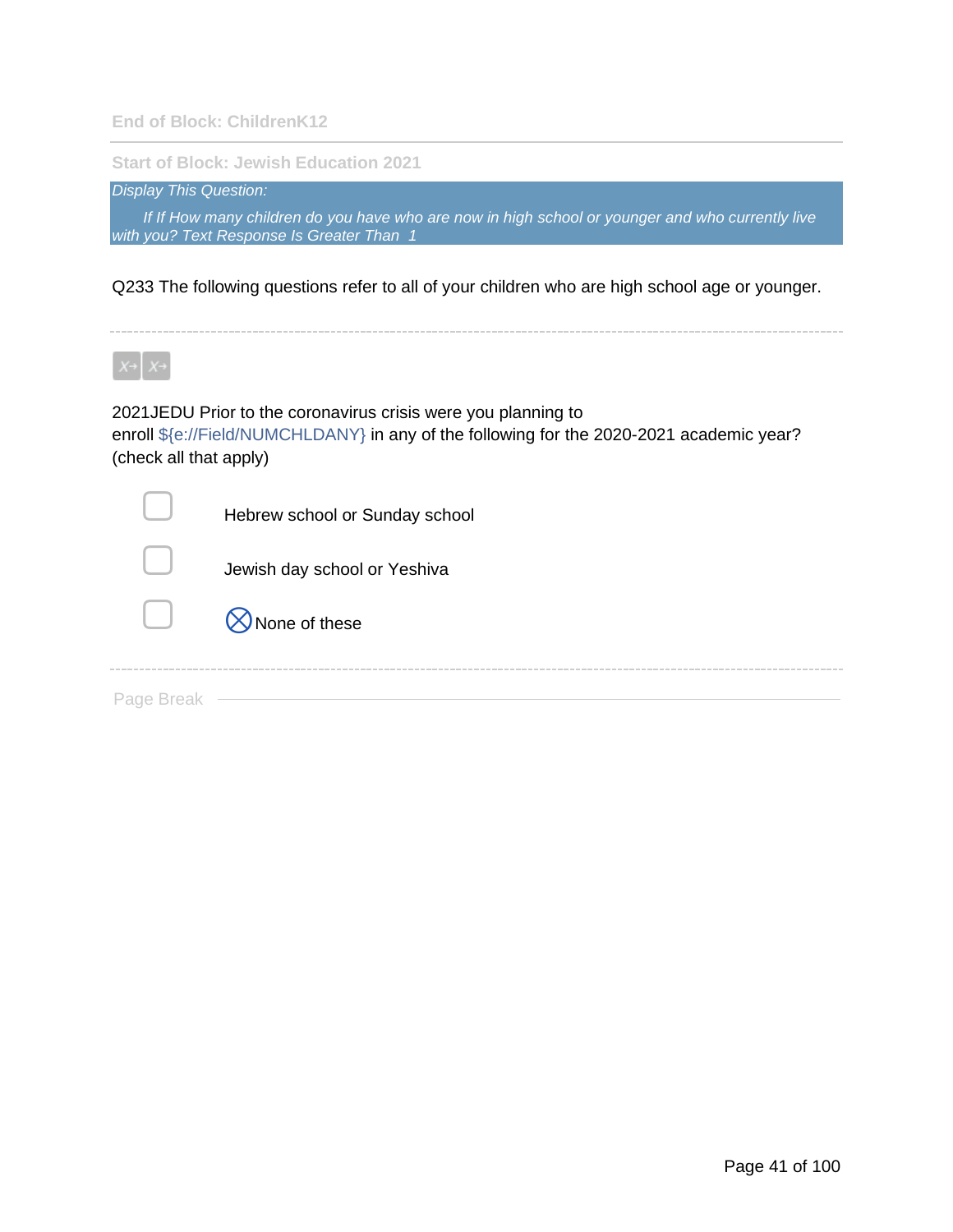| <b>Display This Question:</b>                                                                                                                                                                                                |
|------------------------------------------------------------------------------------------------------------------------------------------------------------------------------------------------------------------------------|
| If Prior to the coronavirus crisis were you planning to enroll \${e://Field/NUMCHLDANY} in any of<br>the $=$ Hebrew school or Sunday school                                                                                  |
| Or Prior to the coronavirus crisis were you planning to enroll $\frac{E}{\epsilon}$ ://Field/NUMCHLDANY} in any of<br>the = Jewish day school or Yeshiva                                                                     |
|                                                                                                                                                                                                                              |
| 2021 JEDUFIN How likely are you to need additional financial aid or scholarships, beyond what<br>was already requested or offered, so your \${e://Field/NUMCHLD} can attend Jewish school in<br>the 2020-2021 academic year? |
| Not at all likely                                                                                                                                                                                                            |
| Not too likely                                                                                                                                                                                                               |
| Somewhat likely                                                                                                                                                                                                              |

 $\bigcirc$  Very likely

Page Break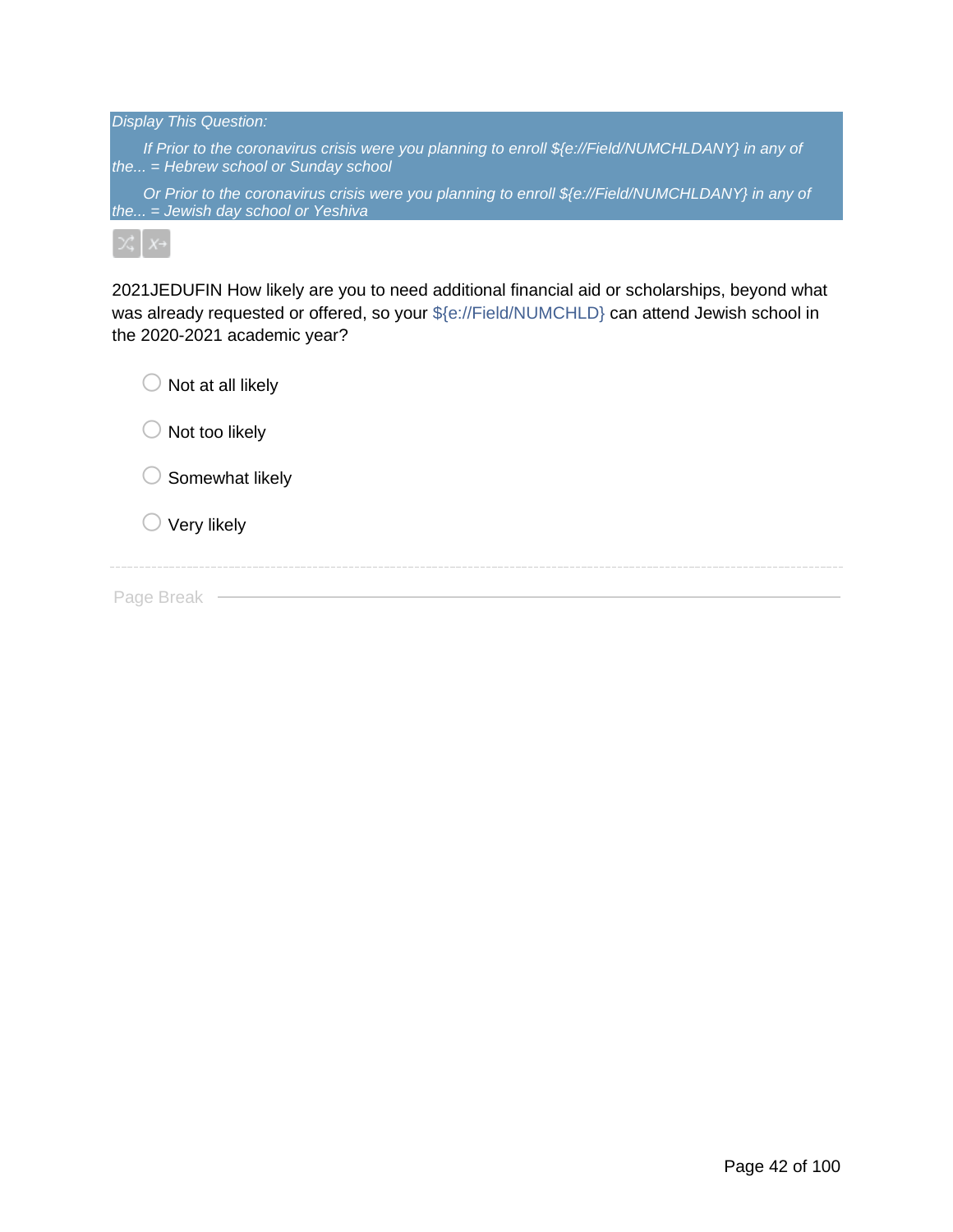**End of Block: Jewish Education 2021**

**Start of Block: Camp**

CAMPCH Before the coronavirus crisis, did you plan to have any of your children attend any of the following programs in the summer of 2020? (check all that apply)

| Jewish day camp                                          |
|----------------------------------------------------------|
| Jewish overnight camp                                    |
| Jewish summer program, e.g., teen travel or volunteering |
| None of these                                            |

### *Display This Question:*

*If Before the coronavirus crisis, did you plan to have any of your children attend any of the follow... = Jewish day camp*

*Or Before the coronavirus crisis, did you plan to have any of your children attend any of the follow... = Jewish overnight camp*

*Or Before the coronavirus crisis, did you plan to have any of your children attend any of the follow... = Jewish summer program, e.g., teen travel or volunteering*

*Carry Forward Selected Choices from "Before the coronavirus crisis, did you plan to have any of your children attend any of the following programs in the summer of 2020? (check all that apply)"*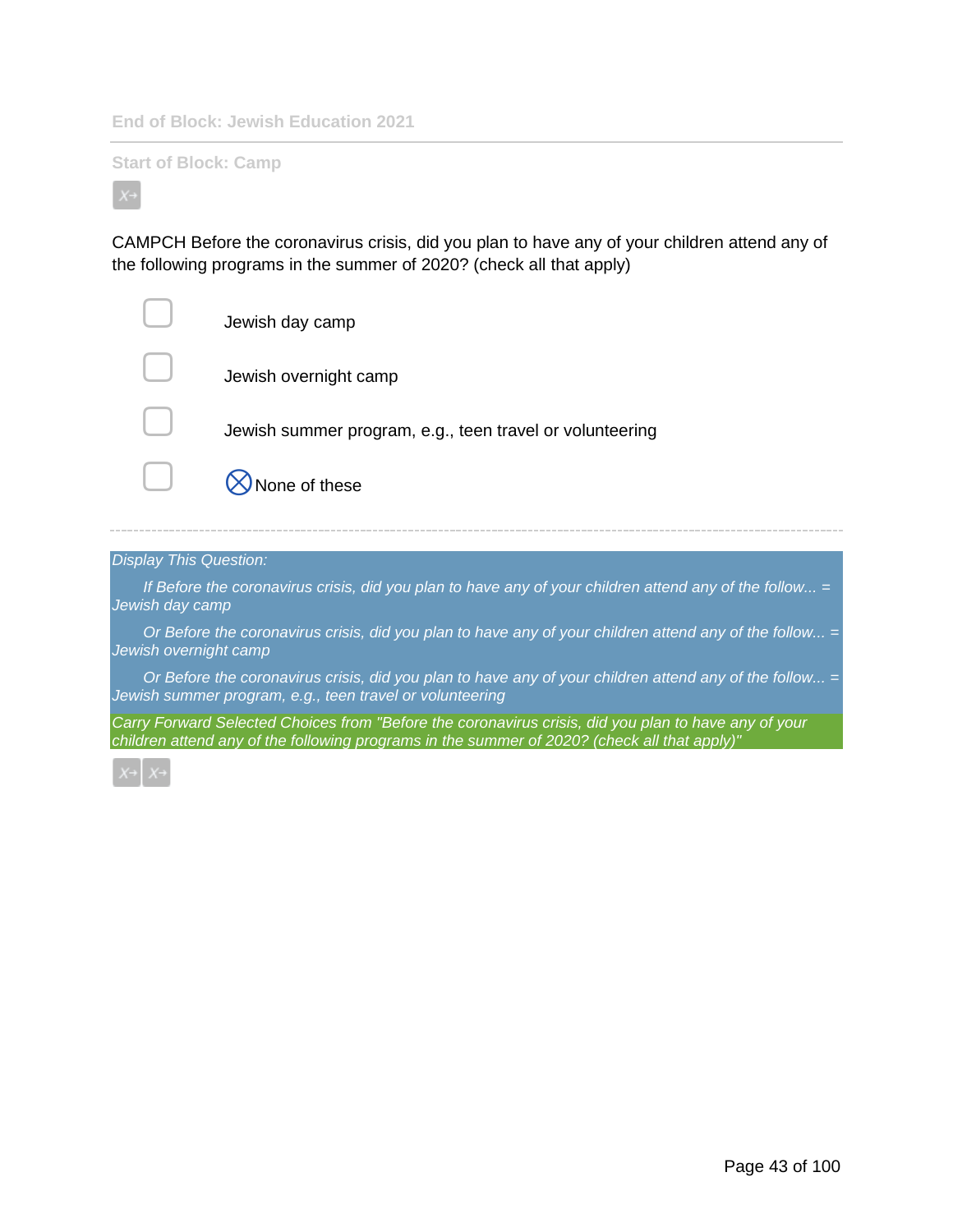|                                                                   | All operating | Some cancelled | All canceled | No decision yet |
|-------------------------------------------------------------------|---------------|----------------|--------------|-----------------|
| Jewish day<br>camp                                                |               |                |              |                 |
| Jewish overnight<br>camp                                          |               |                |              |                 |
| Jewish summer<br>program, e.g.,<br>teen travel or<br>volunteering |               |                |              |                 |
| None of<br>these                                                  |               |                |              |                 |

CAMPCNL As far as you know, what is the status of those summer camps or programs for 2020?

### *Display This Question:*

*If As far as you know, what is the status of those summer camps or programs for 2020? [ All operating] (Count) > 0*

*Or As far as you know, what is the status of those summer camps or programs for 2020? [ Some cancelled] (Count) > 0*

*Or As far as you know, what is the status of those summer camps or programs for 2020? [ No decision yet] (Count) > 0*

CAMPGO Based on what you know today, if any of the summer programs your children planned to attend operate with the appropriate health precautions, how likely are you to have your children attend this summer?

 $\bigcirc$  Not at all likely

- $\bigcirc$  Not too likely
- $\bigcirc$  Somewhat likely
- $\bigcirc$  Very likely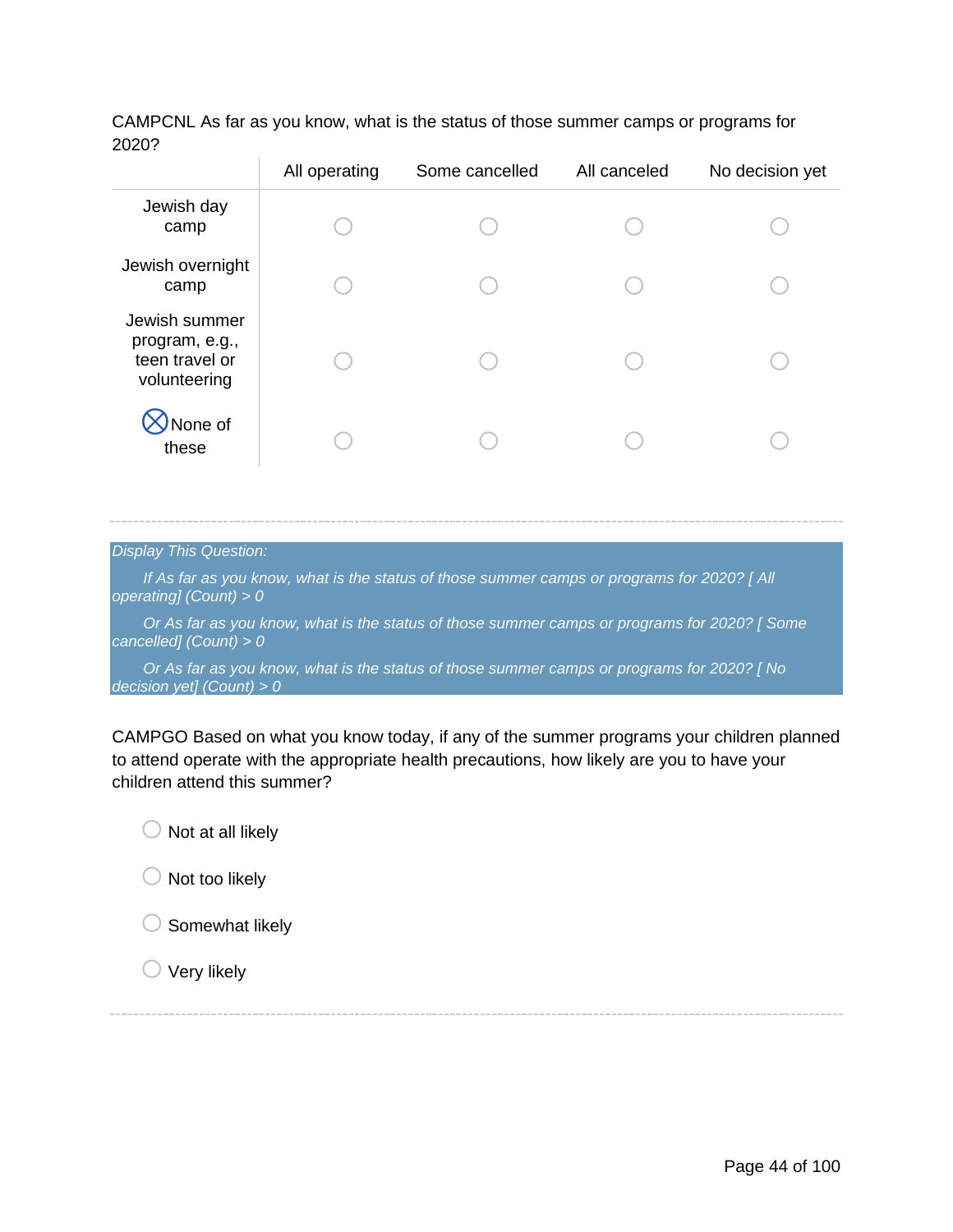| <b>Display This Question:</b>                                                                                            |
|--------------------------------------------------------------------------------------------------------------------------|
| If As far as you know, what is the status of those summer camps or programs for 2020? [All<br>operating] (Count) > $0_1$ |
| Or As far as you know, what is the status of those summer camps or programs for 2020? [ Some<br>cancelled] $(Count) > 0$ |
| Or As far as you know, what is the status of those summer camps or programs for 2020? [No<br>decision yet] (Count) $> 0$ |

CAMPFIN If any of the summer programs your children planned to attend operate with the appropriate health precautions, will you need additional financial aid or scholarships, beyond what was already requested or offered, in order to participate?

| $\supset$ Yes |  |  |
|---------------|--|--|
| )No           |  |  |
| O Don't know  |  |  |
|               |  |  |
| Page Break    |  |  |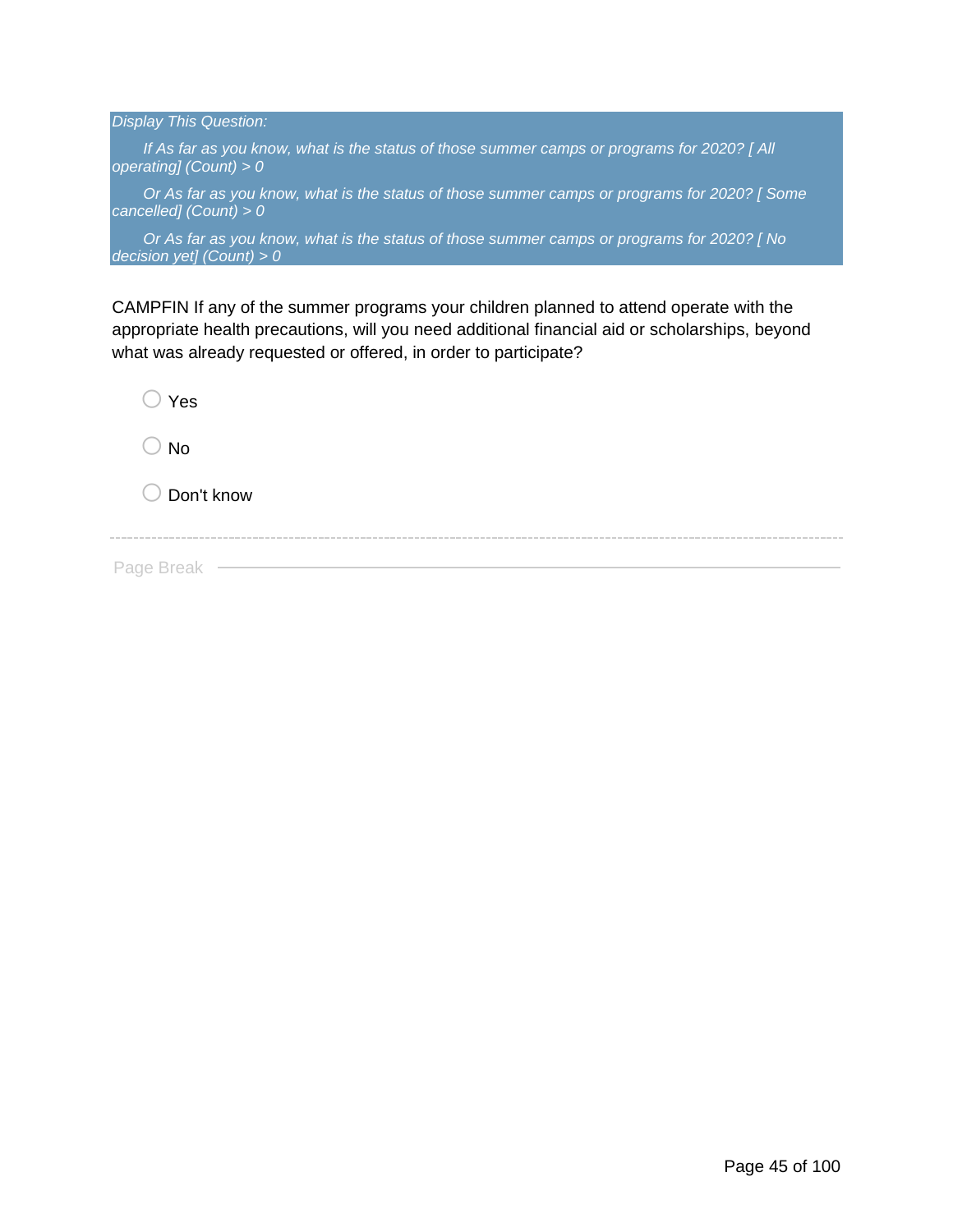*Display This Question:*

*If As far as you know, what is the status of those summer camps or programs for 2020? [ All canceled] (Count) > 0*

*Or As far as you know, what is the status of those summer camps or programs for 2020? [ Some cancelled] (Count) > 0*

*Or As far as you know, what is the status of those summer camps or programs for 2020? [ No decision yet] (Count) > 0*

CAMPVIRT If any of the summer programs your children planned to attend offer a virtual summer program, how likely are you to enroll your children?

 $\bigcirc$  Not at all likely

 $\bigcirc$  Not too likely

 $\bigcirc$  Somewhat likely

 $\bigcirc$  Very likely

### *Display This Question:*

*If As far as you know, what is the status of those summer camps or programs for 2020? [ All canceled] (Count) > 0*

*Or As far as you know, what is the status of those summer camps or programs for 2020? [ Some cancelled] (Count) > 0*

*Or As far as you know, what is the status of those summer camps or programs for 2020? [ No decision yet] (Count) > 0*

CAMPRFND If any of the summer programs your children planned to attend are cancelled, what are you planning to do with regard to any deposits or payments you have already made?

| Request a refund                        |  |
|-----------------------------------------|--|
| Apply funds towards summer 2021 tuition |  |
| Donate to the summer program            |  |
| Something else                          |  |

**End of Block: Camp**

**Start of Block: ChildrenColl**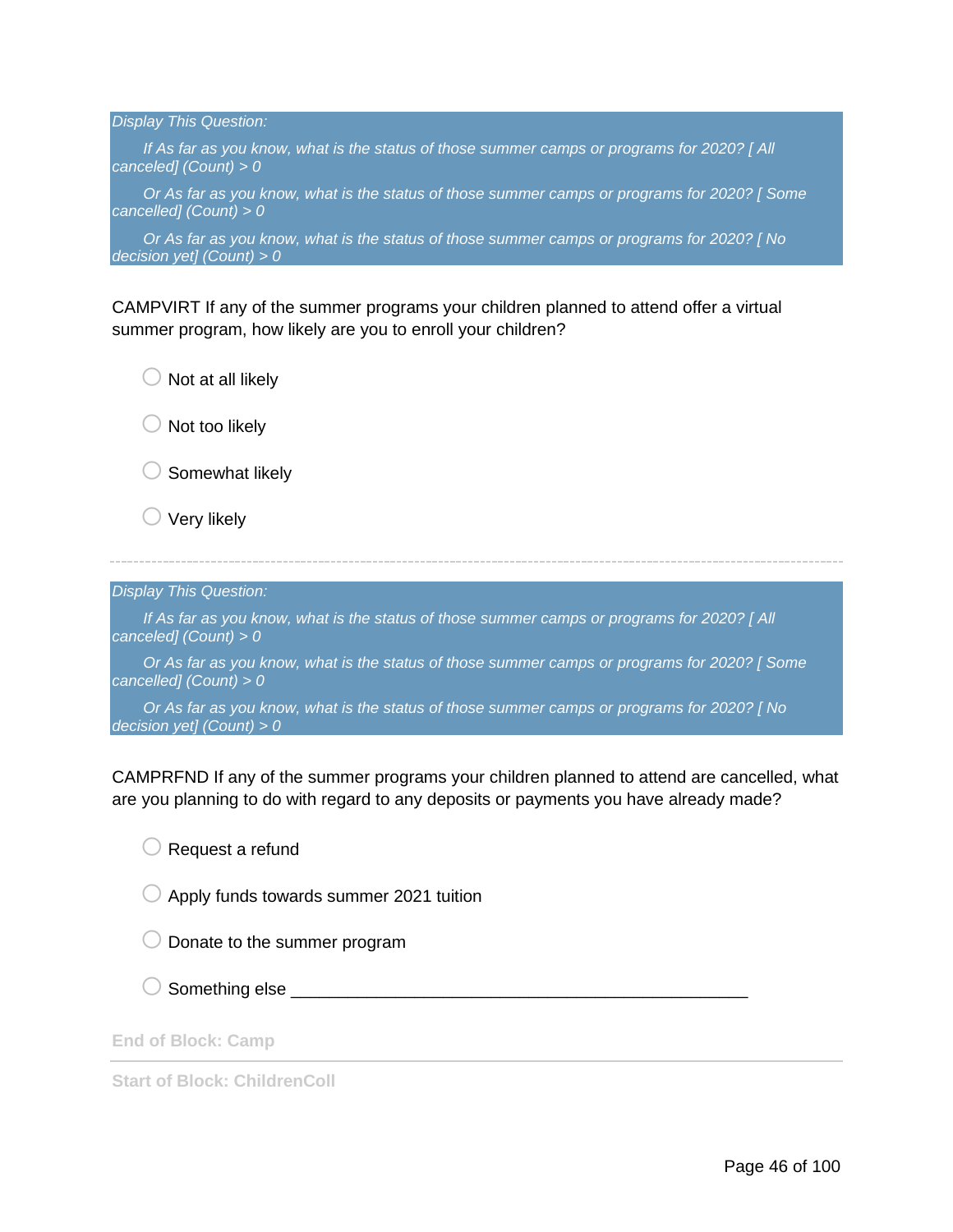CHK12COLL Prior to the coronavirus crisis were any of your children planning to attend a college or university in the 2020-2021 academic year?

 $\bigcirc$  Yes, planned to  $\bigcirc$  No, did not plan to *Display This Question: If Prior to the coronavirus crisis were any of your children planning to attend a college or univers... = Yes, planned to*

PARSTDNTWORR Thinking about your child/children who are planning to attend college or university in the 2020-2021 academic year...

How worried are you that because of the coronavirus crisis in-person classes won't resume as normal in the fall?

 $\bigcirc$  Not at all worried  $\bigcirc$  Not too worried  $\bigcirc$  Somewhat worried  $\bigcirc$  Very worried *Display This Question: If Prior to the coronavirus crisis were any of your children planning to attend a college or univers... =* 

*Yes, planned to*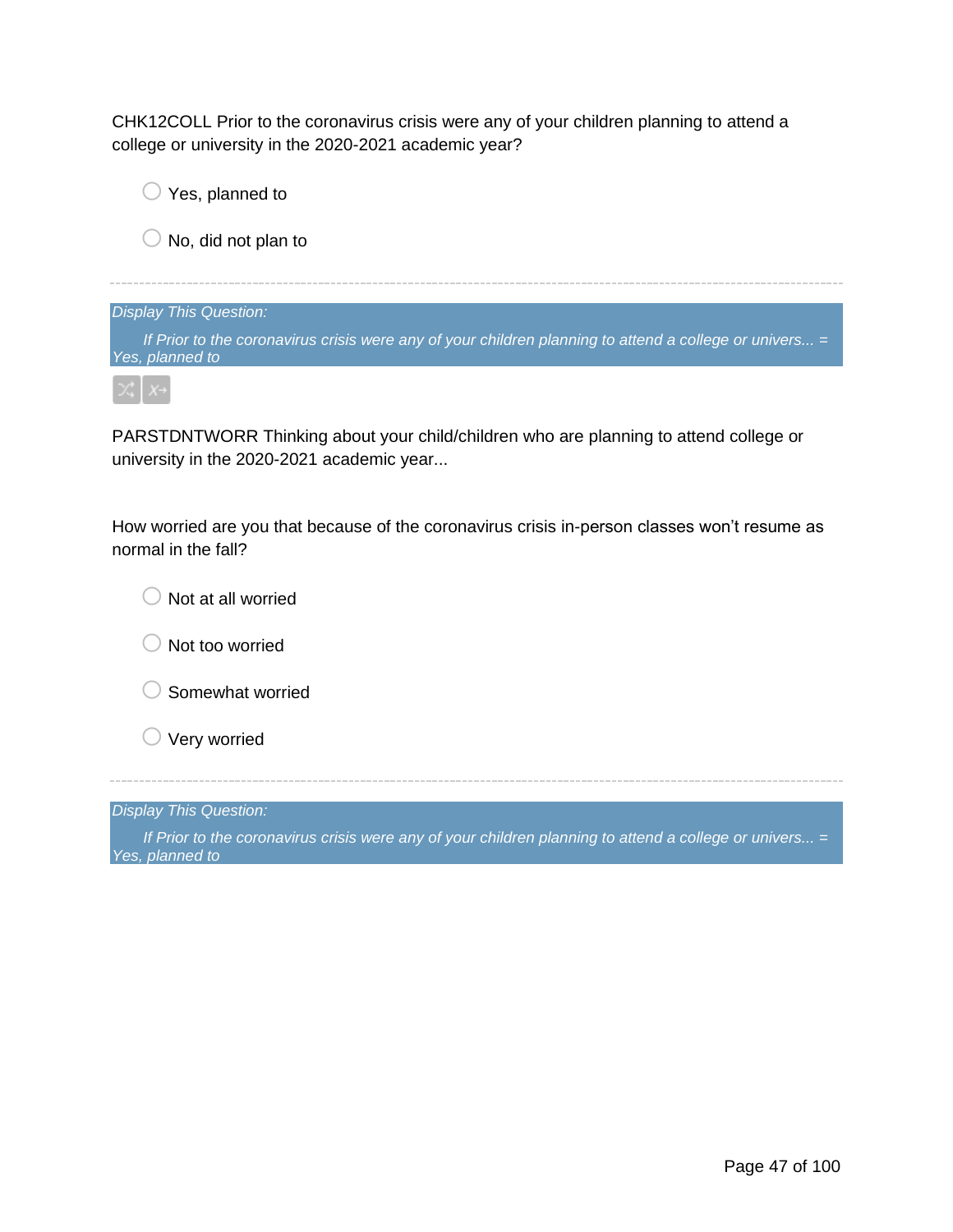PRNTSTUDFIN How worried are you that your child will not be able to afford to continue their college education?

| $\bigcirc$ Not at all worried |  |
|-------------------------------|--|
| Not too worried               |  |
| Somewhat worried              |  |
| $\bigcirc$ Very worried       |  |
|                               |  |
| Page Break                    |  |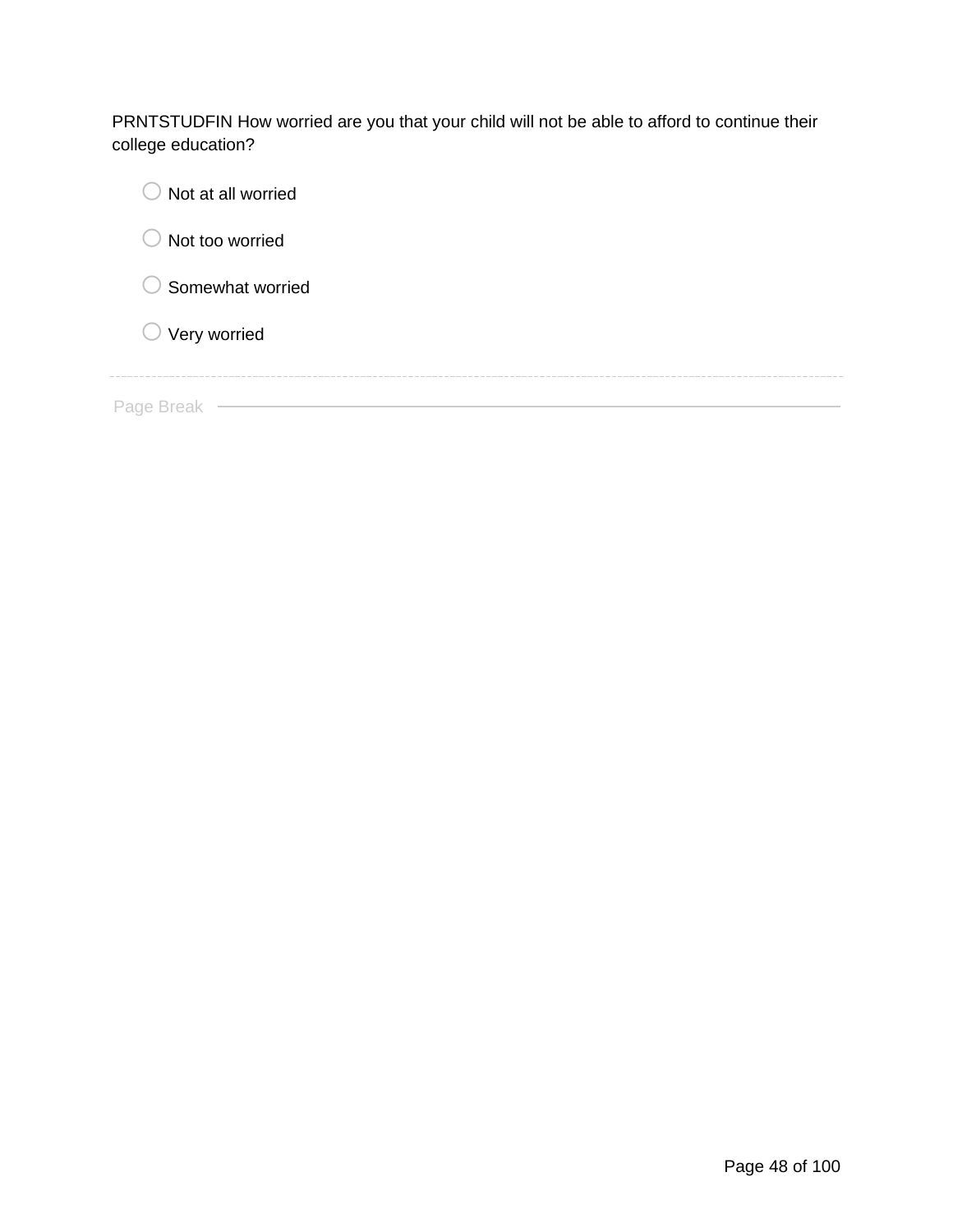*Display This Question:*

*If Prior to the coronavirus crisis were any of your children planning to attend a college or univers...* = *Yes, planned to*

PRNTSTUDCOLLFUT If the college or university your child/children were planning to attend in the 2020-2021 academic year will not have **in-person** classes in the fall, what will your child/children MOST likely to do?

 $\bigcirc$  Enroll as a full-time student at their college or university

 $\bigcirc$  Enroll as a part-time student at their college or university

 $\bigcirc$  Transfer to a different college or university

 $\bigcirc$  Take the semester or the year off

 $\bigcirc$  Something else:  $\bigcirc$ 

o Don't know

*Display This Question:*

*If Are any of your children... (check all that apply) = Enrolled as undergraduate students in college or university*

PARSTDNTWLB Thinking about your child/children who were undergraduate students this year, how concerned are you about their social and emotional wellbeing?

 $\bigcirc$  Not at all concerned

 $\bigcirc$  Not too concerned

- $\bigcirc$  Somewhat concerned
- $\bigcirc$  Very concerned

**End of Block: ChildrenColl**

**Start of Block: Financial Situation**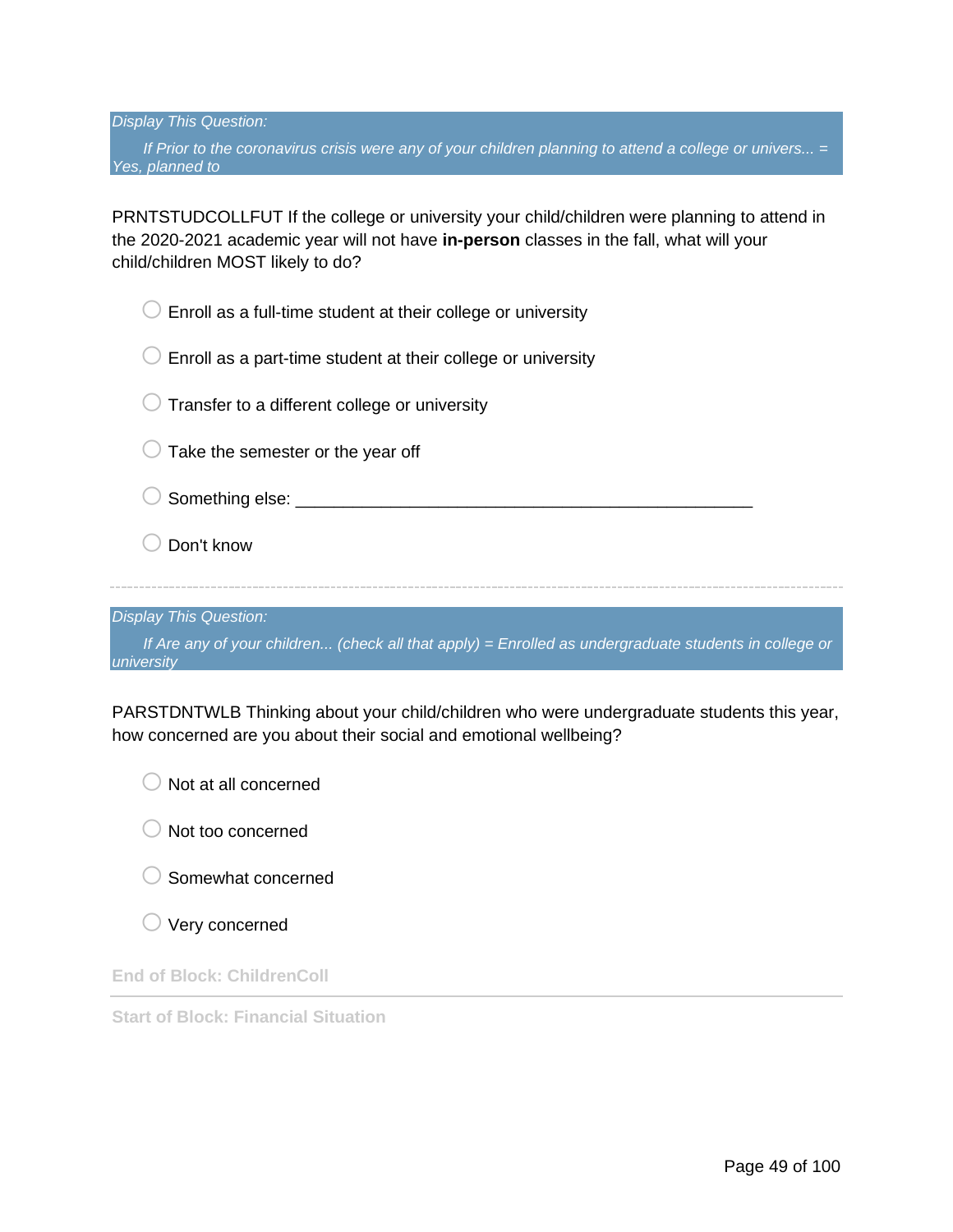Q52 The following questions are about your financial situation and how it may have changed as a result of the coronavirus crisis.

FINSIT Prior to the coronavirus crisis, how would you have described \${e://Field/MARITALTYPE} financial situation?

 $\bigcirc$  Could not make ends meet

 $\bigcirc$  Just managed to make ends meet

 $\bigcirc$  Had enough money

 $\bigcirc$  Had some extra money

 $\bigcirc$  Well off

FINSITCHG Compared to the time before the coronavirus crisis, how is \${e://Field/MARITALTYPE} financial situation today?

 $\bigcirc$  Much worse than before

 $\bigcirc$  Somewhat worse than before

 $\bigcirc$  About the same as before

 $\bigcirc$  Somewhat better than before

 $\bigcirc$  Much better than before

Page Break –––––––––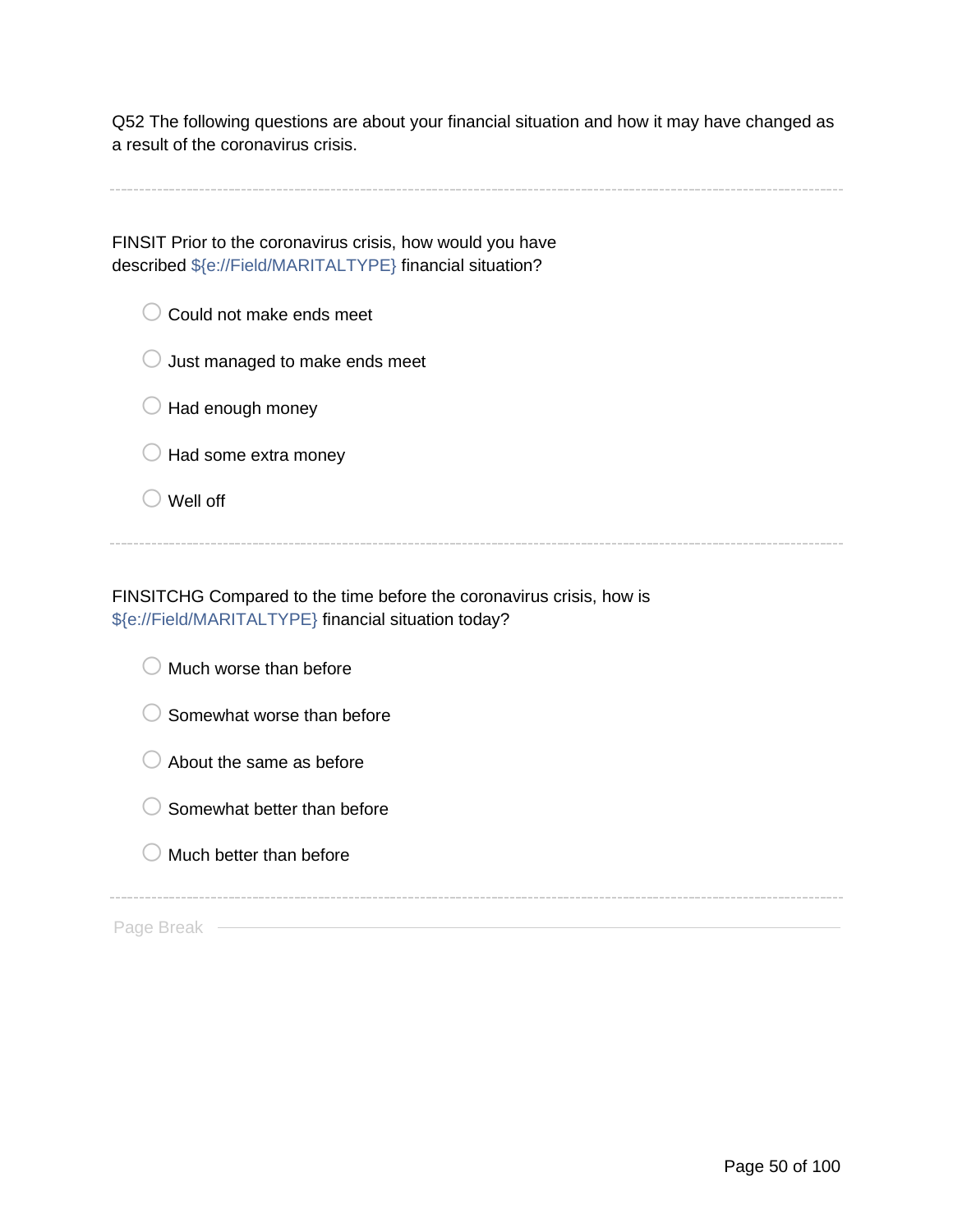BILLSTYPICAL Thinking about the time prior to the crisis….

Which best describes  $$(e://Field/MARITALTYPE)$  ability to pay all of your bills (food, rent or mortgage, medical care, etc.) in full IN A TYPICAL MONTH?

| Could typically pay all bills in full                                                                                                 |
|---------------------------------------------------------------------------------------------------------------------------------------|
| Could not pay some bills or could only make a partial payment on some of them                                                         |
|                                                                                                                                       |
| BILLSNOW Thinking about today, which best describes \${e://Field/MARITALTYPE} ability to<br>pay all of your bills in full THIS MONTH? |
| Will be able to pay all bills in full                                                                                                 |
| Cannot pay some bills or will only make a partial payment on some of them                                                             |
|                                                                                                                                       |
| Page Brea                                                                                                                             |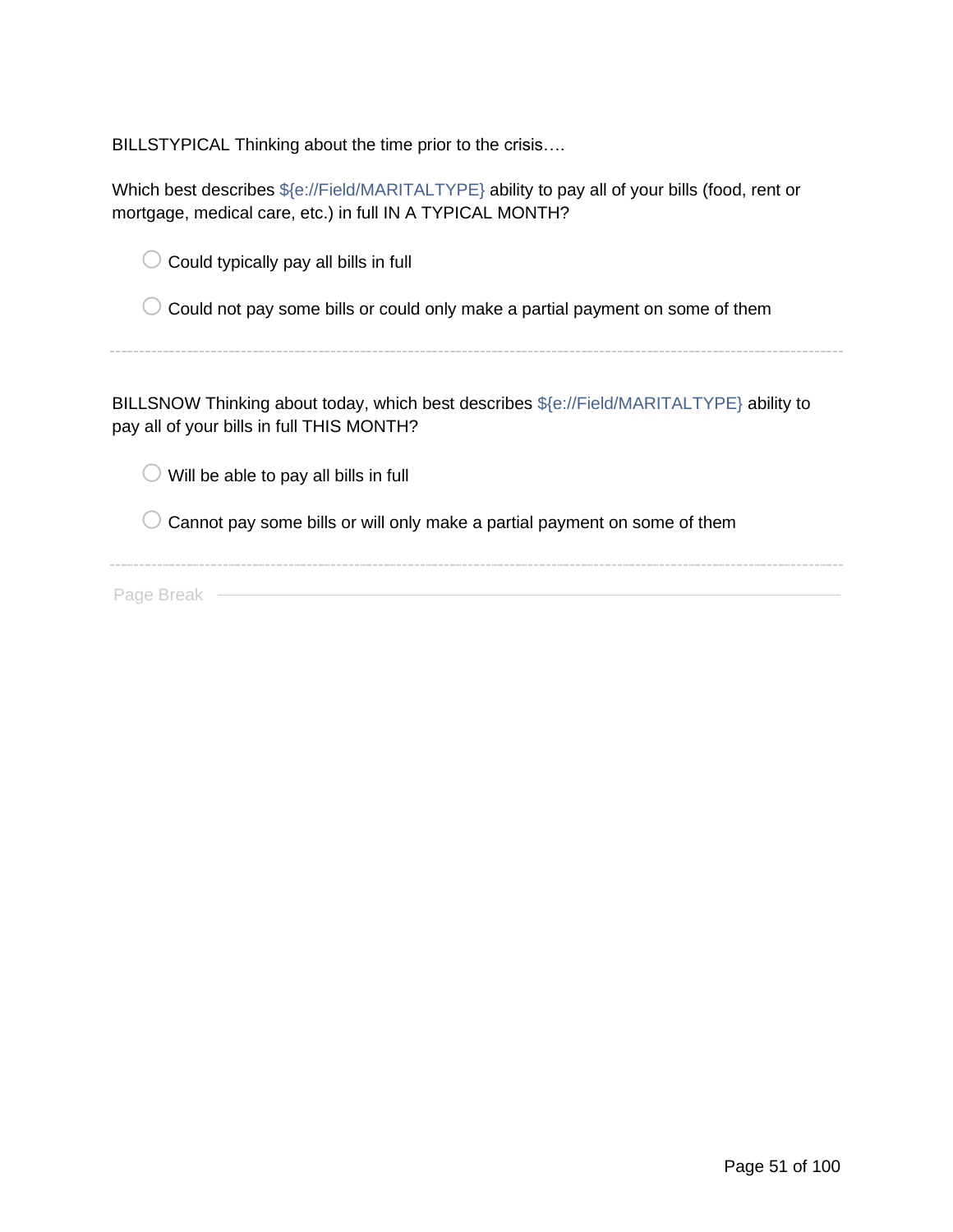EMERGFUND Do \${e://Field/MARITALHH} CURRENTLY have emergency or rainy day funds that would cover your expenses for 3 months in case of sickness, job loss, economic downturn, or other emergencies?

| Yes                                                                                                                                                                  |
|----------------------------------------------------------------------------------------------------------------------------------------------------------------------|
| No                                                                                                                                                                   |
| Don't know                                                                                                                                                           |
|                                                                                                                                                                      |
| <b>Display This Question:</b>                                                                                                                                        |
| If Do \${e://Field/MARITALHH} CURRENTLY have emergency or rainy day funds that would cover<br>your $expen = No$                                                      |
|                                                                                                                                                                      |
| EMERGCOVER Could \${e://Field/MARITALHH} cover your expenses for 3 months by<br>borrowing money, using savings, selling assets, or borrowing from friends or family? |
| Yes                                                                                                                                                                  |
| N٥                                                                                                                                                                   |

Page Break -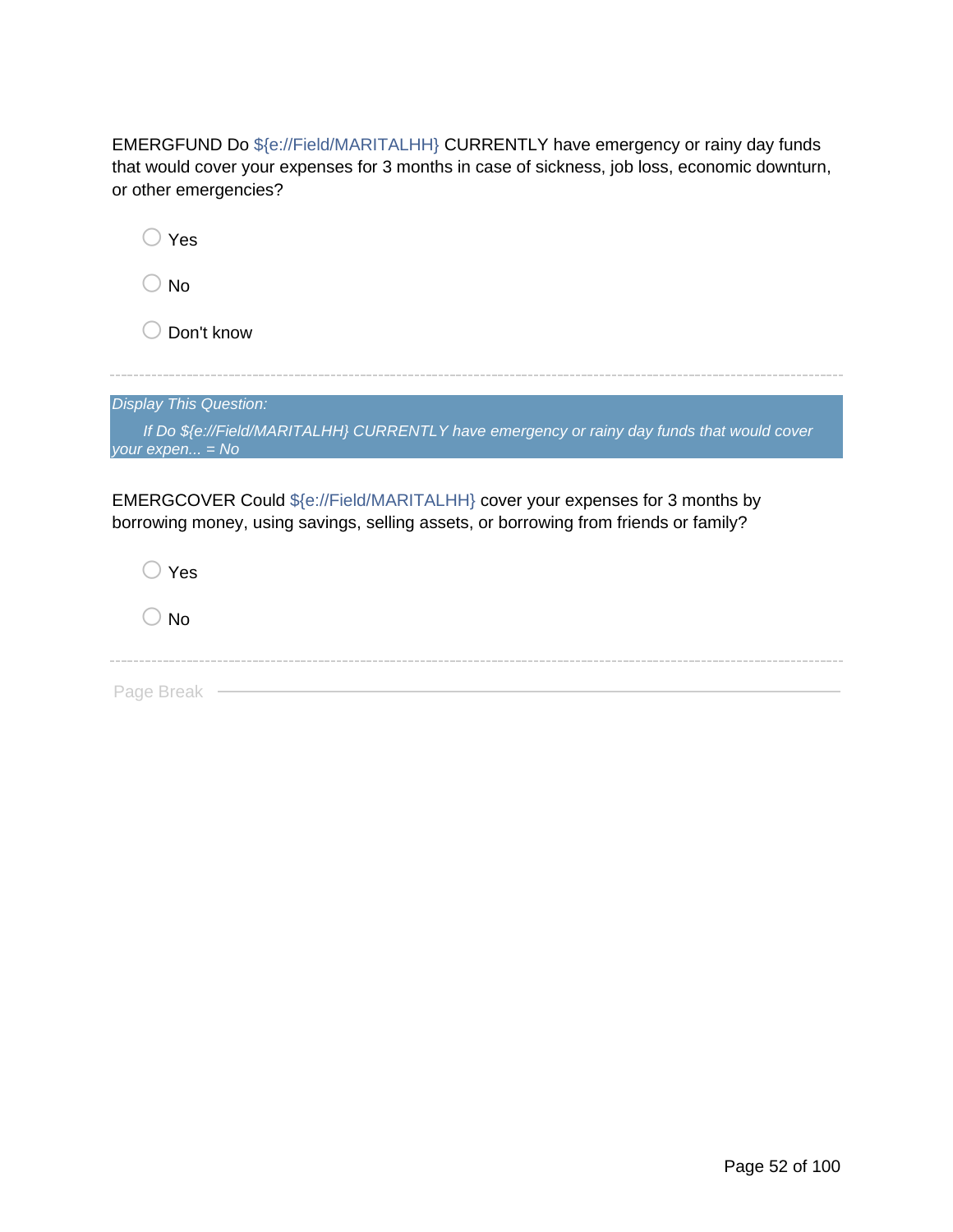FINSAVE400 Right now, are \${e://Field/MARITALHH} able to pay an unexpected \$400 emergency expense with cash, money in a bank account, or on a credit card you could pay in full?

| $\bigcirc$ Yes |  |  |  |
|----------------|--|--|--|
| )No            |  |  |  |
| O Don't Know   |  |  |  |
|                |  |  |  |
| Page Break     |  |  |  |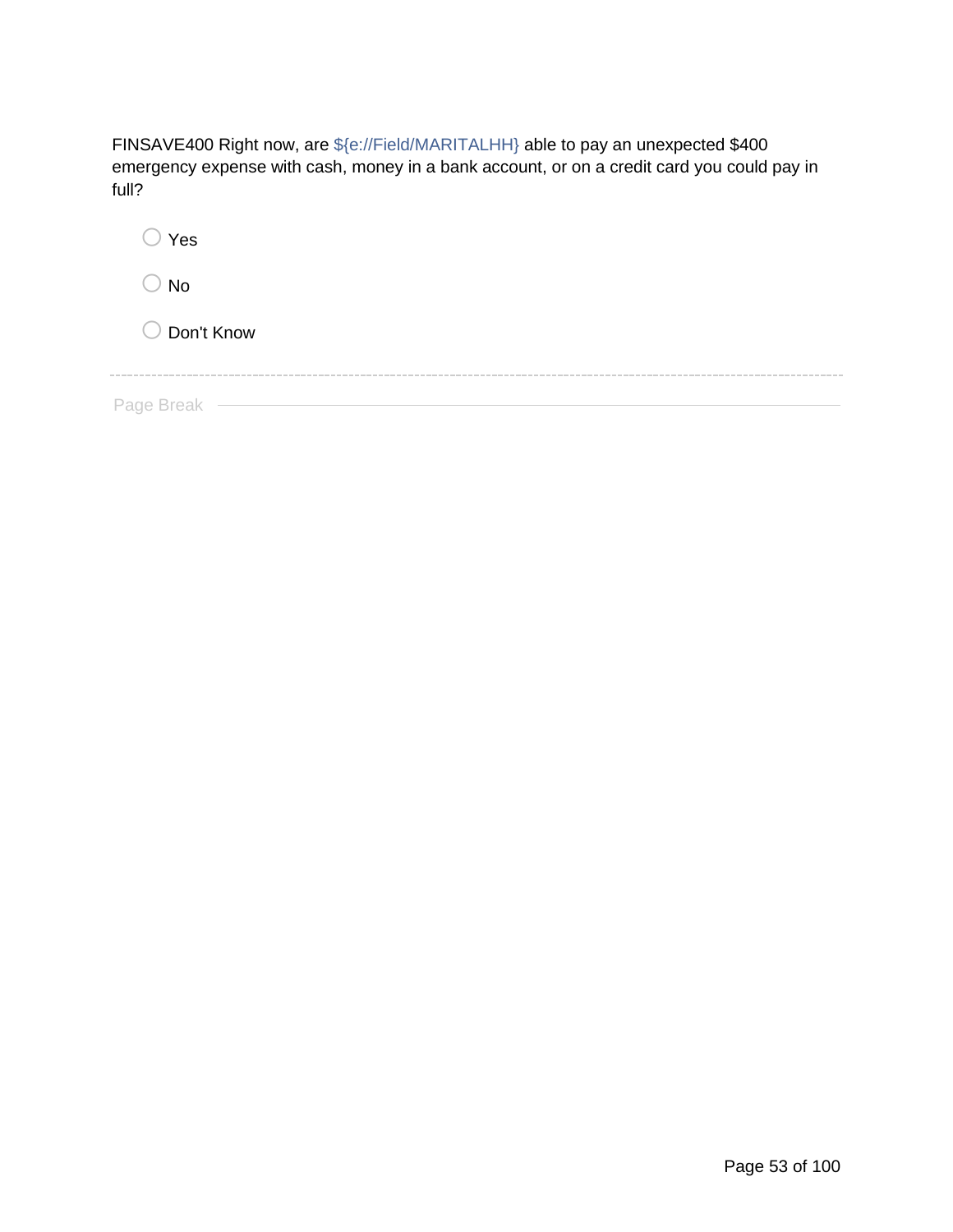# FINWORRY Because of the economic downturn, how worried, if at all, are you about each of the following?

|                                                                                                | Not at all<br>worried | Not too worried | Somewhat<br>worried | Very worried |
|------------------------------------------------------------------------------------------------|-----------------------|-----------------|---------------------|--------------|
| You will not be<br>able to afford to<br>pay for your<br>basic living<br>expenses               |                       |                 |                     |              |
| You will not be<br>able to afford<br>testing or<br>treatment for<br>COVID-19 if you<br>need it |                       |                 |                     |              |
| You will not be<br>able to afford the<br>standard of<br>living you are<br>accustomed to        |                       |                 |                     |              |
| You will not<br>have enough<br>money for your<br>retirement                                    |                       |                 |                     |              |
|                                                                                                |                       |                 |                     |              |

Page Break —

 $\left[\infty\right]$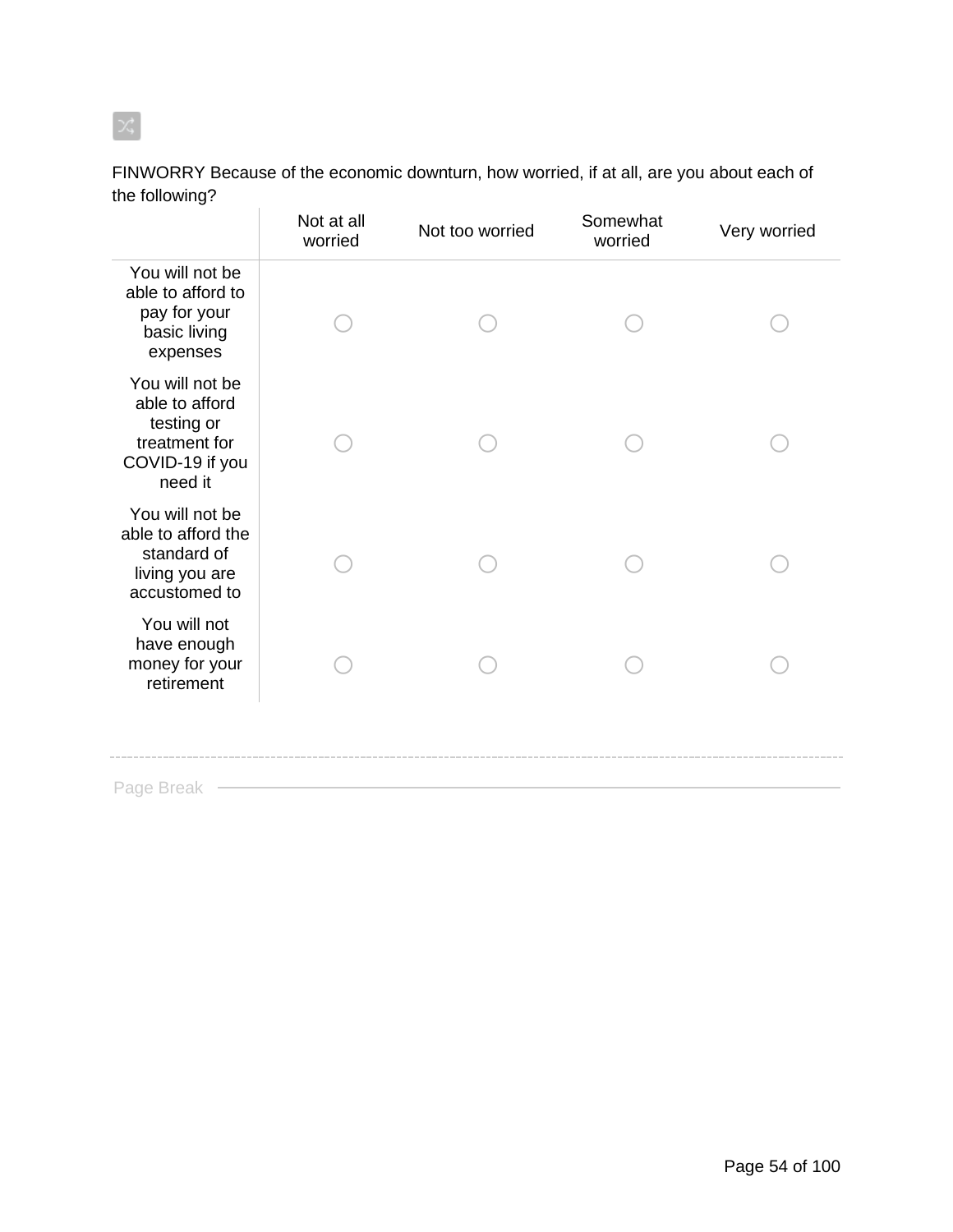**End of Block: Financial Situation**

**Start of Block: Covid Helping Others**

Q239 The following questions are about things you may have done since the start of the coronavirius crisis.

HLPVOL Have you volunteered your time for a cause DIRECTLY RELATED to the crisis (e.g., deliver groceries, sew masks, write support letters or cards, help in a food bank or pantry)? Check all that apply.

|        | Yes, on my own or through informal group |
|--------|------------------------------------------|
|        | Yes, through a Jewish organization       |
|        | Yes, through a non-Jewish organization   |
| $\Box$ | $\bigotimes$ No, didn't do this          |
|        |                                          |

HLPDON Have you made a donation to an organization or a cause DIRECTLY RELATED to the crisis? Check all that apply.



Yes, through a Jewish organization

Yes, through a non-Jewish organization



 $\bigotimes$ No, didn't do this

**End of Block: Covid Helping Others**

**Start of Block: Relationships**

Q62 The following questions are about the contacts you have with friends, family, and others.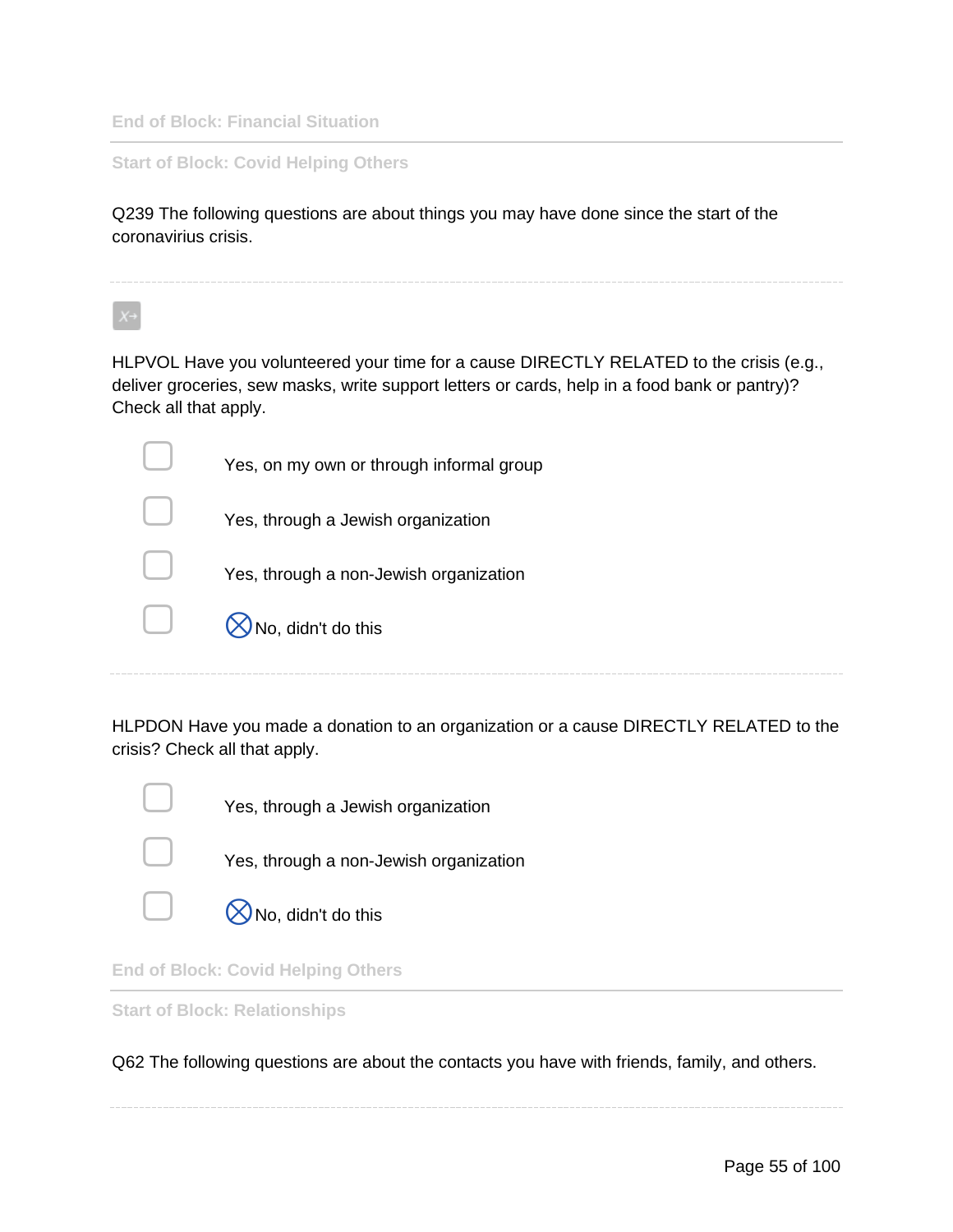$\propto$ 

TECHINTRNT During this time of social distancing, many people rely on technology to remain connected. To what extent do you agree or disagree with the following statements?

I have access to all of the technology I need to connect online and use the internet (e.g., computers, smartphones, reliable internet, WiFi)

 $\bigcirc$  Completely disagree

 $\bigcirc$  Somewhat disagree

 $\bigcirc$  Somewhat agree

 $\bigcirc$  Completely agree

TECHZOOM I feel comfortable using software programs to connect with others online (e.g., Zoom, Skype, WhatsApp)

| Completely disagree |
|---------------------|
| Somewhat disagree   |
| Somewhat agree      |
| Completely agree    |
| Page Break          |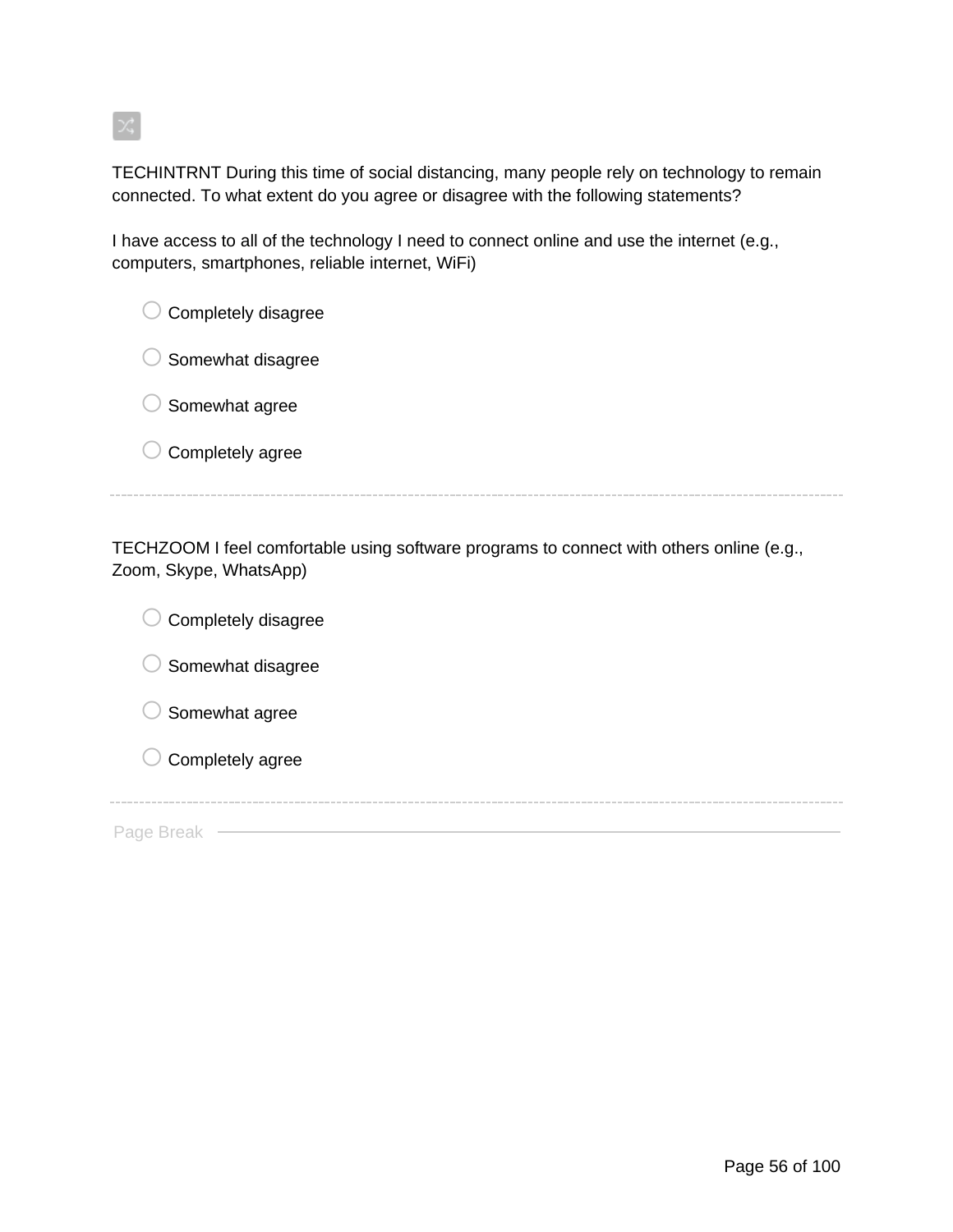RELNETWRK Thinking about your personal support network – relatives and friends living nearby who you can rely on for help or support – how many people would you say you can rely on?

|    | No one                             |
|----|------------------------------------|
| e. | Just a few people                  |
|    | $\bigcirc$ A fair number of people |
|    | $\bigcirc$ A lot of people         |
|    | Page Break                         |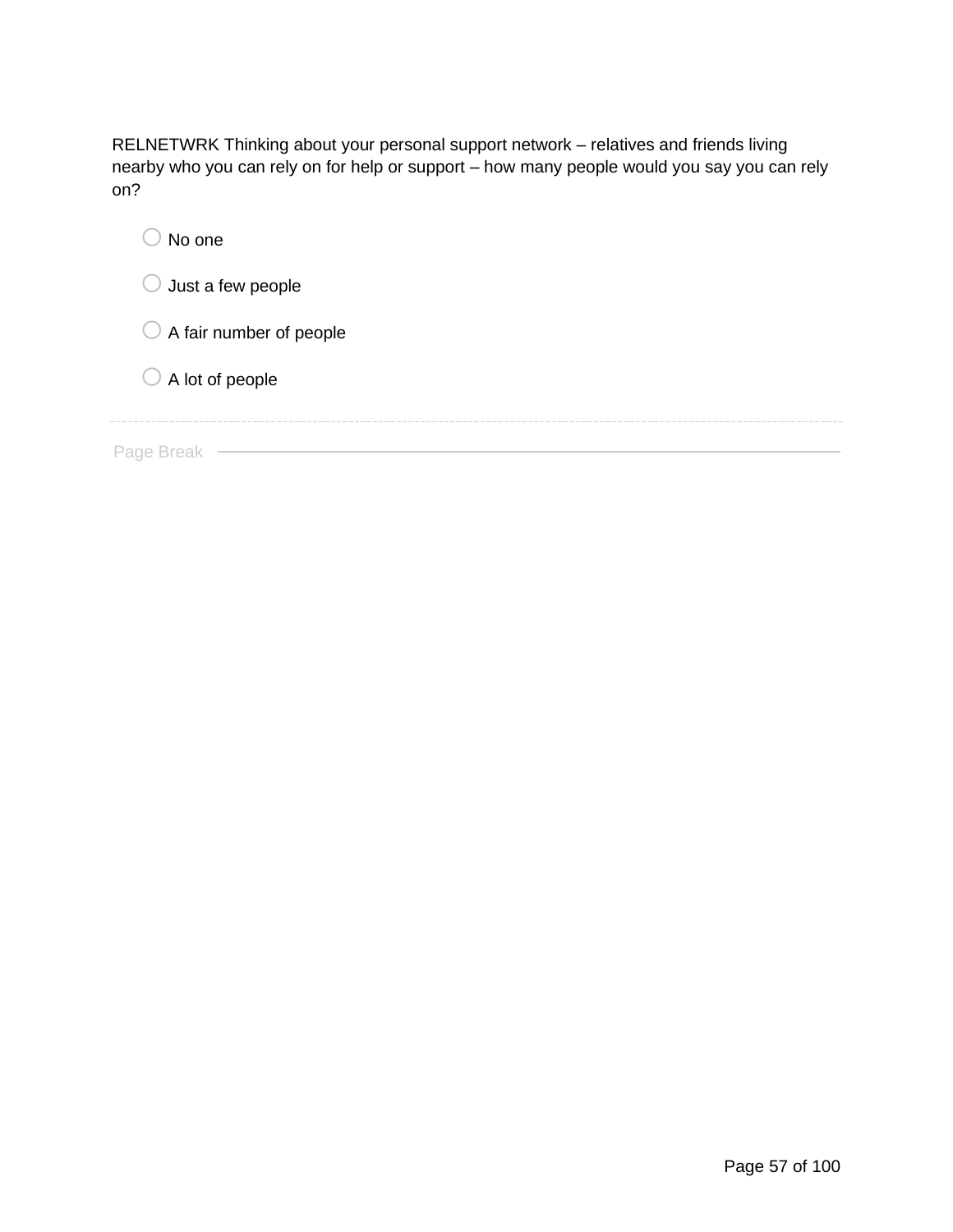$X \rightarrow$ 

RELINTOUCH LAST WEEK, how often were you in touch by phone, online, or in person with a family member or close friend not living with you?

| Never            |  |  |
|------------------|--|--|
| $\supset$ Rarely |  |  |
| Sometimes        |  |  |
| Often            |  |  |
| Page Break       |  |  |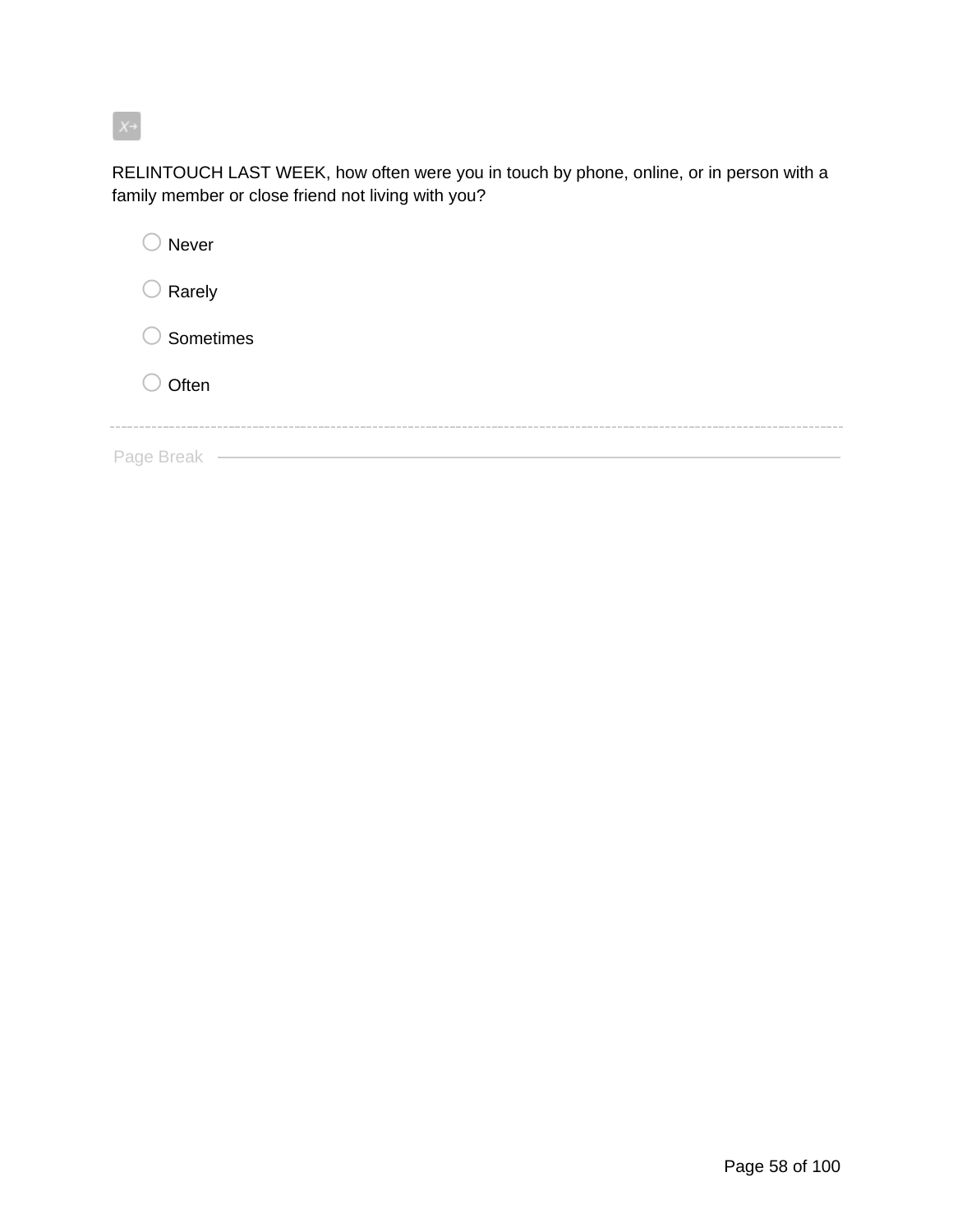RELLONLY LAST WEEK, how often did you feel lonely?

| Never        |  |
|--------------|--|
| Rarely       |  |
| Sometimes    |  |
| Often        |  |
| All the time |  |
|              |  |

RELEMOT LAST WEEK, how often did you feel that emotional or mental difficulties hurt your ability to live your day to day life?

| Never                              |  |
|------------------------------------|--|
| $\bigcirc$ Rarely                  |  |
| $\bigcirc$ Sometimes               |  |
| Often<br>$($ )                     |  |
| $\bigcirc$ All the time            |  |
| <b>End of Block: Relationships</b> |  |

**Start of Block: Help and Needs**

 $\sim$   $-$ 

Q272 The following questions are about assistance you may have needed during the crisis.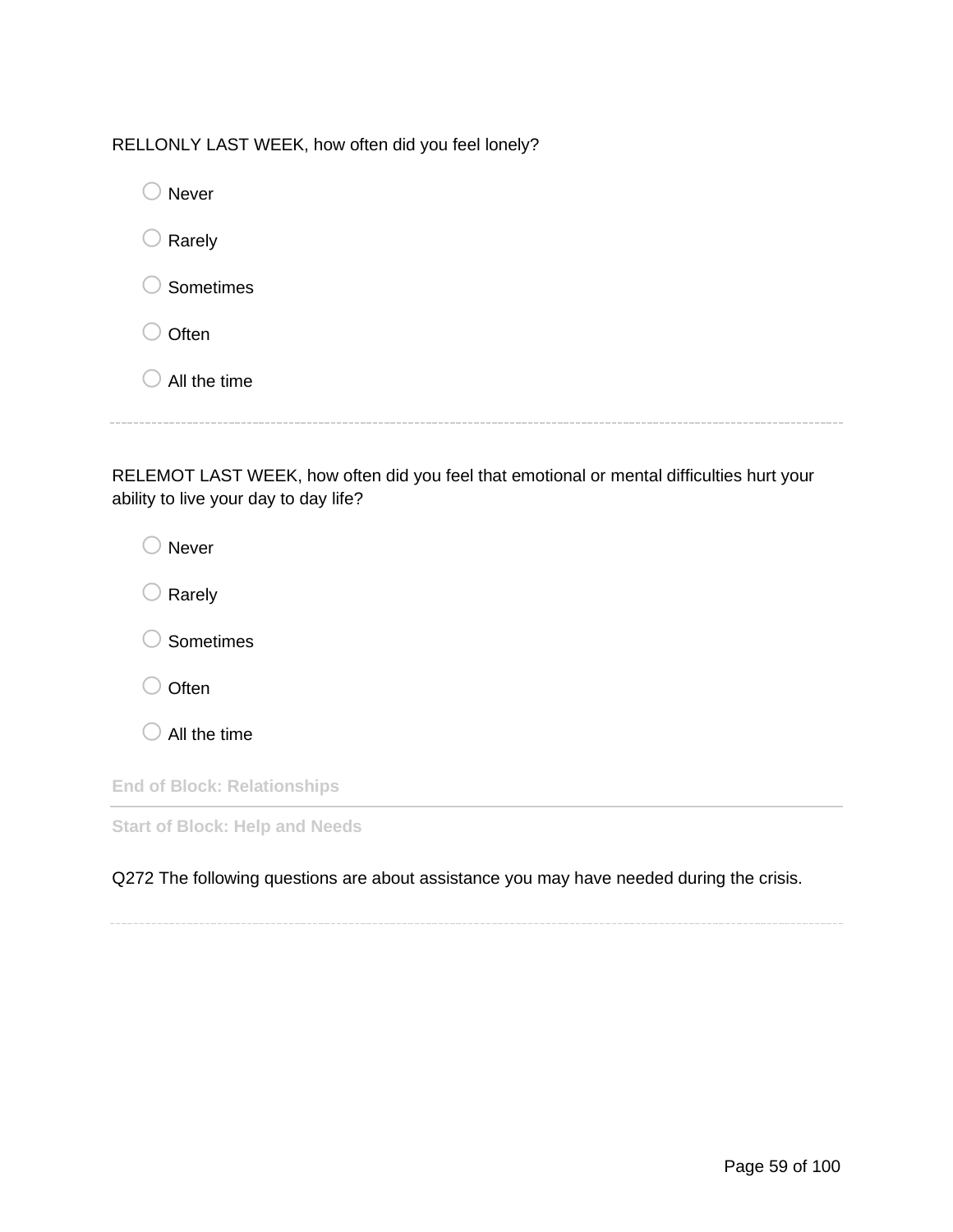HELPRABBI At any time during the coronavirus crisis, did you need any help, counseling, or other services provided by a rabbi, chaplain or other clergy person?

 $\bigcirc$  Yes, I needed help and received all the help I needed  $\bigcirc$  Yes, I needed help and received some of the help I needed  $\bigcirc$  Yes, I needed help but did not receive any of the help I needed  $\bigcirc$  No, I did not need help *Display This Question: If At any time during the coronavirus crisis, did you need any help, counseling, or other services p... = Yes, I needed help but did not receive any of the help I needed*

*Or At any time during the coronavirus crisis, did you need any help, counseling, or other services p... = Yes, I needed help and received some of the help I needed*

HELPRABNO What help, counseling, or other services did you need but not receive from a rabbi, chaplain or other clergy person?

\_\_\_\_\_\_\_\_\_\_\_\_\_\_\_\_\_\_\_\_\_\_\_\_\_\_\_\_\_\_\_\_\_\_\_\_\_\_\_\_\_\_\_\_\_\_\_\_\_\_\_\_\_\_\_\_\_\_\_\_\_\_\_\_

\_\_\_\_\_\_\_\_\_\_\_\_\_\_\_\_\_\_\_\_\_\_\_\_\_\_\_\_\_\_\_\_\_\_\_\_\_\_\_\_\_\_\_\_\_\_\_\_\_\_\_\_\_\_\_\_\_\_\_\_\_\_\_\_ \_\_\_\_\_\_\_\_\_\_\_\_\_\_\_\_\_\_\_\_\_\_\_\_\_\_\_\_\_\_\_\_\_\_\_\_\_\_\_\_\_\_\_\_\_\_\_\_\_\_\_\_\_\_\_\_\_\_\_\_\_\_\_\_ \_\_\_\_\_\_\_\_\_\_\_\_\_\_\_\_\_\_\_\_\_\_\_\_\_\_\_\_\_\_\_\_\_\_\_\_\_\_\_\_\_\_\_\_\_\_\_\_\_\_\_\_\_\_\_\_\_\_\_\_\_\_\_\_ \_\_\_\_\_\_\_\_\_\_\_\_\_\_\_\_\_\_\_\_\_\_\_\_\_\_\_\_\_\_\_\_\_\_\_\_\_\_\_\_\_\_\_\_\_\_\_\_\_\_\_\_\_\_\_\_\_\_\_\_\_\_\_\_ Page Break -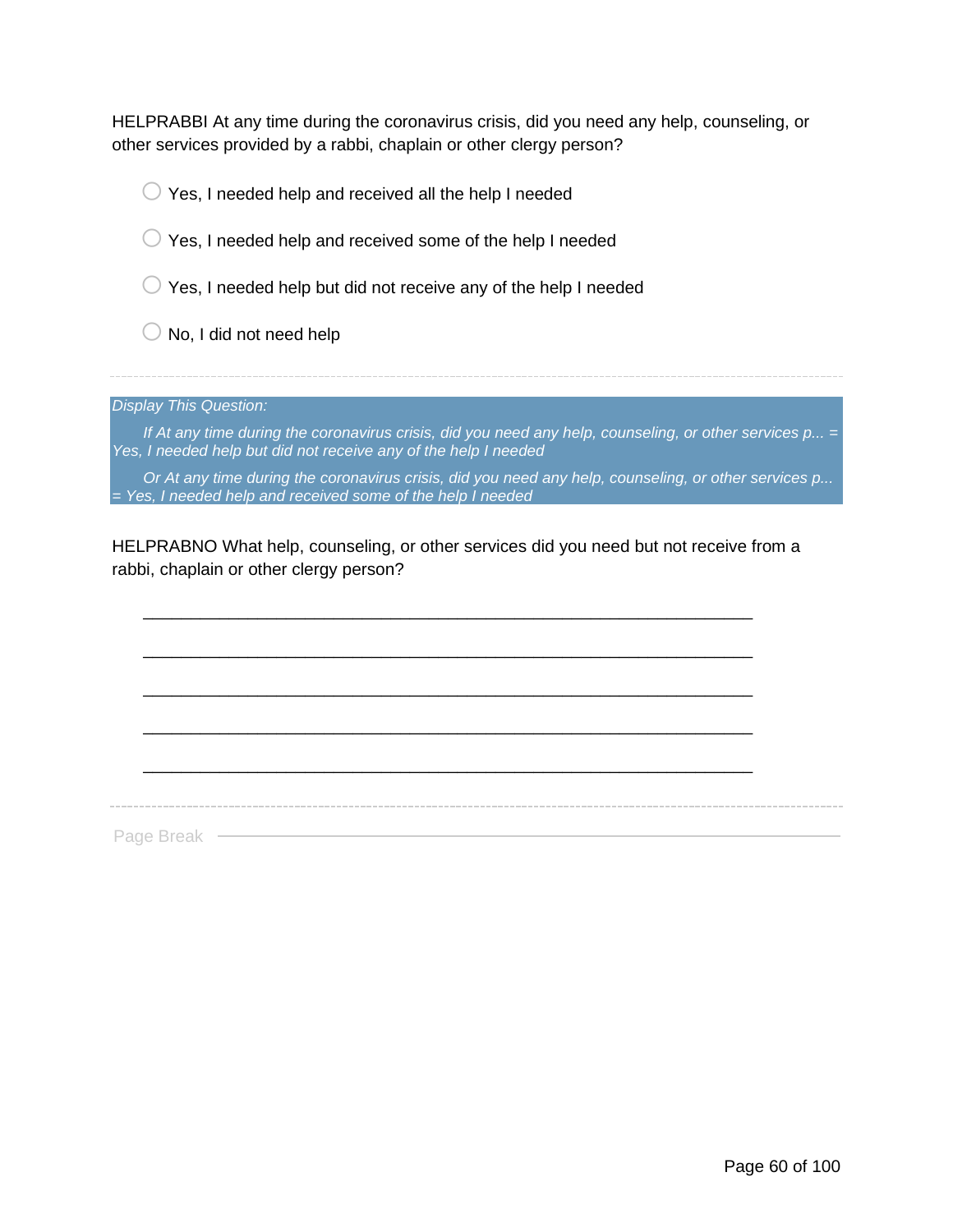HELPFIN During the coronavirus crisis, did you need any financial help to pay for food, medicine, housing, or other necessities that you were unable to afford?

 $\bigcirc$  Yes, I needed help and received all the help I needed  $\bigcirc$  Yes, I needed help and received some of the help I needed  $\bigcirc$  Yes, I needed help but did not receive any of the help I needed  $\bigcirc$  No, I did not need help Page Break -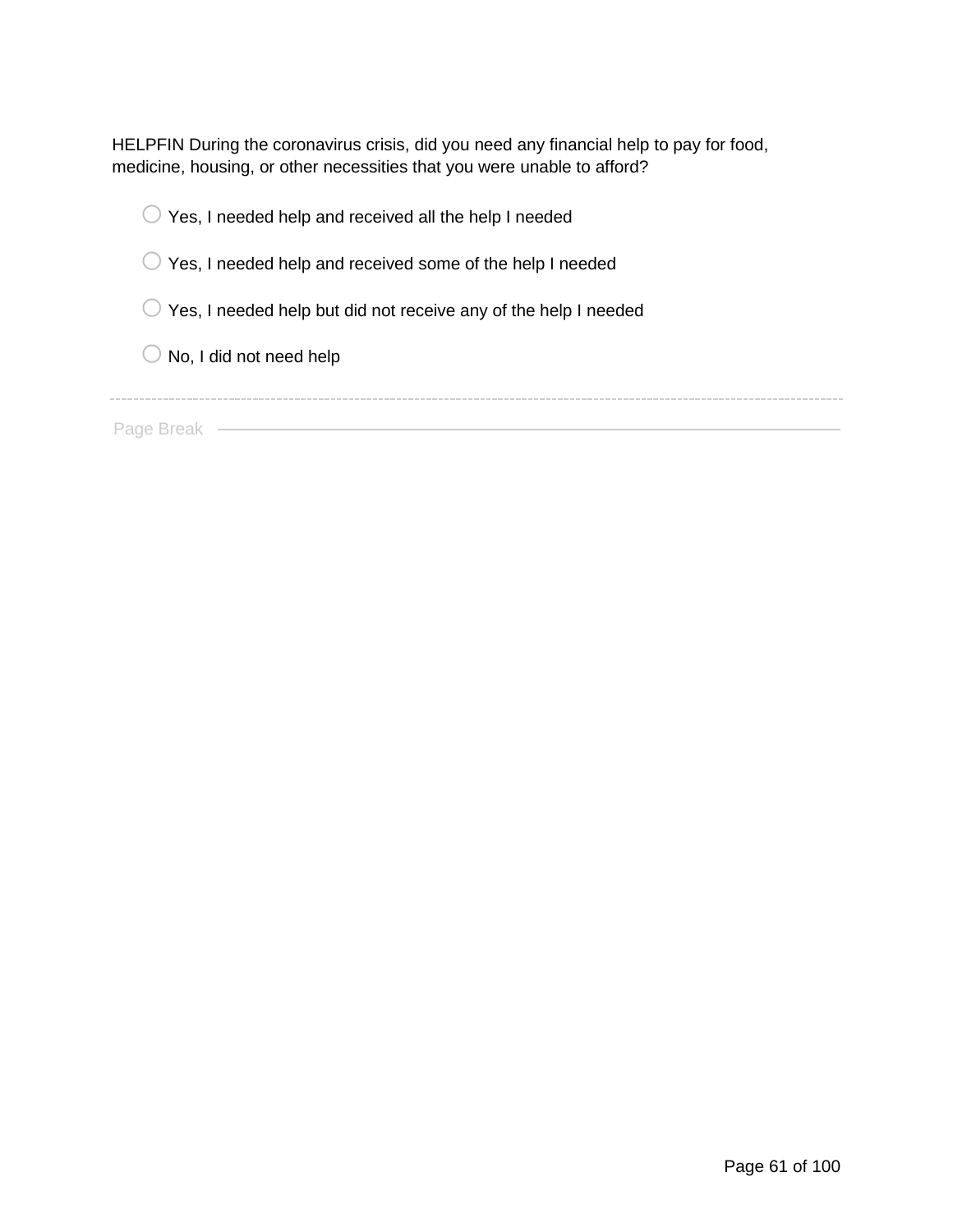*Display This Question:*

*If During the coronavirus crisis, did you need any financial help to pay for food, medicine, housing... = Yes, I needed help but did not receive any of the help I needed*

HELPFINASK Who, if anyone, did you reach out to for assistance? (check all that apply)

|            | Family members                                                                                                                                      |  |
|------------|-----------------------------------------------------------------------------------------------------------------------------------------------------|--|
|            | Friends or neighbors                                                                                                                                |  |
|            | A Jewish organization such as the Jewish Assistance Fund, Hebrew Free Loan<br>Association, SOS Pittsburgh, or the Squirrel Hill Food Pantry. Which: |  |
|            | A non-Jewish organization. Which:                                                                                                                   |  |
|            | Someone else. Who:                                                                                                                                  |  |
|            | Didn't reach out to anyone                                                                                                                          |  |
| Page Break |                                                                                                                                                     |  |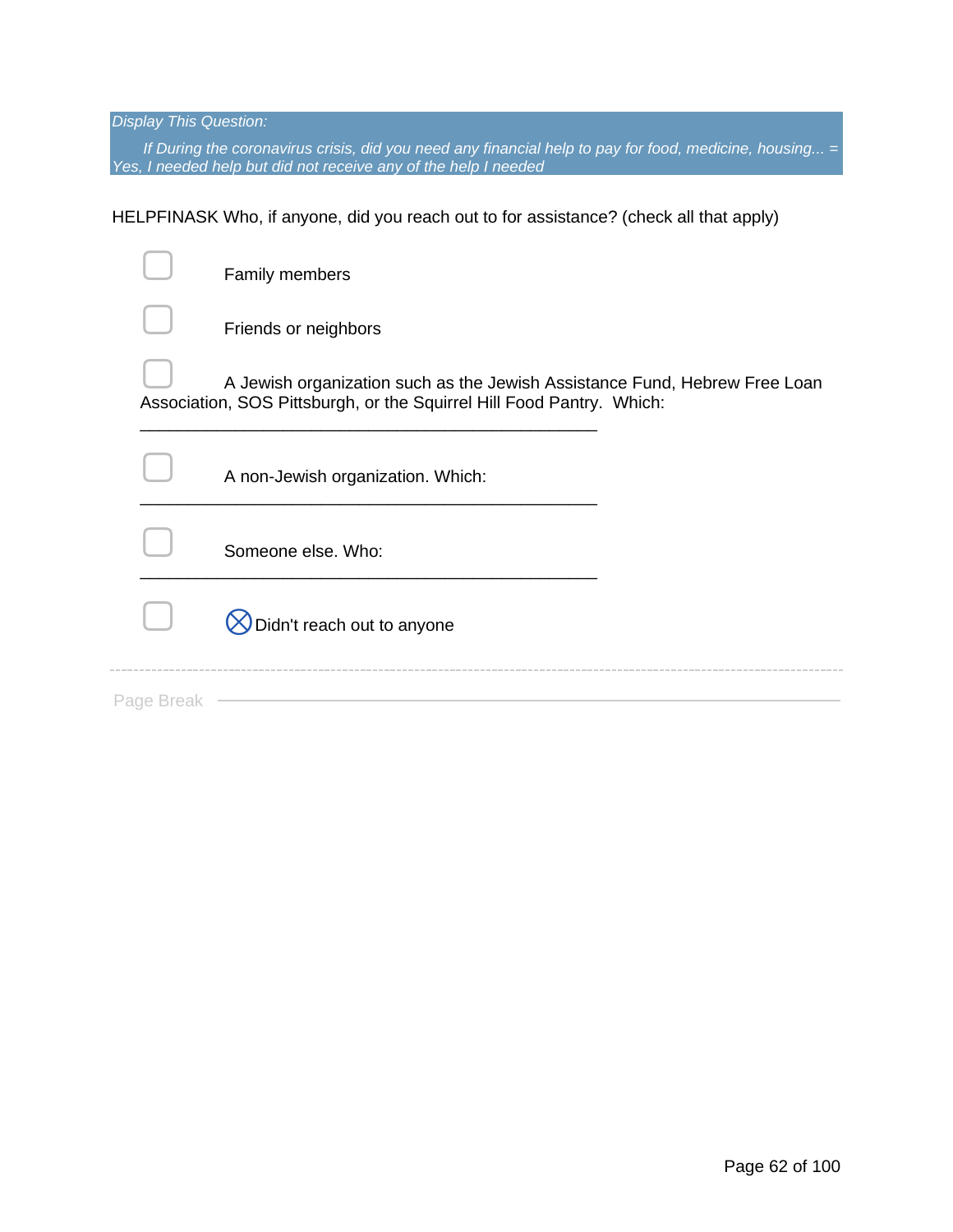*Display This Question: If During the coronavirus crisis, did you need any financial help to pay for food, medicine, housing... = Yes, I needed help and received all the help I needed Or During the coronavirus crisis, did you need any financial help to pay for food, medicine, housing... = Yes, I needed help and received some of the help I needed*

HELPFINGET Who provided the assistance you needed, whether in the form of cash, gift cards, food, or something else? (check all that apply)

|        | Family members who don't live with you                                                                                                              |  |
|--------|-----------------------------------------------------------------------------------------------------------------------------------------------------|--|
|        | Friends or neighbors                                                                                                                                |  |
|        | A Jewish organization such as the Jewish Assistance Fund, Hebrew Free Loan<br>Association, SOS Pittsburgh, or the Squirrel Hill Food Pantry. Which: |  |
|        | A non-Jewish organization. Which:                                                                                                                   |  |
|        | Someone else, Who:                                                                                                                                  |  |
| Page E |                                                                                                                                                     |  |

÷.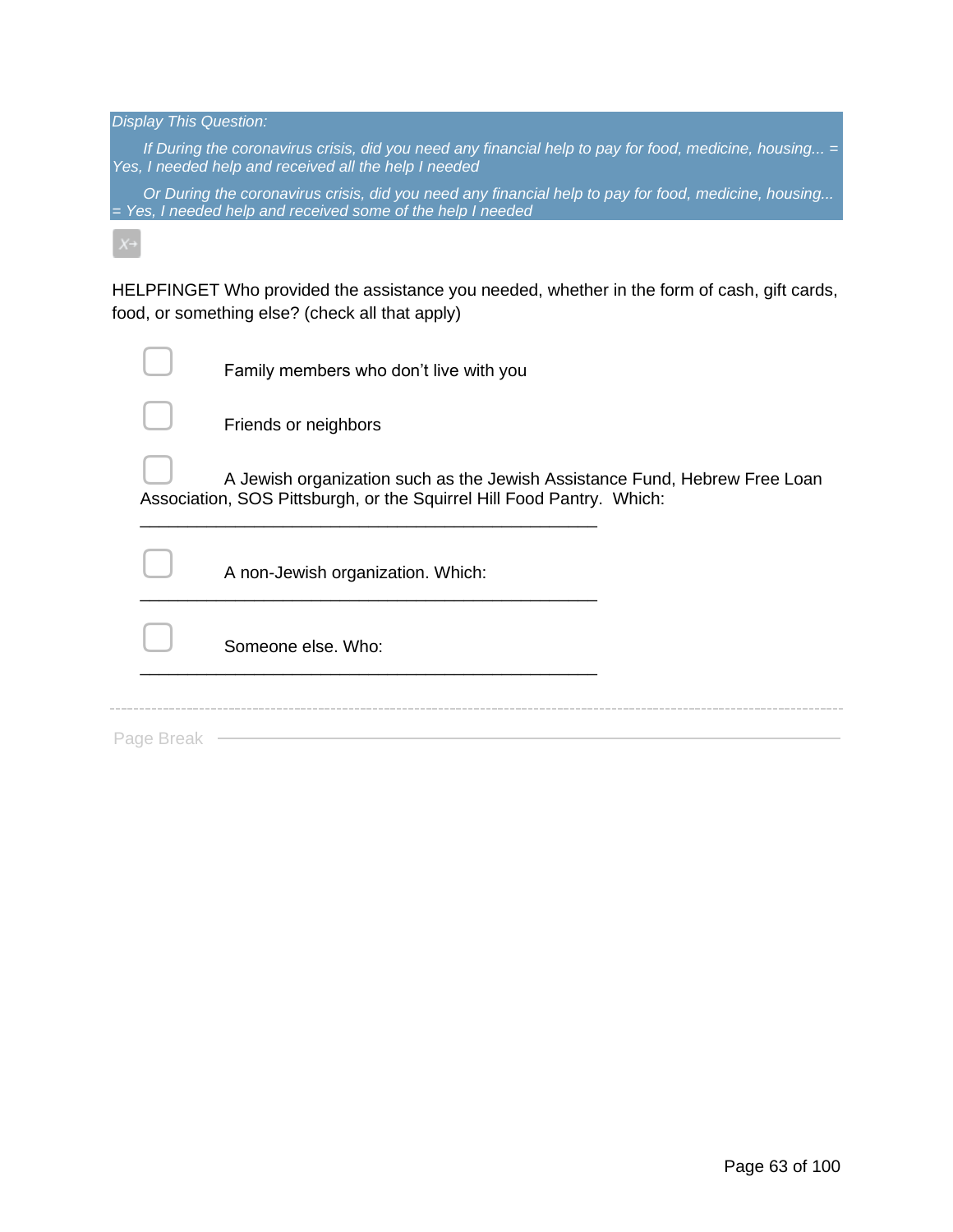$X \rightarrow$ 

NDSERVICES During the coronavirus crisis, did you need any of the following help that could not be provided by friends or family? (check all that apply)

| Help with obtaining food, medicine, or other necessities                                             |
|------------------------------------------------------------------------------------------------------|
| Meals on Wheels                                                                                      |
| Home health care such as a personal care aide or family caregiver                                    |
| Help accessing mental health counseling services or referrals                                        |
| Career counseling or help with finding a job                                                         |
| Help with accessing medical care such as arranging for doctor visits and<br>providing transportation |
| Help with accessing public benefits such as unemployment and Medicaid                                |
| Other                                                                                                |
| Did not need any of these                                                                            |
|                                                                                                      |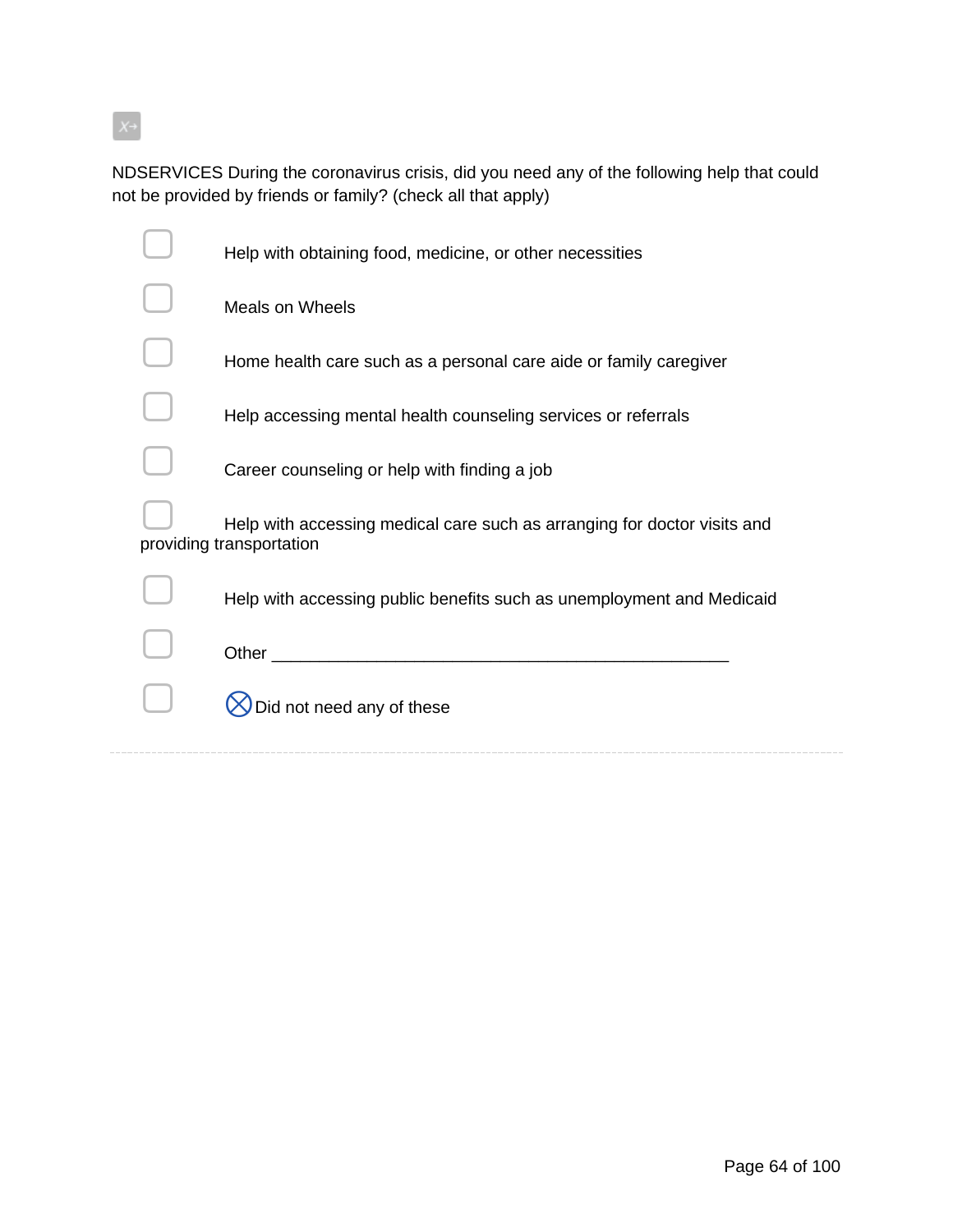*Display This Question:*

*If During the coronavirus crisis, did you need any of the following help that could not be provided... = Meals on Wheels*

*Or During the coronavirus crisis, did you need any of the following help that could not be provided... = Home health care such as a personal care aide or family caregiver*

*Or During the coronavirus crisis, did you need any of the following help that could not be provided... = Help accessing mental health counseling services or referrals*

*Or During the coronavirus crisis, did you need any of the following help that could not be provided... = Career counseling or help with finding a job*

*Or During the coronavirus crisis, did you need any of the following help that could not be provided... = Help with accessing medical care such as arranging for doctor visits and providing transportation*

*Or During the coronavirus crisis, did you need any of the following help that could not be provided... = Help with accessing public benefits such as unemployment and Medicaid*

*Or During the coronavirus crisis, did you need any of the following help that could not be provided... = Other*

*Carry Forward Selected Choices from "During the coronavirus crisis, did you need any of the following help that could not be provided by friends or family? (check all that apply) "*

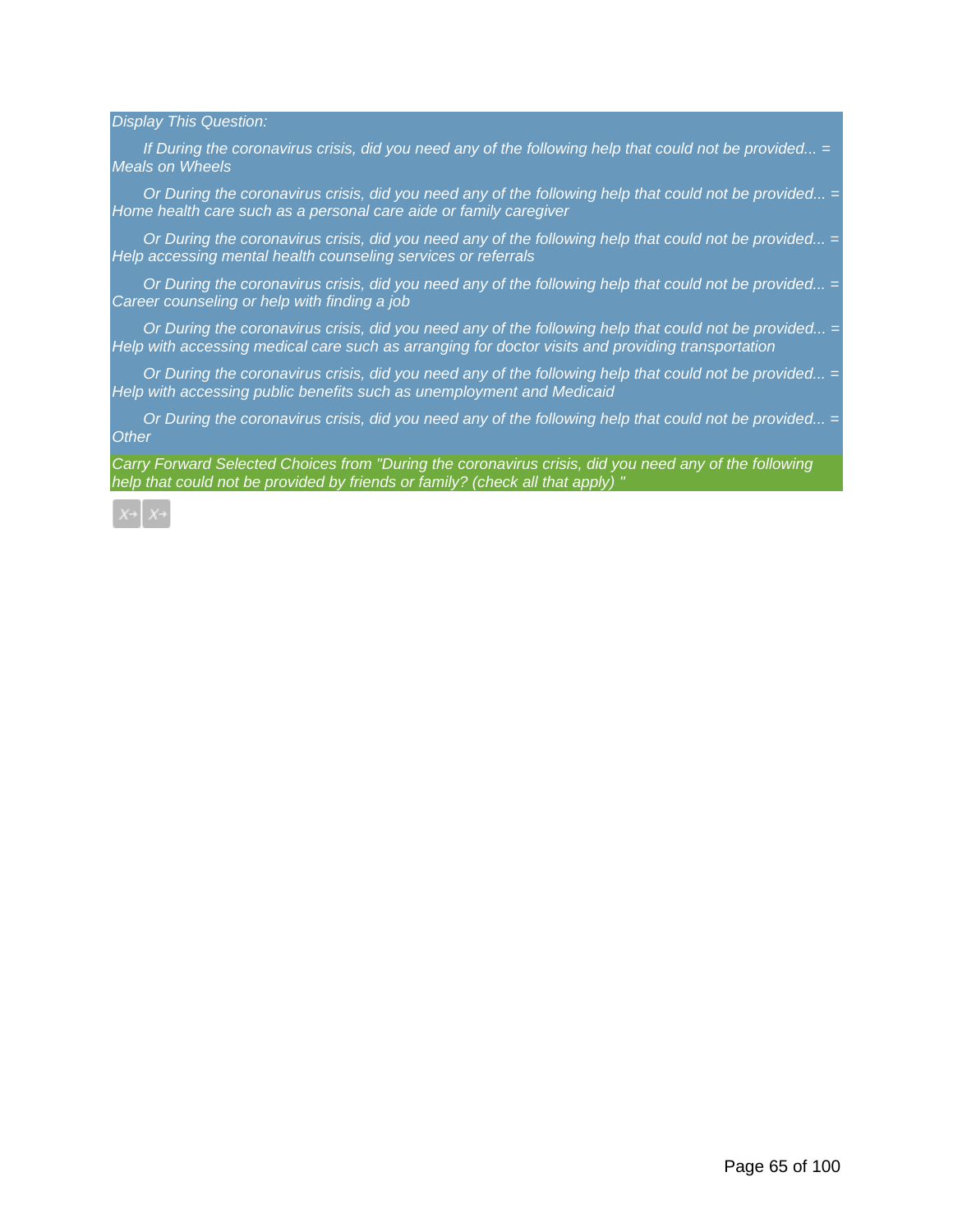NDSERVICESWHO Did you receive any of the following services during the coronavirus crisis? (check all that apply)

|                                                                                                               | Yes, from a Jewish<br>organization or<br>agency | Yes, from someone<br>else | Did not receive |
|---------------------------------------------------------------------------------------------------------------|-------------------------------------------------|---------------------------|-----------------|
| Help with obtaining<br>food, medicine, or<br>other necessities                                                |                                                 |                           |                 |
| <b>Meals on Wheels</b>                                                                                        |                                                 |                           |                 |
| Home health care<br>such as a personal<br>care aide or family<br>caregiver                                    |                                                 |                           |                 |
| Help accessing<br>mental health<br>counseling services<br>or referrals                                        |                                                 |                           |                 |
| Career counseling or<br>help with finding a job                                                               |                                                 |                           |                 |
| Help with accessing<br>medical care such as<br>arranging for doctor<br>visits and providing<br>transportation |                                                 |                           |                 |
| Help with accessing<br>public benefits such<br>as unemployment<br>and Medicaid                                |                                                 |                           |                 |
| Other                                                                                                         |                                                 |                           |                 |
| Did not need any<br>of these                                                                                  |                                                 |                           |                 |

**End of Block: Help and Needs**

**Start of Block: Jewish Life Before**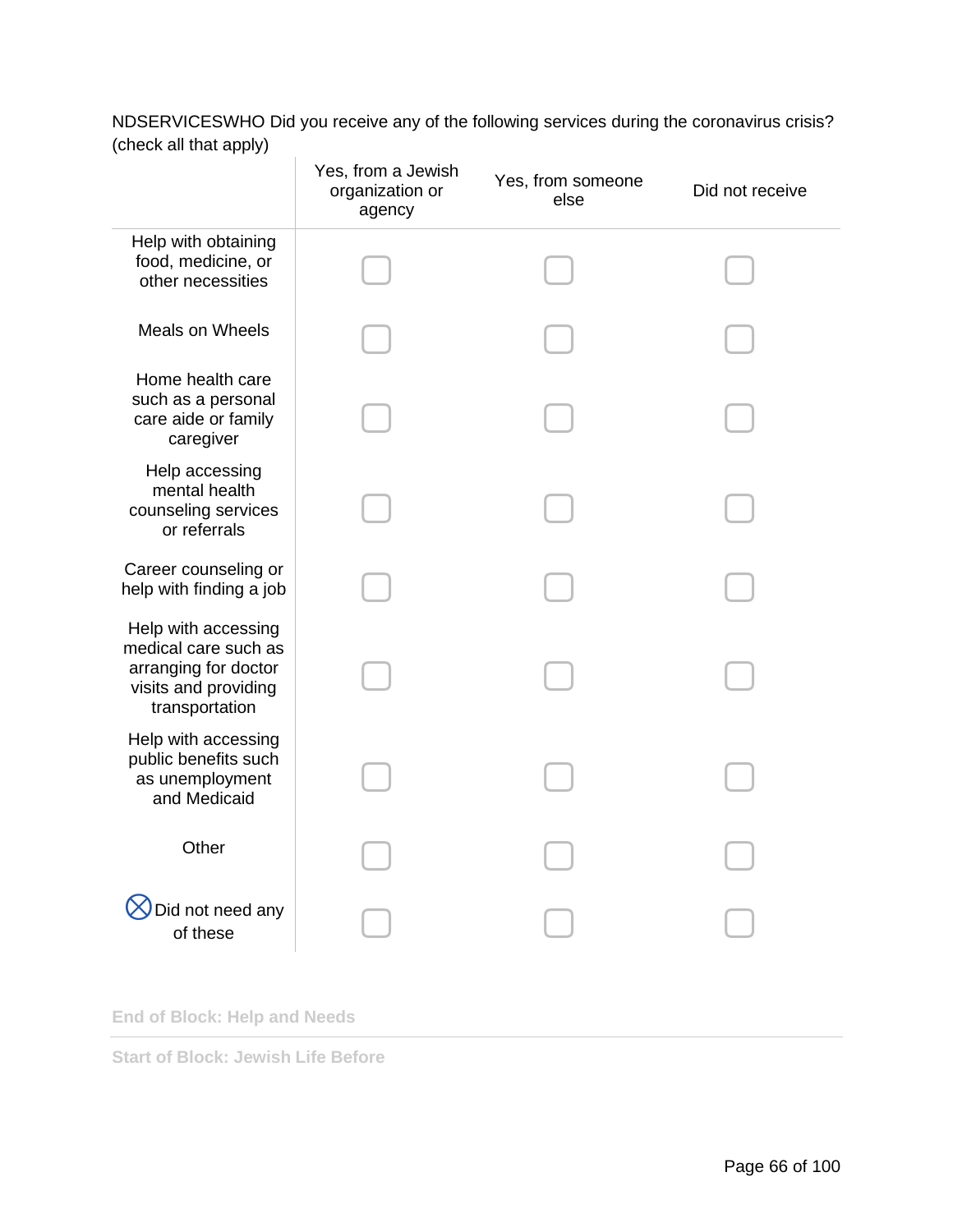Q88 The following are questions about your **Jewish life prior to the crisis**. Please respond as best you can about your usual behavior prior to the outbreak of the coronavirus crisis.

SYNJLBFR In January 2020, did you belong to a Jewish congregation, such as a synagogue, temple, minyan, chavurah, or High Holy Day congregation?

 $\bigcirc$  Yes, belonged

 $\bigcirc$  No, didn't belong

Page Break –––––––––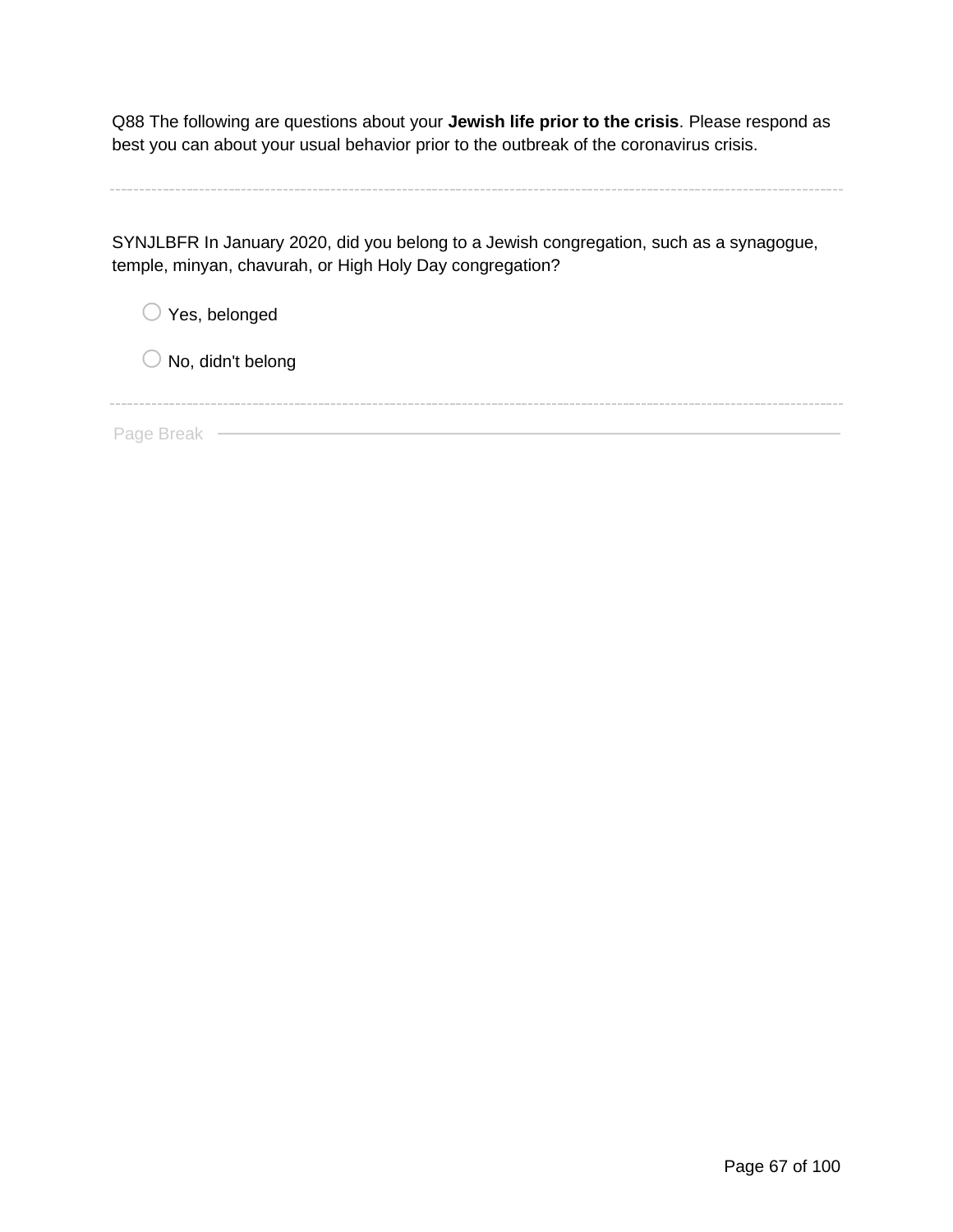*Display This Question: If In January 2020, did you belong to a Jewish congregation, such as a synagogue, temple, minyan, ch... = Yes, belonged*

SYNTYPE Which of the following types of Jewish congregations did you belong to? (check all that apply)

|            | Orthodox synagogue                                       |
|------------|----------------------------------------------------------|
|            | Conservative synagogue                                   |
|            | Reform synagogue                                         |
|            | Reconstructionist synagogue                              |
|            | Synagogue with another denomination, please specify      |
|            | Synagogue with no denomination                           |
|            | Chabad                                                   |
|            | Minyan, chavurah, or other independent worship community |
|            | Hillel or other organization-based worship community     |
|            | Something else, please specify                           |
|            | None of these                                            |
| Page Break |                                                          |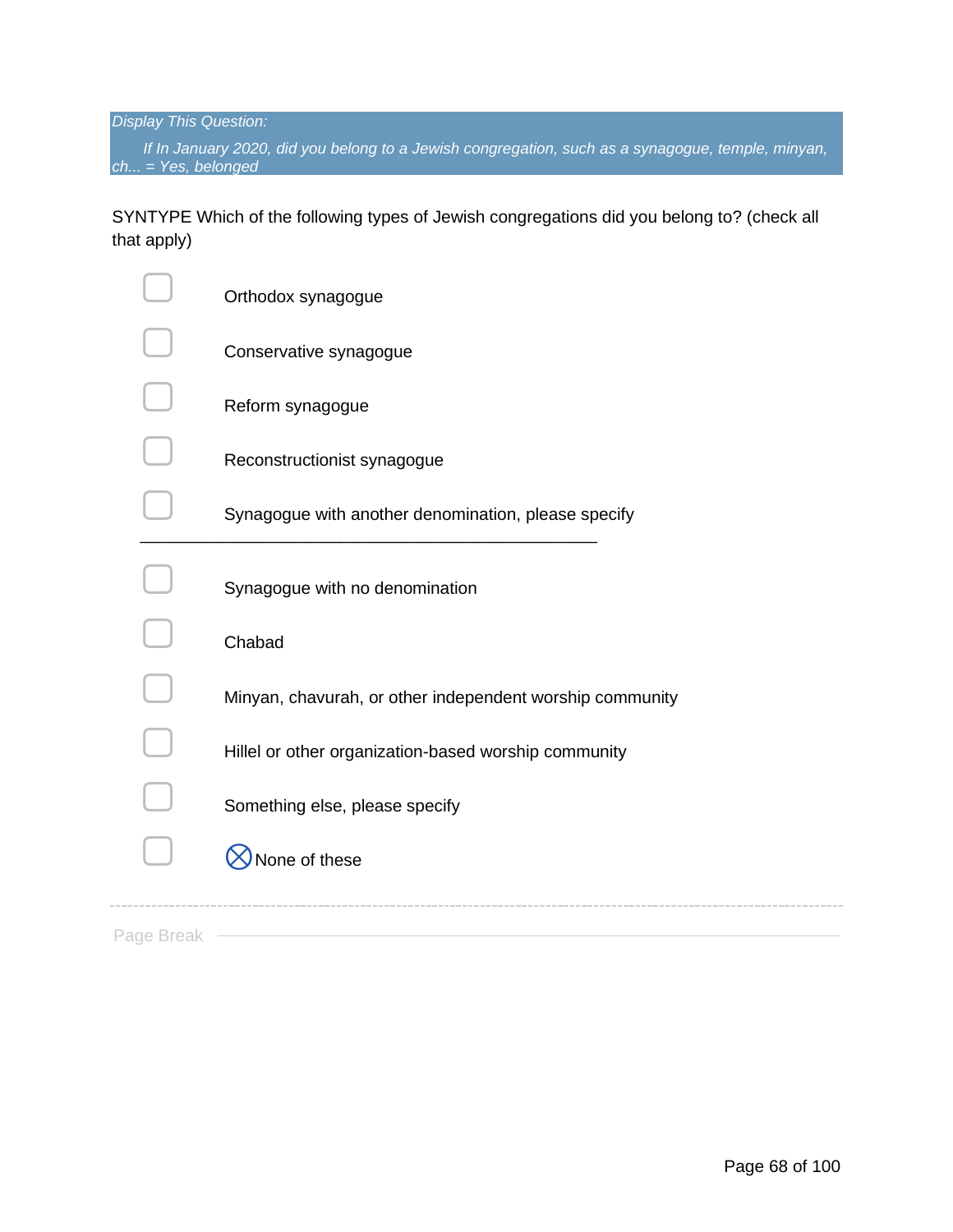JORGBFR Aside from congregations, did you belong to any Jewish organizations (e.g., Hadassah, ADL, AJC, youth group, AIPAC, J Street) or social group (e.g., social havurah, Jewish book club, etc.)

 $\bigcirc$  Yes, belonged

 $\bigcirc$  No, didn't belong

Page Break -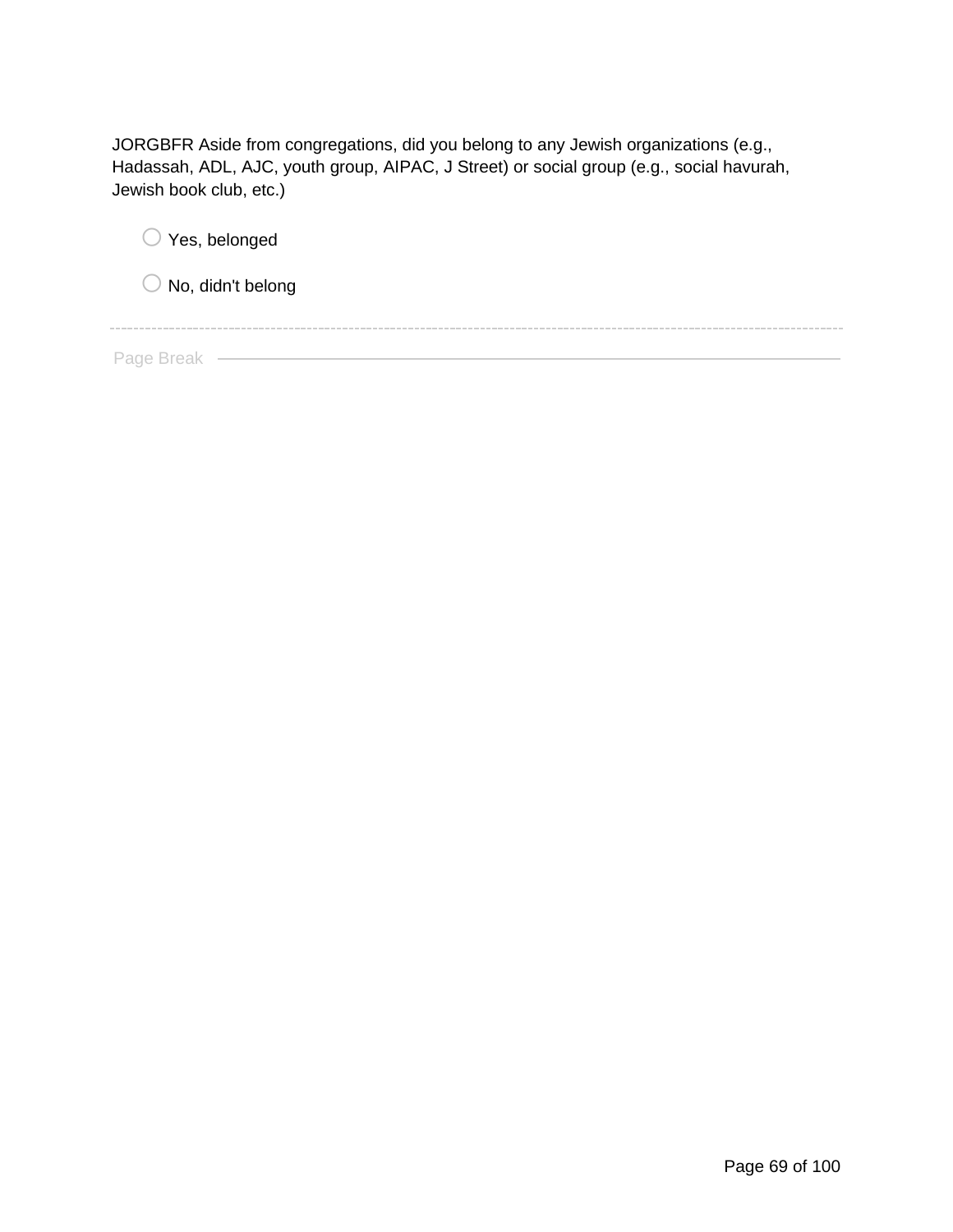*Display This Question:*

*If During the spring of 2020, were you a student in a degree-granting program at a college or univer... = Yes, undergraduate student*

## **HILLELBFR**

Before the coronavirus crisis, how active were you in Jewish campus activities (e.g., Hillel, Chabad, a Jewish fraternity or sorority, other campus-based Jewish groups)?

 $\bigcirc$  Not at all active  $\bigcirc$  Not too active  $\bigcirc$  Somewhat active  $\bigcirc$  Very active Page Break -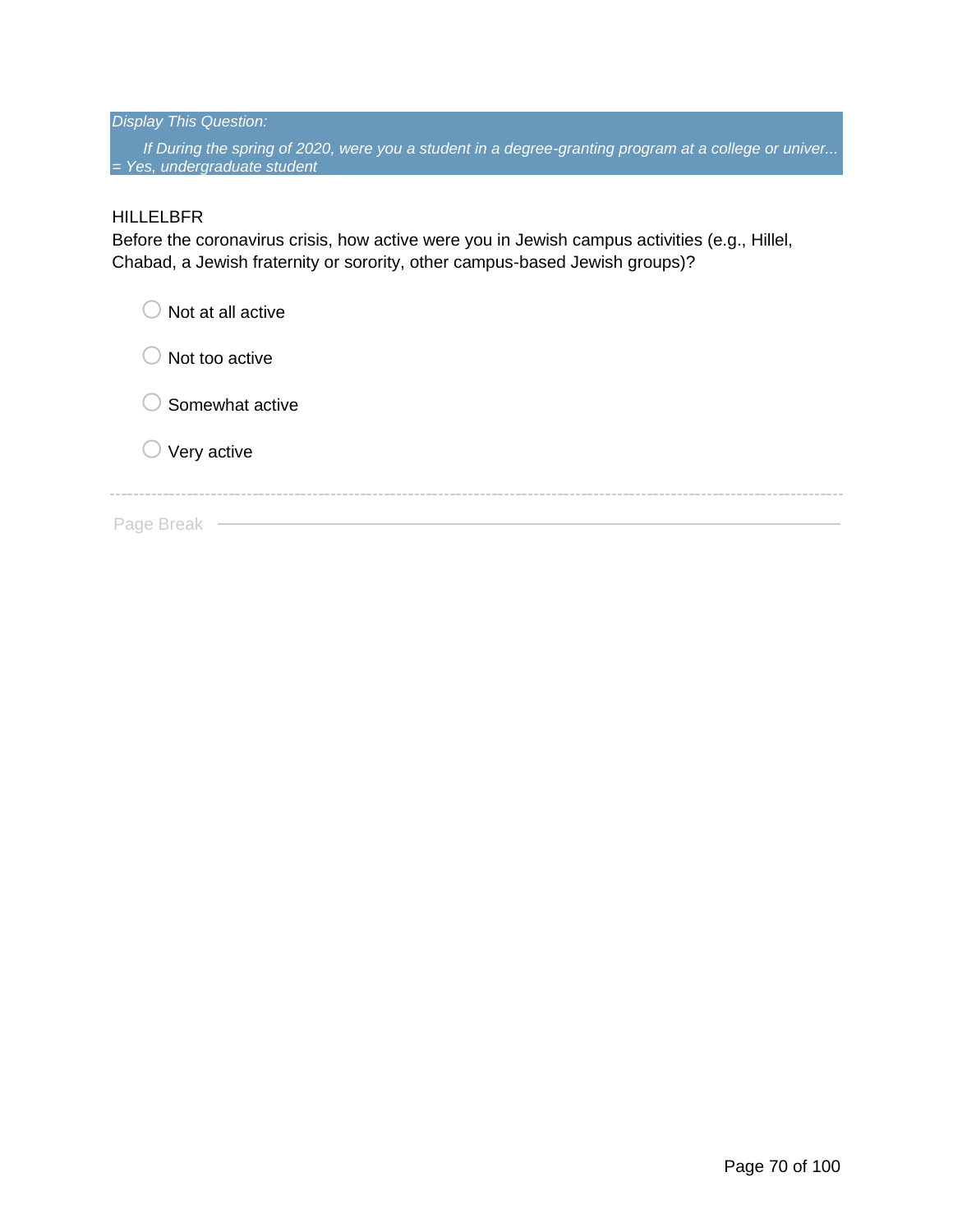RELSERVBFR Before the coronavirus crisis, in a typical year, aside from special occasions like weddings and funerals, how often did you attend any type of organized Jewish religious services?

| <b>Never</b>               |  |
|----------------------------|--|
| Once or twice a year       |  |
| Every few months           |  |
| About once a month         |  |
| Two or three times a month |  |
| Once a week or more        |  |
|                            |  |

JPROGBFR In a typical year, how often do you attend any type of program or activity sponsored by a Jewish organization or group?

| <b>Never</b>               |
|----------------------------|
| Once or twice a year       |
| Every few months           |
| About once a month         |
| Two or three times a month |
| Once a week or more        |
|                            |
| Page Break                 |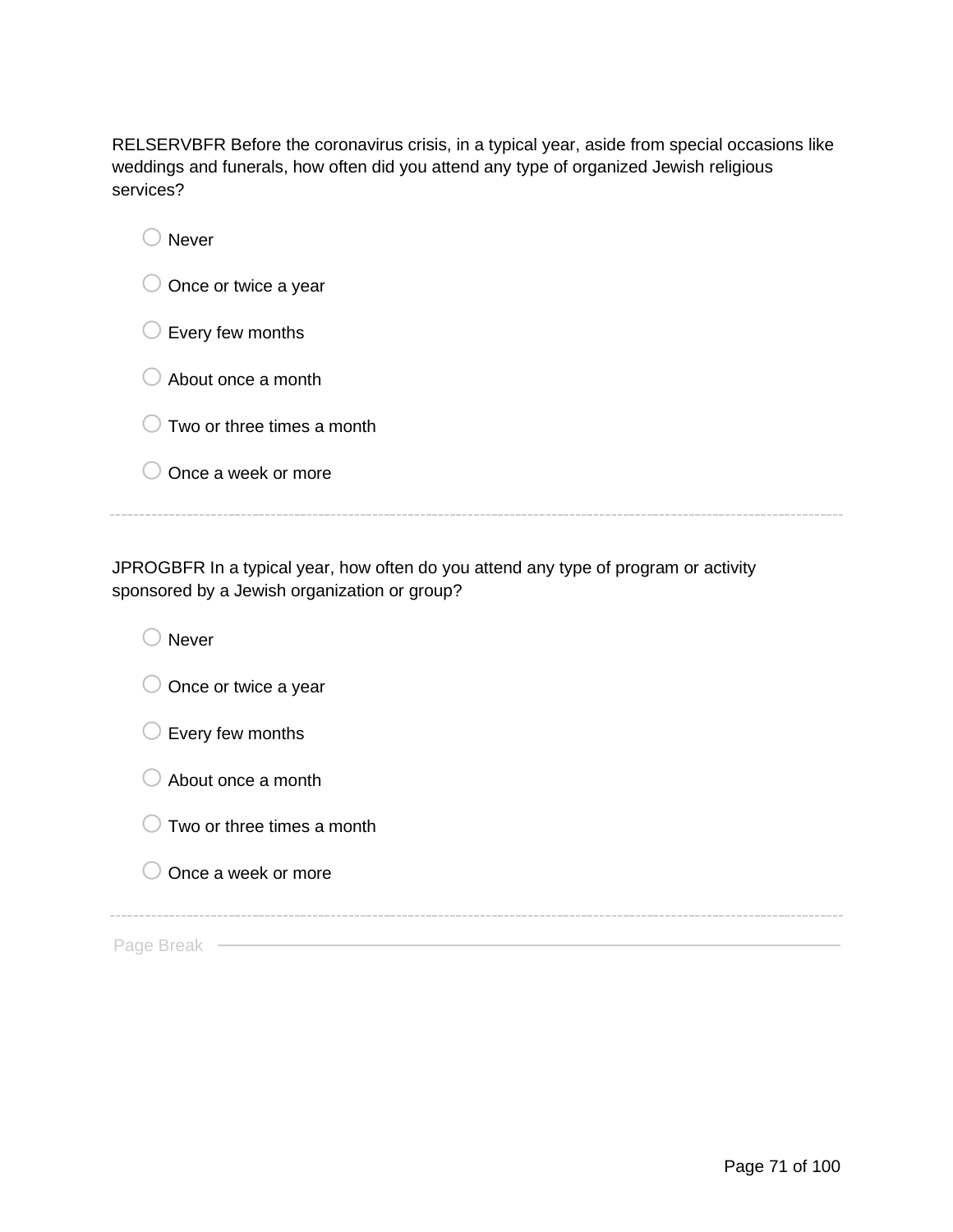JSEDERBFR Regardless of what you did this year, in a typical year on Passover, do you participate in a Passover seder (either hosting or attending)?

| Yes |
|-----|
| No  |

JSHABBFR In a typical week, do you mark Shabbat in any special way, like lighting candles, having a special meal, going to services, or refraining from working?

| $\bigcirc$ Yes |  |  |  |
|----------------|--|--|--|
| $\bigcirc$ No  |  |  |  |
|                |  |  |  |
| Page Break -   |  |  |  |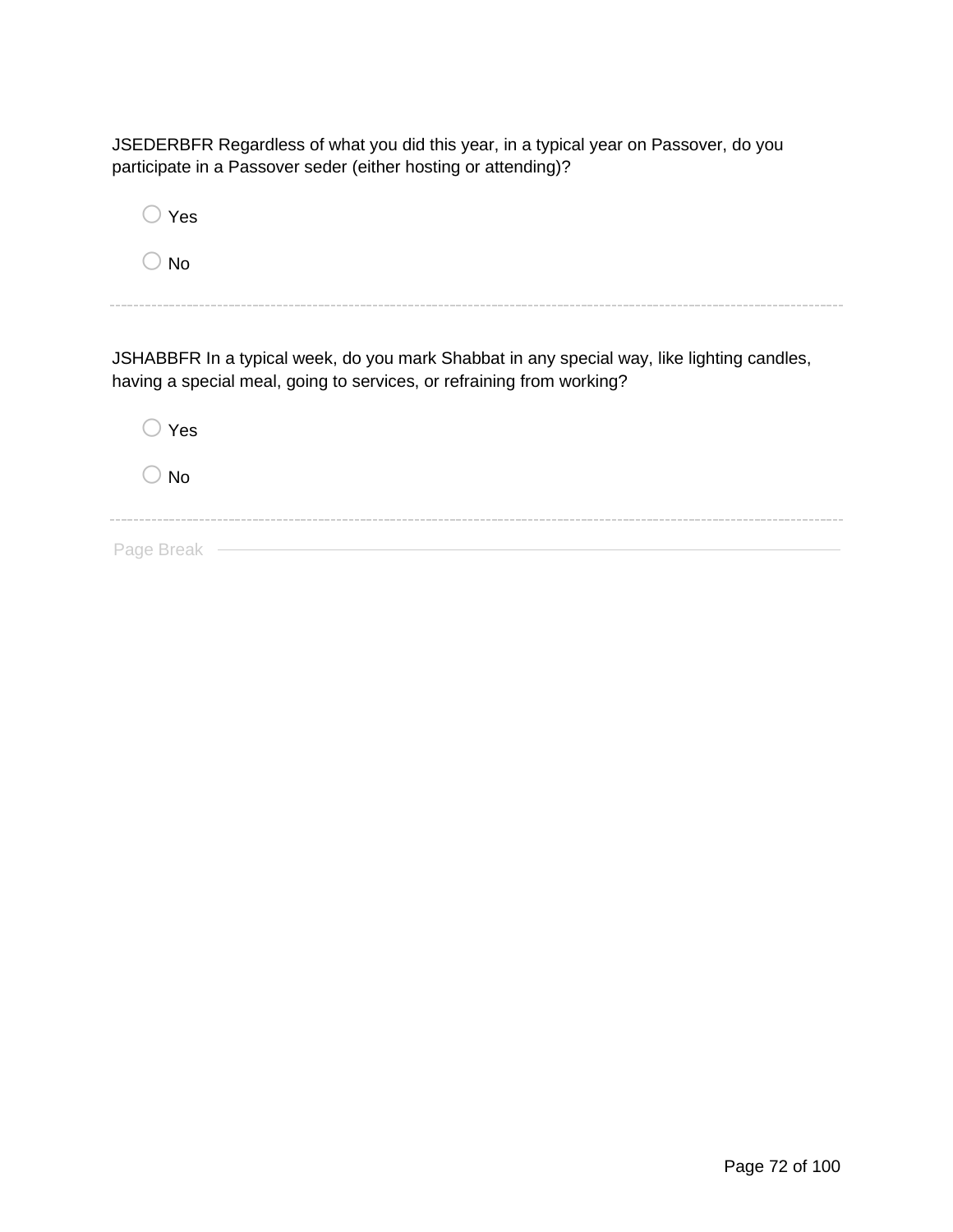JLFRIEND How many of your closest friends are Jewish?

| None       |                                                               |
|------------|---------------------------------------------------------------|
| Some       |                                                               |
| About half |                                                               |
| Most       |                                                               |
| All        |                                                               |
|            | the property start and the property start and the property of |
| Page Break |                                                               |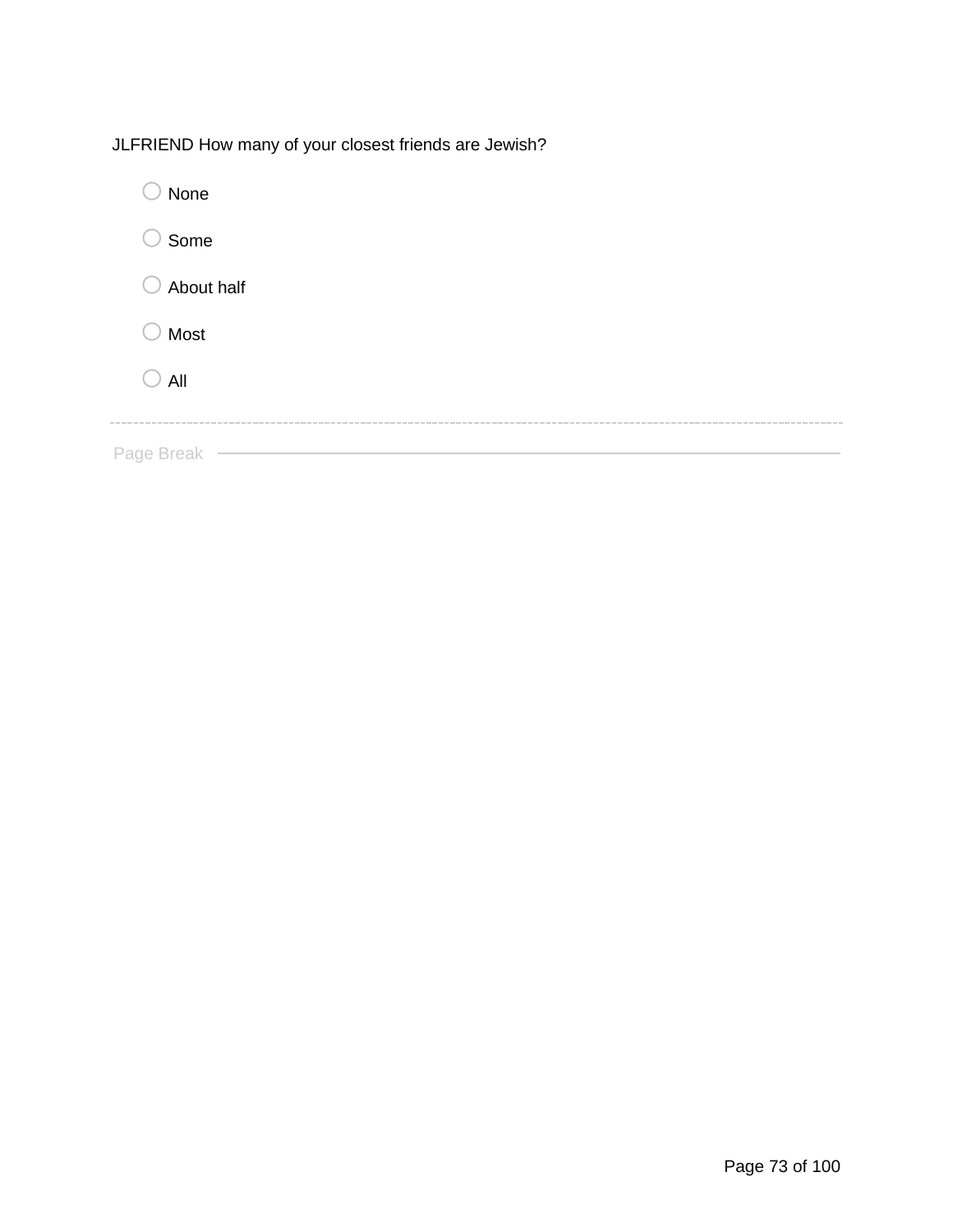ISRFAMFR Do you have any close friends or family who live in Israel? (check all that apply)



**End of Block: Jewish Life Before**

**Start of Block: Community Connections and Relationships**



SYNCONTACT At any time during the coronavirus crisis did anyone from your synagogue contact you in order to… (check all that apply)

| Page Break |                                                              |
|------------|--------------------------------------------------------------|
|            | No one from my synagogue contacted me                        |
|            | Something else, please specify                               |
|            | Ask you for financial donations?                             |
|            | Ask you to volunteer to help others?                         |
|            | Offer or provide assistance (whether or not you needed any)? |
|            | Invite you to participate in online services or programs?    |
|            | Personally ask how you were doing?                           |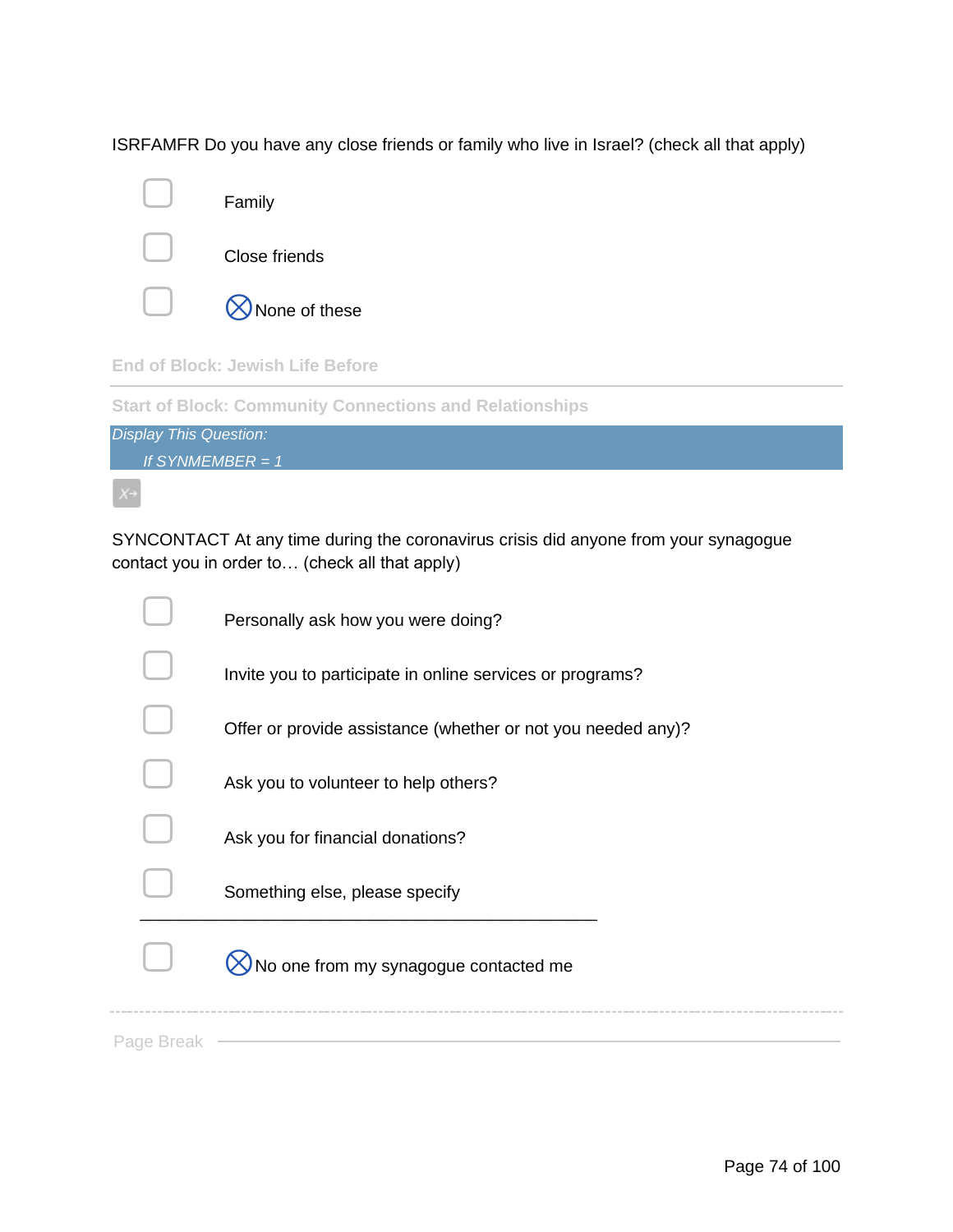*Display This Question:*

*If During the spring of 2020, were you a student in a degree-granting program at a college or univer... != Yes, undergraduate student*

JORGCONTACT \${e://Field/CRORGCONTACTSYN} any time during the coronavirus crisis did anyone from your local Jewish federation or any Jewish organizations you are affiliated with (a JCC, Jewish school, etc.) contact you in order to… (check all that apply)

|           | Personally ask how you were doing?                           |
|-----------|--------------------------------------------------------------|
|           | Invite you to participate in online services or programs?    |
|           | Offer or provide assistance (whether or not you needed any)? |
|           | Ask you to volunteer to help others?                         |
|           | Ask you for financial donations?                             |
|           | Something else, please specify                               |
|           | No one from any Jewish organization contacted me             |
| Page Brea |                                                              |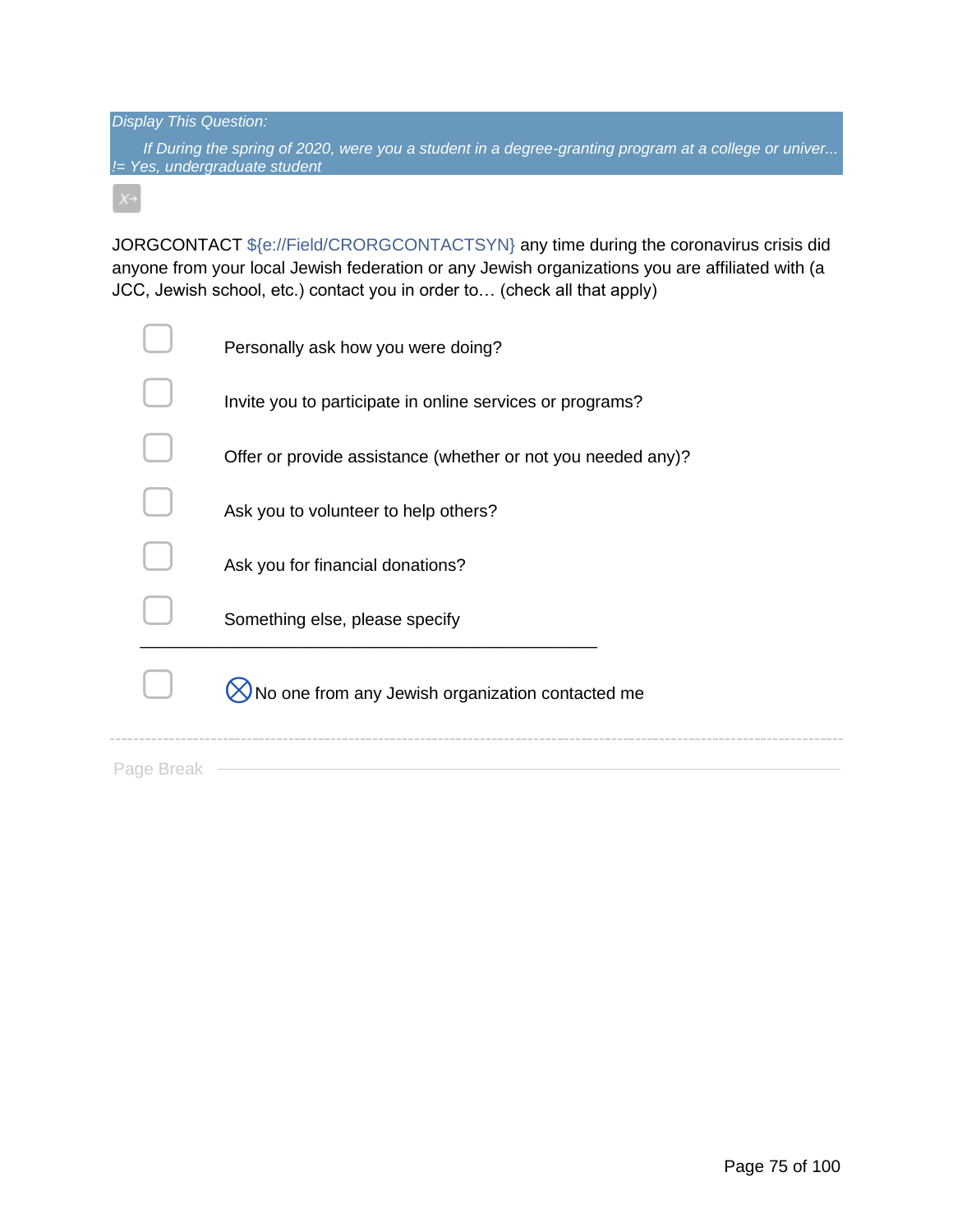*Display This Question:*

*If During the spring of 2020, were you a student in a degree-granting program at a college or univer... = Yes, undergraduate student*

HILLELCONTACT At any time during the coronavirus crisis did anyone from your campus Hillel contact you in order to… (check all that apply)

|            | Personally ask how you were doing?                           |
|------------|--------------------------------------------------------------|
|            | Invite you to participate in online services or programs?    |
|            | Offer or provide assistance (whether or not you needed any)? |
|            | Ask you to volunteer to help others?                         |
|            | Ask you for financial donations?                             |
|            | Something else, please specify                               |
|            | Vo one from Hillel contacted me                              |
| Page Breal |                                                              |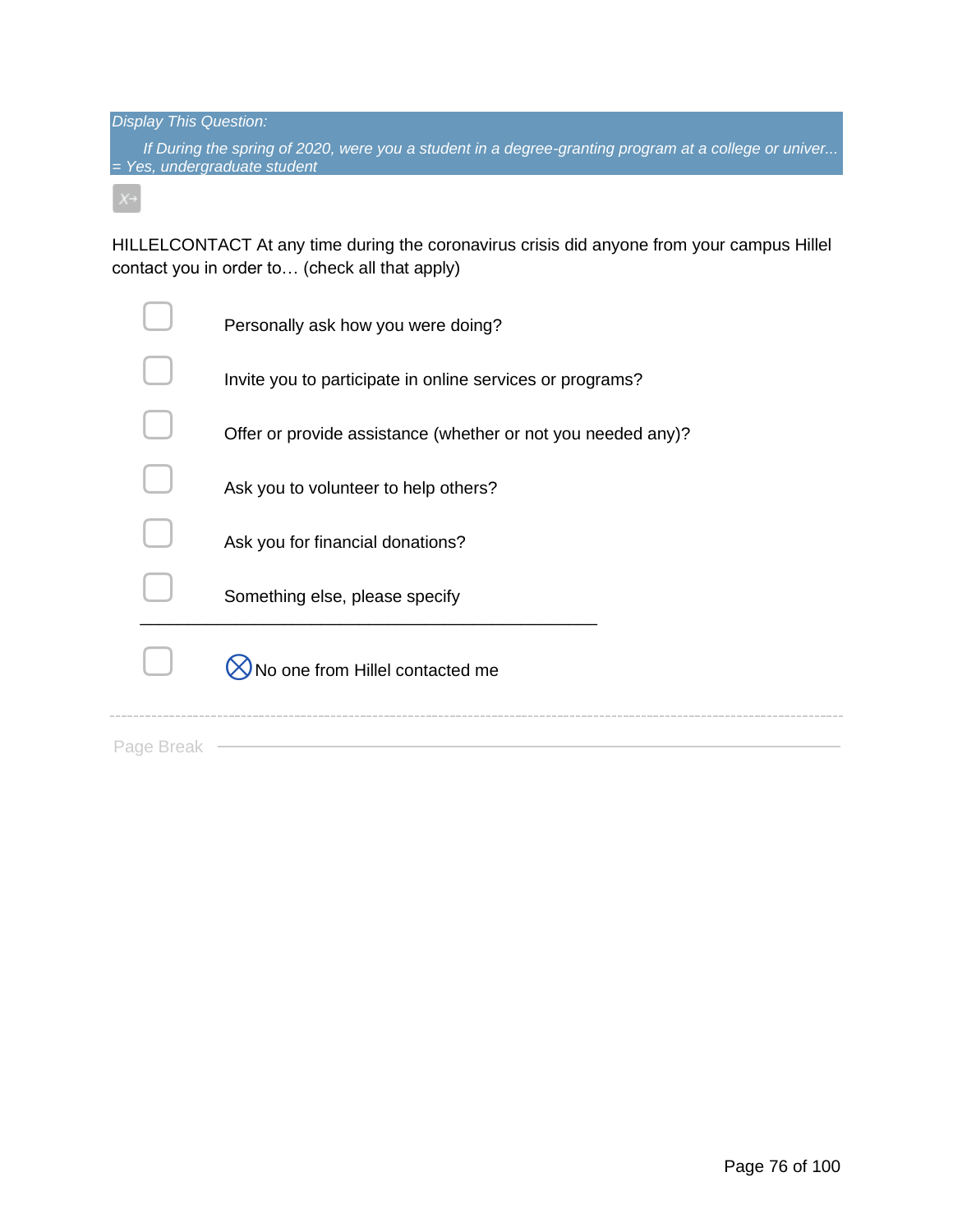**End of Block: Community Connections and Relationships**

**Start of Block: Jewish Life After**

Q97 Now we would like to ask some questions about your **Jewish life today**. Please respond about your activities during the coronavirus crisis.

 $x \rightarrow$ 

JCONNCHNG As a result of the coronavirus crisis, overall do you feel that your connection to Judaism is...?

| Much weaker          |
|----------------------|
| Somewhat weaker      |
| Hasn't changed<br>i. |
| Somewhat stronger    |
| Much stronger        |
|                      |
| Page Break           |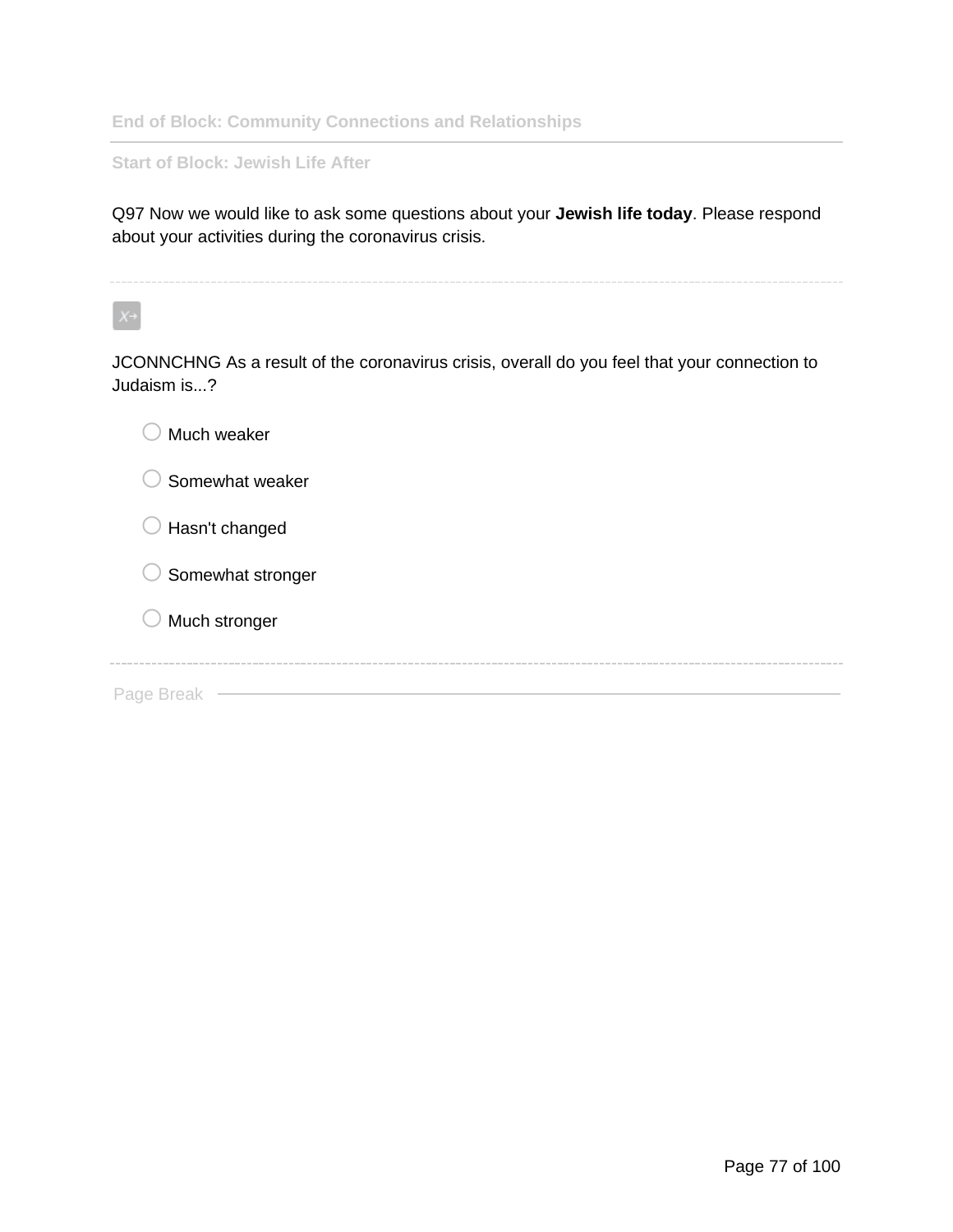SEDERNOW On Passover this year, did you do any of the following for your Passover seder? (check all that apply)

 $X \rightarrow$ 

|            | Regardless of what you did this year, in a typical year on Passover, do you participate in a Pass = Yes                                               |
|------------|-------------------------------------------------------------------------------------------------------------------------------------------------------|
|            | Held a Passover seder the way I usually do<br>Regardless of what you did this year, in a typical year on Passover, do you participate in a Pass = Yes |
|            | Had seder with different group of people than usual                                                                                                   |
|            | Incorporated discussion of coronavirus into Passover seder rituals                                                                                    |
|            | Hosted or attended a virtual Passover seder by internet or telephone                                                                                  |
|            | Did not have a Passover seder at all                                                                                                                  |
|            | Other, please specify                                                                                                                                 |
|            | <b>None of these</b>                                                                                                                                  |
| Page Break |                                                                                                                                                       |

Page 78 of 100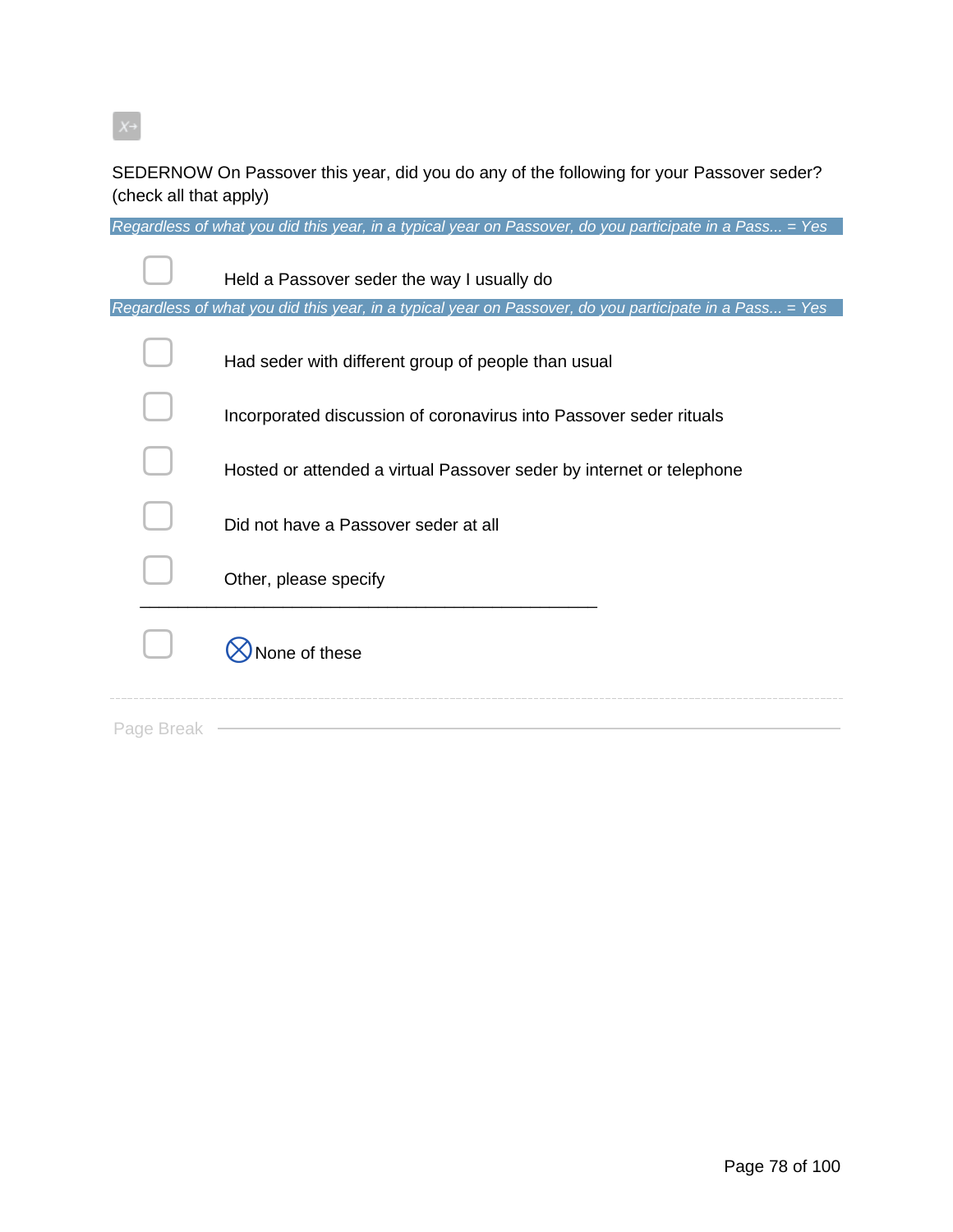$[\times]$ 

|                                                                                                                            | <b>Never</b> | Rarely | Sometimes | Often |
|----------------------------------------------------------------------------------------------------------------------------|--------------|--------|-----------|-------|
| Watched/listened/joined<br>a Jewish religious<br>service                                                                   |              |        |           |       |
| Are any of your children<br>(check all that apply) $=$<br>Babies, toddlers,<br>preschoolers, or not yet in<br>kindergarten |              |        |           |       |
| Watched/listened/joined<br>online activities or<br>programming for Jewish<br>families with young<br>children               |              |        |           |       |
| Watched/listened/joined<br>\${e://Field/APROGRAM}<br>Jewish program, class,<br>or activity                                 |              |        |           |       |
| Communicated with<br>online Jewish groups<br>using social media (e.g.,<br>Facebook, Twitter)                               |              |        |           |       |
| Searched for Jewish<br>resources and<br>information                                                                        |              |        |           |       |
| Page Break                                                                                                                 |              |        |           |       |

## JONLINE In the PAST MONTH, how often did you do any of the following activities online?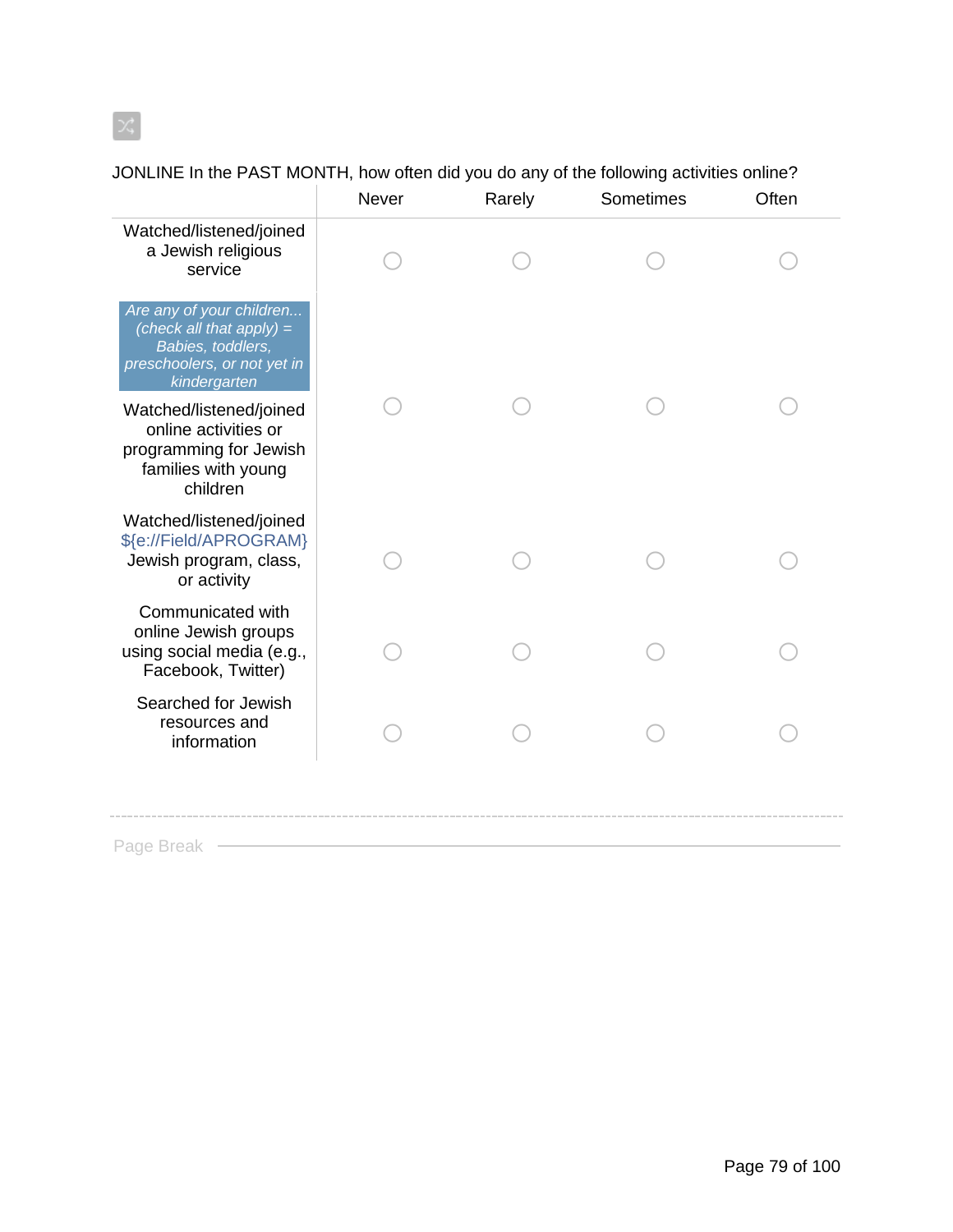$X \rightarrow$ 

JDISRUPT In what ways, if any, has your Jewish life been disrupted because of the coronavirus? (check all that apply)

|            | Could not obtain all kosher food needed, including food for Passover                                                  |
|------------|-----------------------------------------------------------------------------------------------------------------------|
|            | Postponed or altered celebration of a life-cycle event such as a wedding, bar or<br>bat mitzvah, bris, or baby naming |
|            | Could not say mourner's kaddish, sit shiva, or have a funeral, in the usual way                                       |
|            | Used technology on Shabbat or Jewish holidays more than in the past                                                   |
|            | Other, please specify                                                                                                 |
|            | one of these                                                                                                          |
| Page Breal |                                                                                                                       |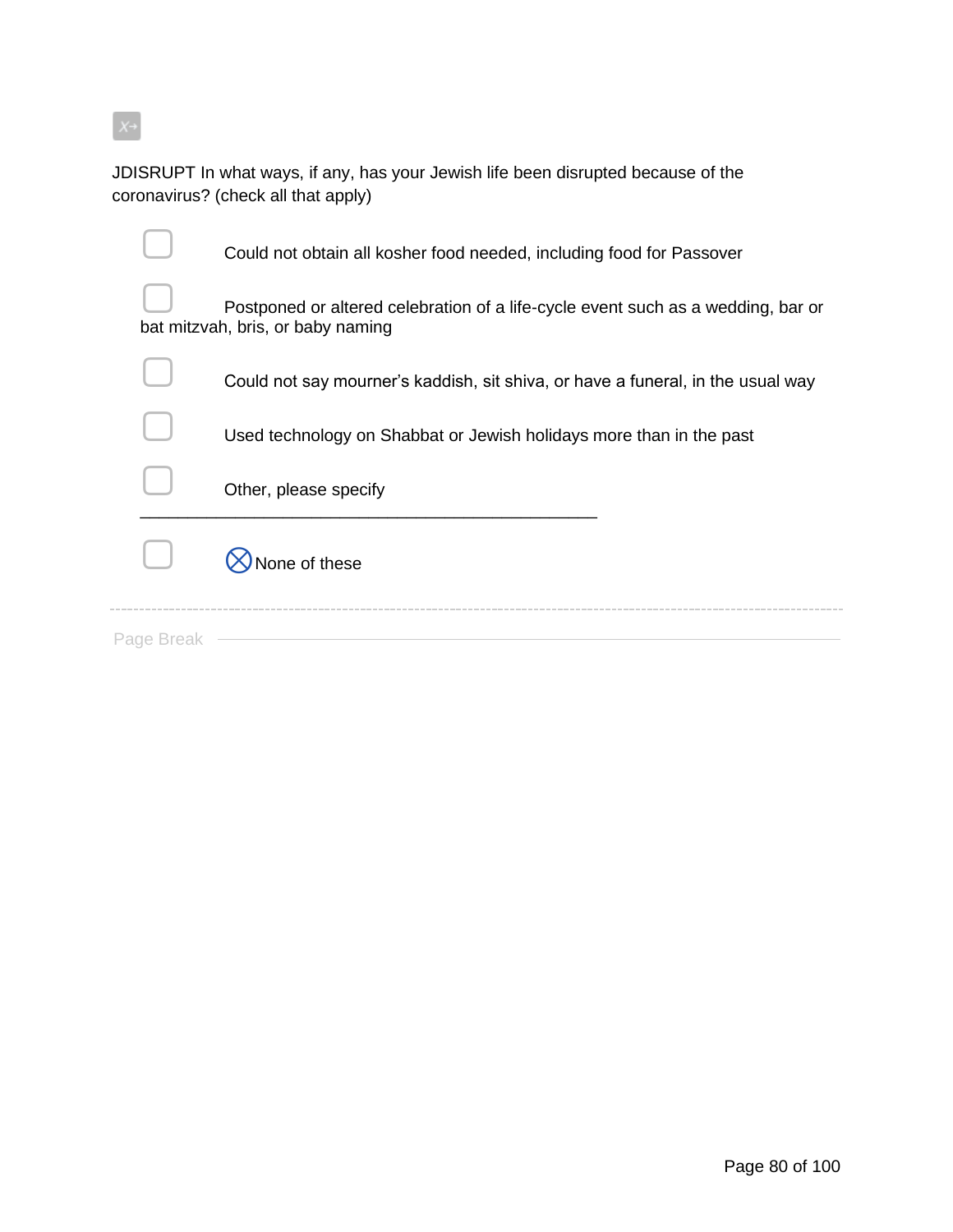*Display This Question: If In January 2020, did you belong to a Jewish congregation, such as a synagogue, temple, minyan, ch... = Yes, belonged*

SYNFUT Thinking about your synagogue membership, which of the following statements are true for you? (check all that apply)

|        | I do not expect to rejoin next year for financial reasons                        |
|--------|----------------------------------------------------------------------------------|
|        | I do not expect to rejoin next year for reasons that are not related to finances |
|        | I expect to continue my membership if I get financial assistance                 |
|        | I expect to continue my membership as before                                     |
|        | Something else:                                                                  |
| Page B |                                                                                  |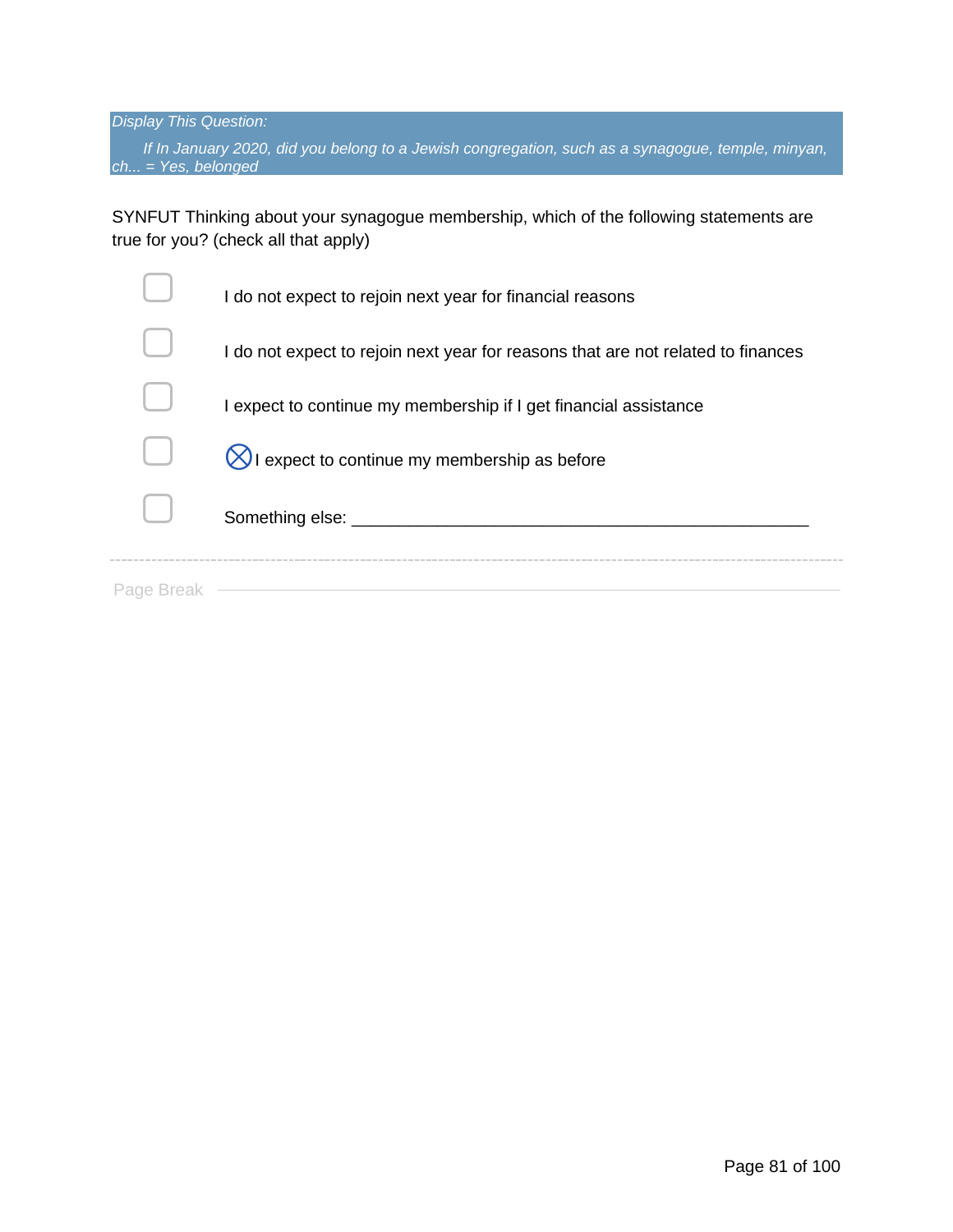**End of Block: Jewish Life After**

**Start of Block: Jewish Online Life**

JFUT Which of the following statements is true for you about your online involvement with virtual Jewish life during the coronavirus crisis? (check all that apply)

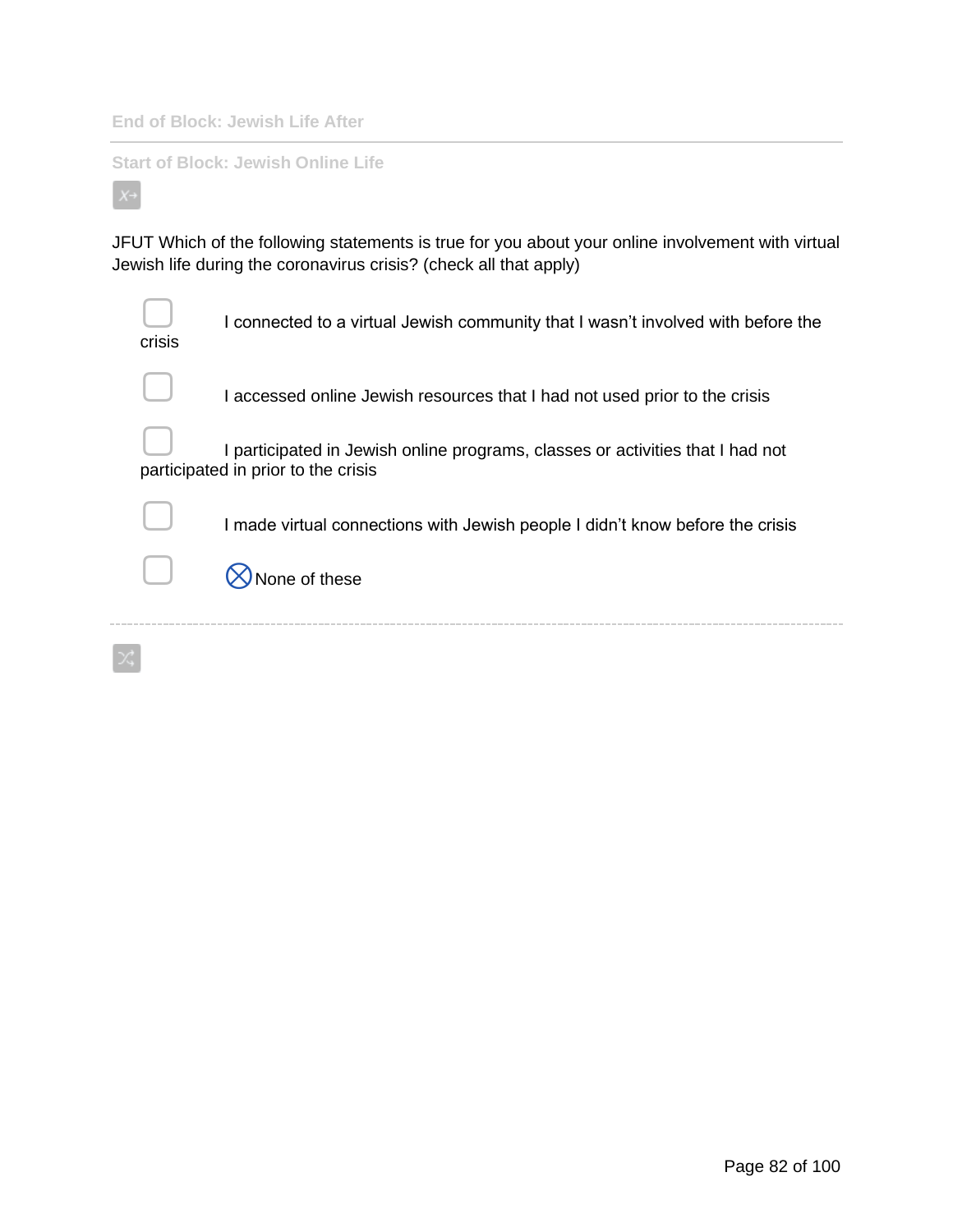|                                                                                                                           | Completely<br>disagree | Somewhat<br>disagree | Somewhat<br>agree | Completely<br>agree |
|---------------------------------------------------------------------------------------------------------------------------|------------------------|----------------------|-------------------|---------------------|
| Having access<br>to a virtual<br>Jewish<br>community<br>helped me feel<br>connected to<br>other Jewish<br>people          |                        |                      |                   |                     |
| I expect to<br>continue using<br>online Jewish<br>resources after<br>the crisis is over                                   |                        |                      |                   |                     |
| Staying<br>connected to a<br>virtual Jewish<br>community will<br>remain part of<br>my routine after<br>the crisis is over |                        |                      |                   |                     |

#### JLONLFUT To what extent do you agree or disagree with the following statements?

**End of Block: Jewish Online Life**

**Start of Block: Donations**

Q237 The following questions are about volunteering and charitable donations.

VOL2019 In 2019, did you ever do any volunteer activities? For example, things like serving on a committee, political organizing, or working in a soup kitchen.

 $\bigcirc$  Yes, through Jewish and non-Jewish organizations

- $\bigcirc$  Yes through Jewish organizations only
- $\bigcirc$  Yes, through non-Jewish organizations only
- $\bigcirc$  Did not volunteer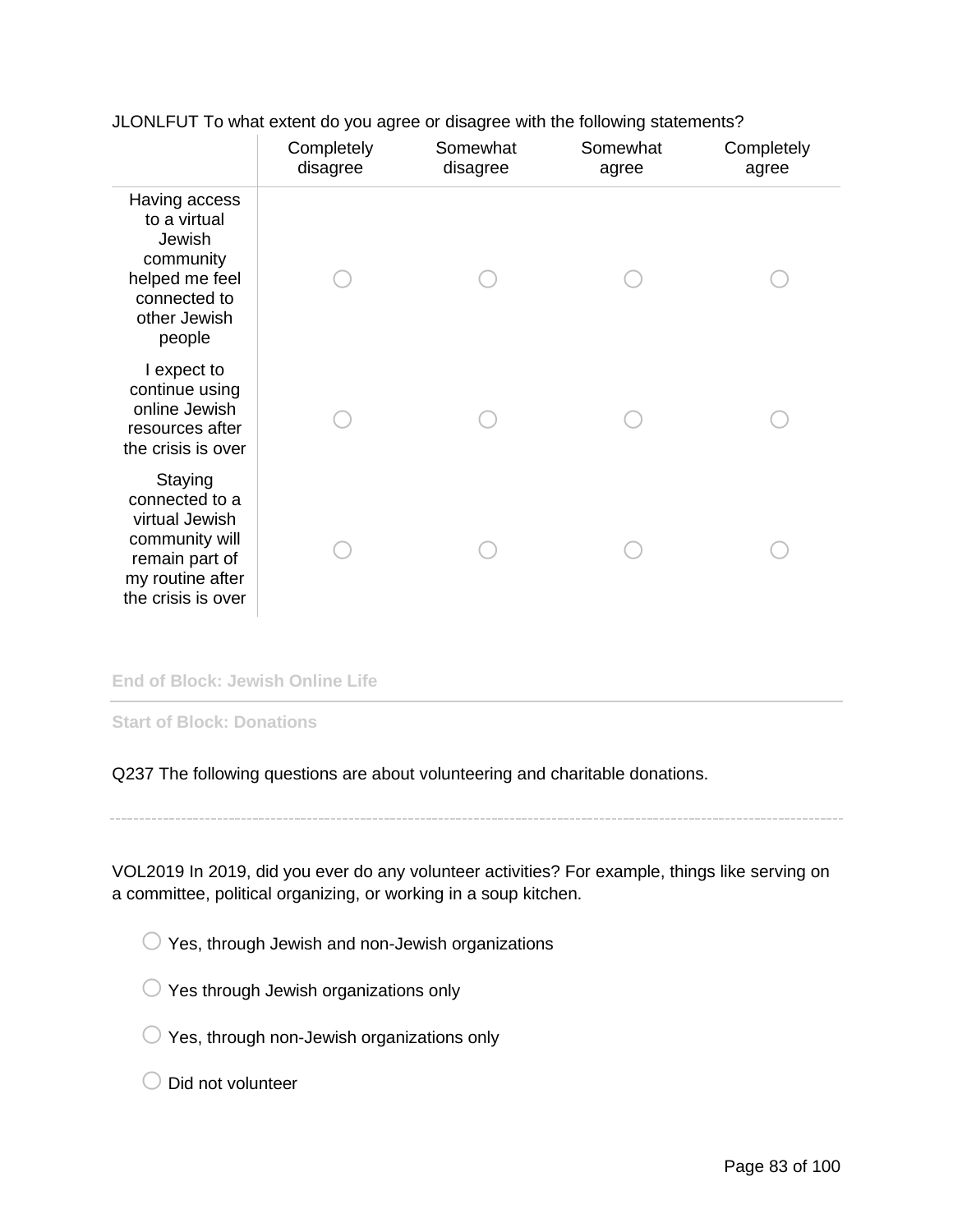CHAR2019 In 2019, did \${e://Field/CHARANYHH} make any charitable donations?



 $\bigcirc$  Don't know

| <b>Display This Question:</b>                                                                                            |
|--------------------------------------------------------------------------------------------------------------------------|
| If In 2019, did \${e://Field/CHARANYHH} make any charitable donations? = Yes, to Jewish and non-<br>Jewish organizations |
| Or In 2019, did \${e://Field/CHARANYHH} make any charitable donations? = Yes, to Jewish<br>organizations only            |
|                                                                                                                          |
| CHARFED In 2019, did you make a donation to the Jewish Federation of Greater Pittsburgh?                                 |
| Yes                                                                                                                      |
|                                                                                                                          |

 $\bigcirc$  No

O Don't know

Page Break – Engineering and the Break of the Break and the Break of the Break and the Break of the Break of the Break and the Break of the Break and the Break of the Break of the Break of the Break of the Break of the Bre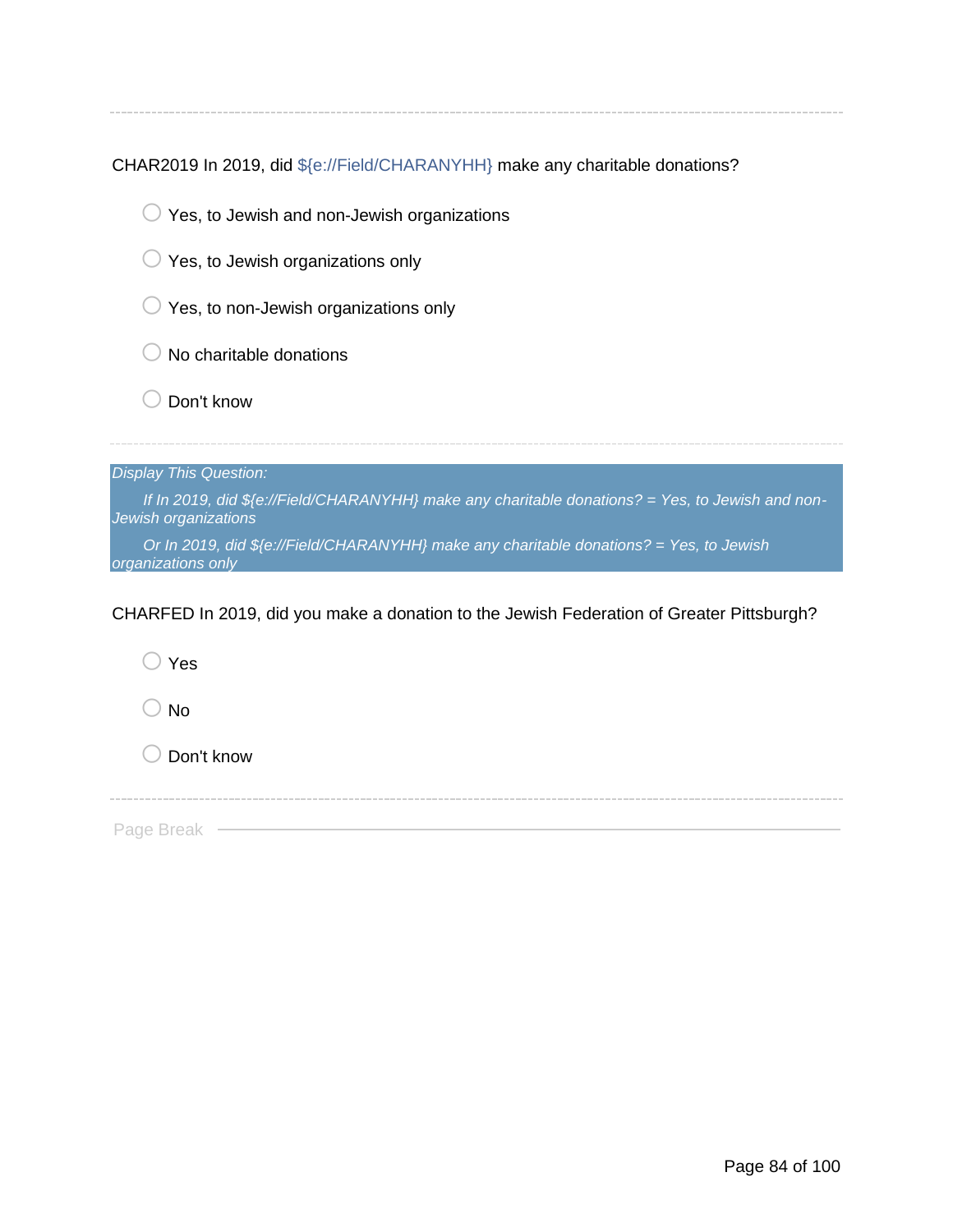CHARJ2020 Compared to 2019, do you expect the total amount of your charitable contributions to **Jewish organizations** in 2020 to...?

*In 2019, did \${e://Field/CHARANYHH} make any charitable donations? = Yes, to Jewish and non-Jewish organizations*

*Or In 2019, did \${e://Field/CHARANYHH} make any charitable donations? = Yes, to Jewish organizations only*

 $\bigcirc$  Decrease  $\bigcirc$  Increase  $\bigcirc$  Stay about the same

 $\bigcirc$  Not sure

CHARNJ2020 Compared to 2019, do you expect the total amount of your charitable

contributions to **non-Jewish organizations** in 2020 to...?

*In 2019, did \${e://Field/CHARANYHH} make any charitable donations? = Yes, to Jewish and non-Jewish organizations*

*Or In 2019, did \${e://Field/CHARANYHH} make any charitable donations? = Yes, to non-Jewish organizations only*

Decrease

 $\bigcirc$  Increase

Stay about the same

 $\bigcirc$  Not sure

**End of Block: Donations**

**Start of Block: Values**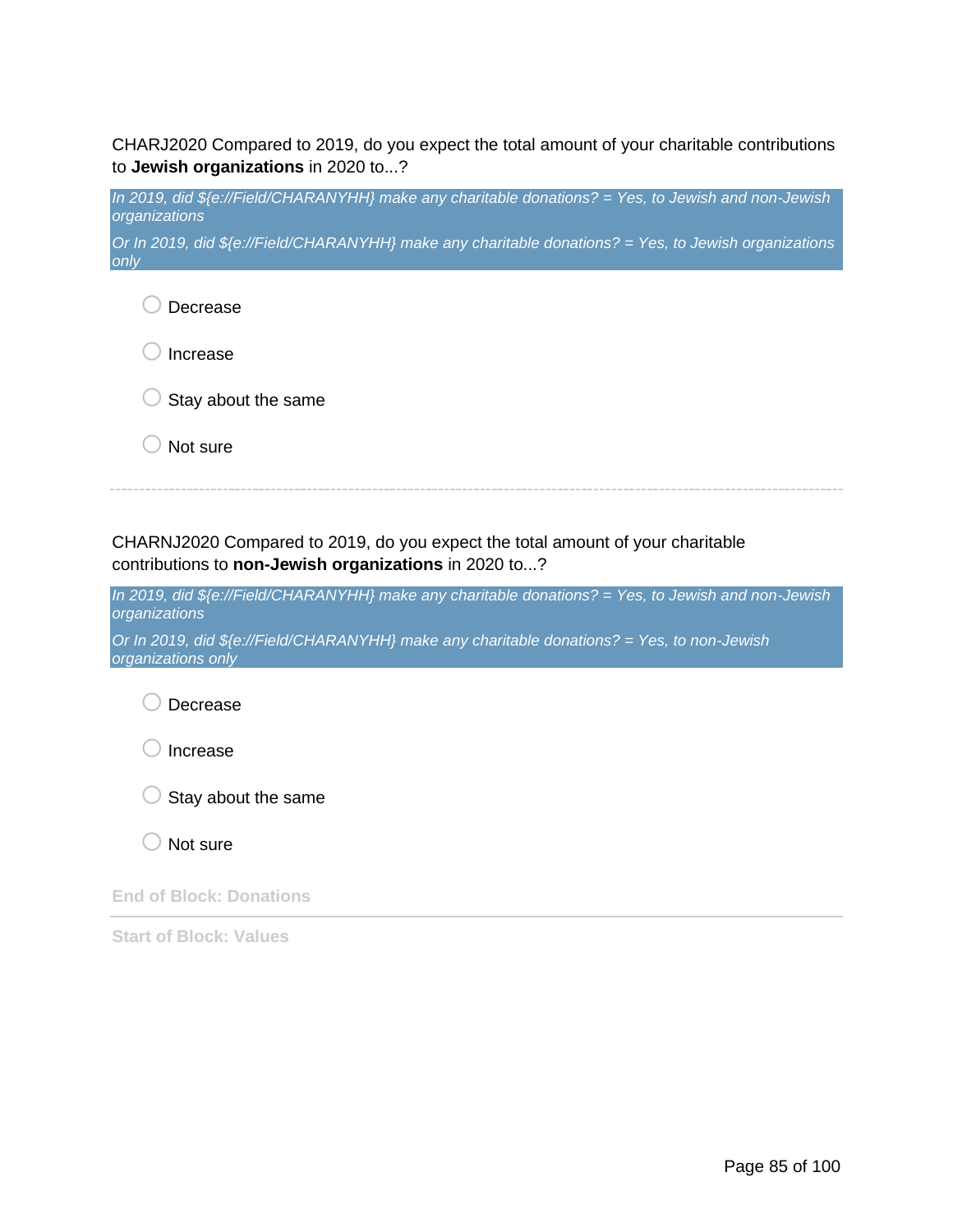JCOPE To what extent do you feel that being Jewish has helped you cope with the crisis?

| Not at all           |  |  |
|----------------------|--|--|
| Not too much         |  |  |
| Somewhat             |  |  |
| $\bigcirc$ Very much |  |  |
|                      |  |  |
| Page Break           |  |  |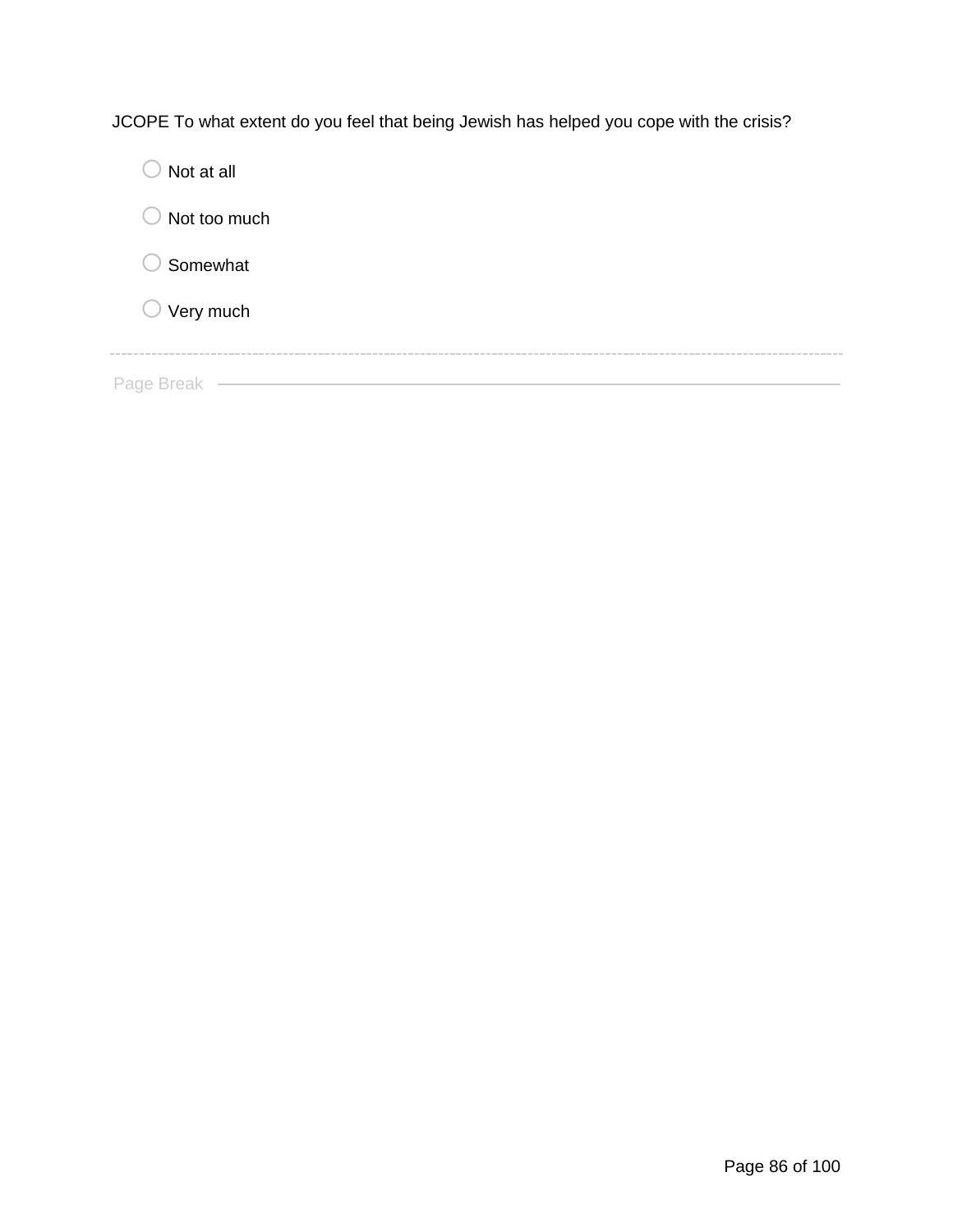$[\infty]$ 

|                                                                           | Not at all | A little | Somewhat | Very much |
|---------------------------------------------------------------------------|------------|----------|----------|-----------|
| Feel a<br>connection to<br>Israel?                                        |            |          |          |           |
| Feel like part of<br>a worldwide<br>Jewish<br>community?                  |            |          |          |           |
| Feel like part of<br>a local Jewish<br>community?                         |            |          |          |           |
| Feel like part of<br>an online or<br>virtual Jewish<br>community?         |            |          |          |           |
| $RESPIEW = 1$<br>Feel that being<br>Jewish is part of<br>your daily life? |            |          |          |           |
| Page Break                                                                |            |          |          |           |

JCONN Thinking about how you feel today, to what extent do you…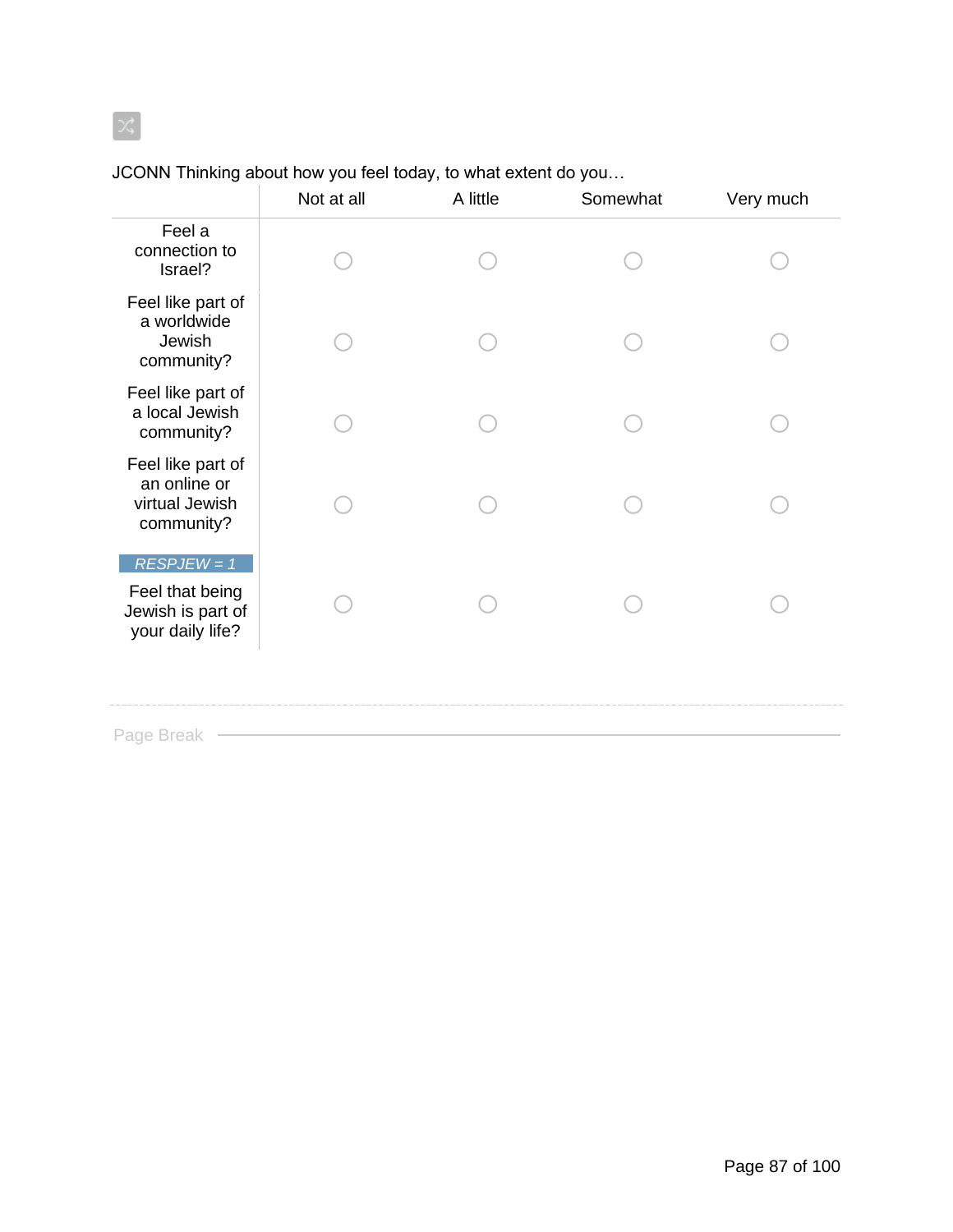# $[\infty]$

## ANTISEM How concerned are you about antisemitism...

|                                                                                           | Not at all | A little | Somewhat | Very much |
|-------------------------------------------------------------------------------------------|------------|----------|----------|-----------|
| Around the<br>world?                                                                      |            |          |          |           |
| In the United<br>States?                                                                  |            |          |          |           |
| In your local<br>community?                                                               |            |          |          |           |
|                                                                                           |            |          |          |           |
| the control of the control of the control of the control of the control of the control of |            |          |          |           |

Page Break —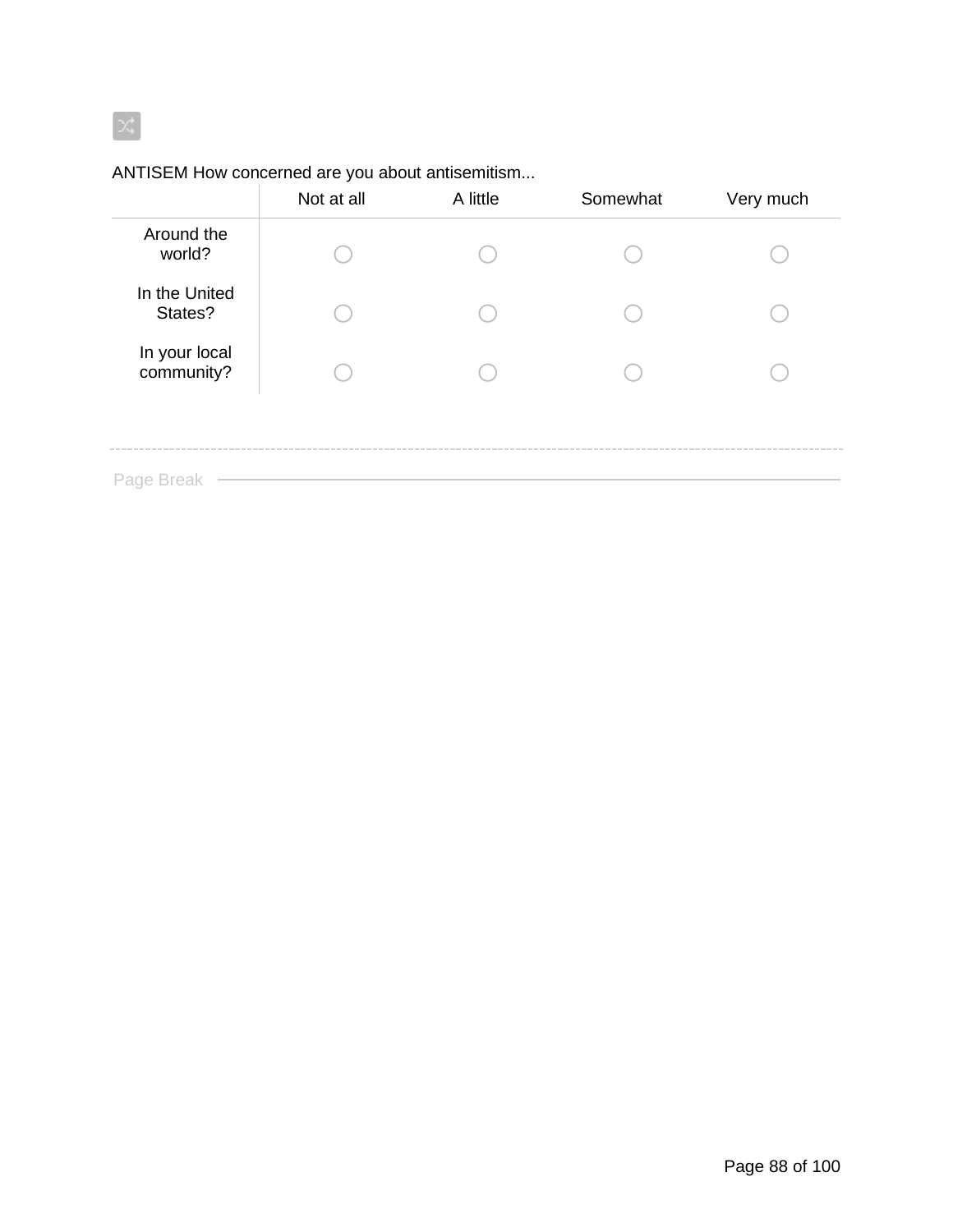ISRNEWS How closely have you followed news about Israel's response to the coronavirus crisis?

| $\bigcirc$ Not at all closely |                               |  |
|-------------------------------|-------------------------------|--|
| $\bigcirc$ Not too closely    |                               |  |
| $\bigcirc$ Somewhat closely   |                               |  |
| $\bigcirc$ Very closely       |                               |  |
|                               | ----------------------------- |  |
| Page Break                    |                               |  |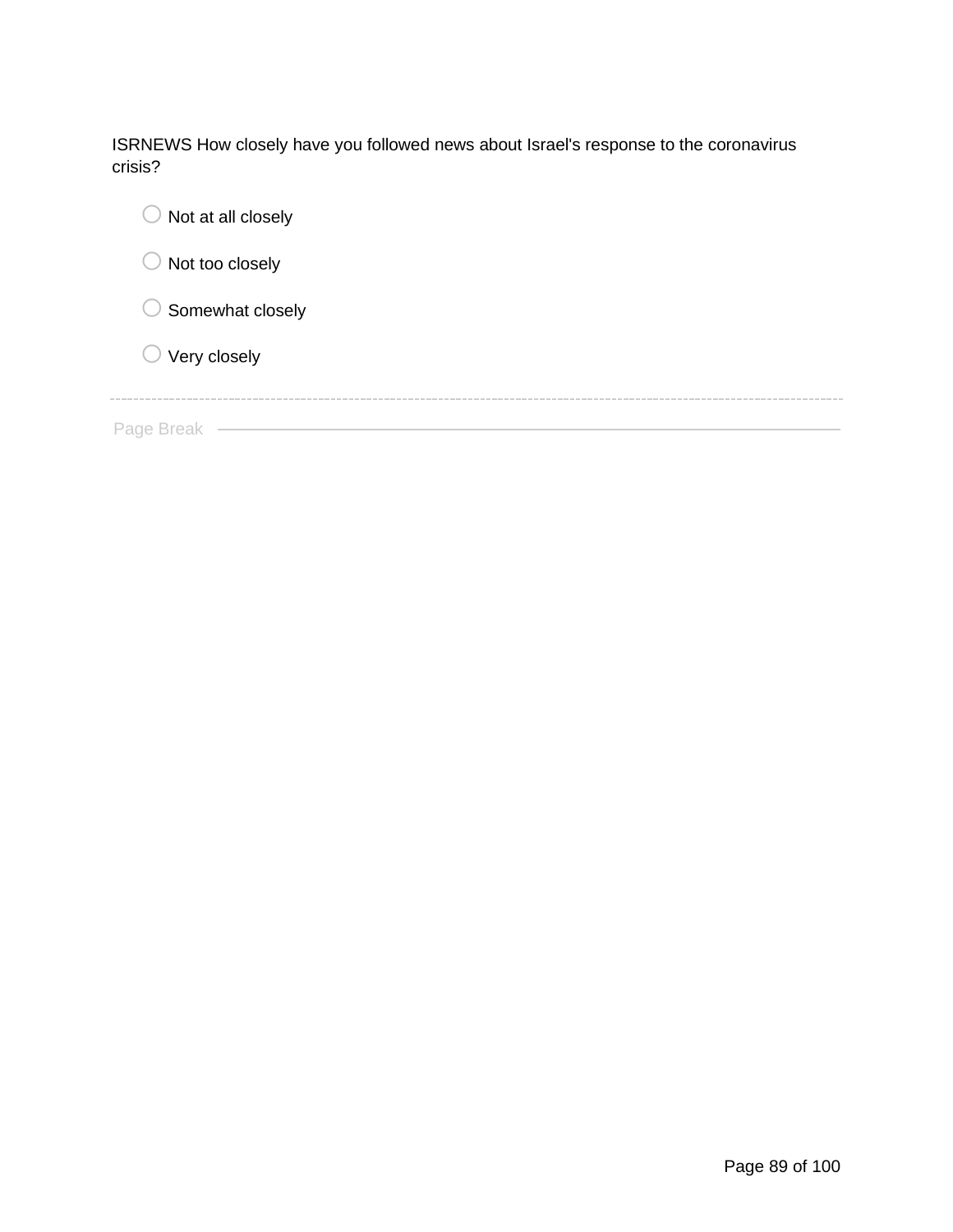

JLCAUSECHGR Many people have causes they support or that they care about.

BEFORE the coronavirus crisis, which were the causes you cared about the most? Which causes do you care most about NOW?

For each time period please select up to 3 causes you care or cared about the MOST.

|                                                                                                         | Causes I cared MOST about<br>BEFORE (select up to 3) | Causes I care MOST about<br>NOW (select up to 3) |
|---------------------------------------------------------------------------------------------------------|------------------------------------------------------|--------------------------------------------------|
| Human service needs (e.g.,<br>homelessness, poverty, food<br>insecurity, counseling,<br>domestic abuse) |                                                      |                                                  |
| Antisemitism                                                                                            |                                                      |                                                  |
| Environment and climate<br>change                                                                       |                                                      |                                                  |
| Social justice (e.g., income<br>inequality, racism,<br>discrimination)                                  |                                                      |                                                  |
| Jewish life including Jewish<br>education, synagogues, and<br>outreach                                  |                                                      |                                                  |
| Health care and research                                                                                |                                                      |                                                  |
| <b>Israel</b>                                                                                           |                                                      |                                                  |
| <b>Arts and Culture</b>                                                                                 |                                                      |                                                  |
| Politics (political campaigns,<br>voter turnout)                                                        |                                                      |                                                  |
| Other:                                                                                                  |                                                      |                                                  |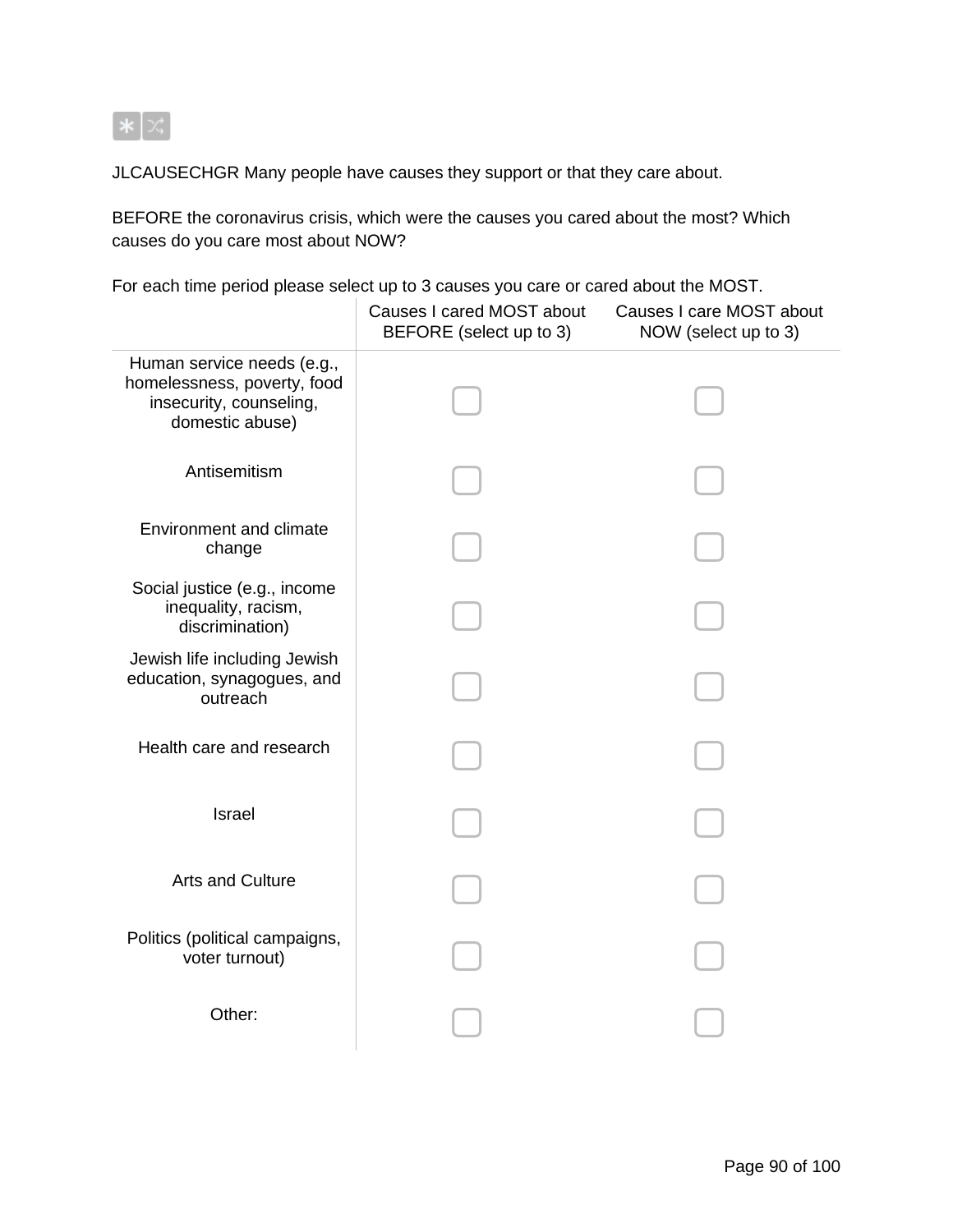**End of Block: Values**

**Start of Block: Overall Response**

Q240 We're almost done, we just have a few more questions left.



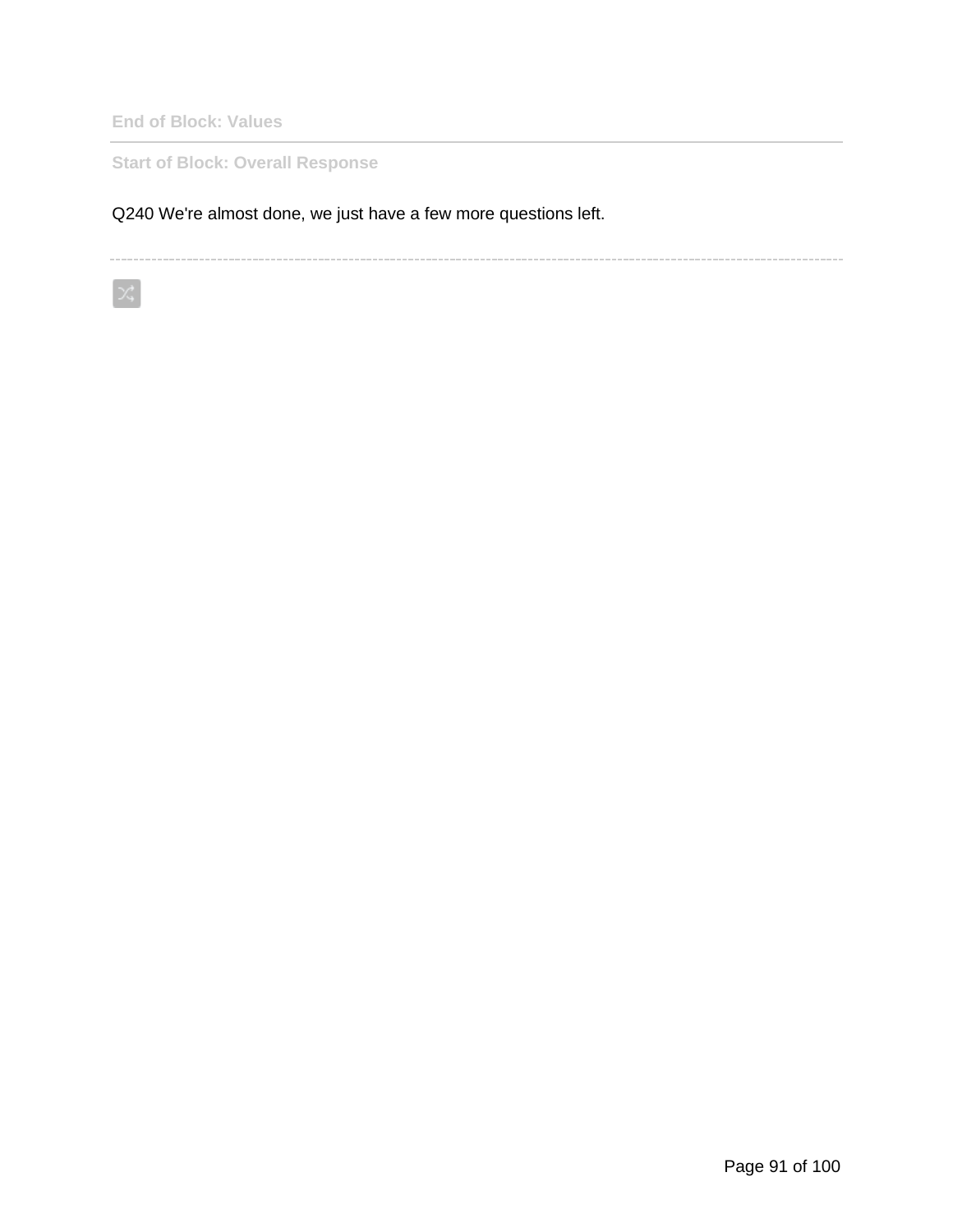|                                                                                                                                                       | Poor | Just fair | Good | Excellent | Don't know |
|-------------------------------------------------------------------------------------------------------------------------------------------------------|------|-----------|------|-----------|------------|
| Jewish<br>Federation of<br>Greater<br>Pittsburgh                                                                                                      |      |           |      |           |            |
| <b>SYNMEMBER</b><br>$= 1$                                                                                                                             |      |           |      |           |            |
| Your<br>synagogue                                                                                                                                     |      |           |      |           |            |
| $RESPSTUD =$<br>Your college<br>or university                                                                                                         |      |           |      |           |            |
| Thinking about<br>the work you<br>were doing<br>before the start<br>of the crisis,<br>which of the<br>following was<br>$=$ Worked for<br>an employer  |      |           |      |           |            |
| Or Thinking<br>about the work<br>you are doing<br>now, which of<br>the following is<br>true for you?<br>(check all tha<br>$=$ Work for an<br>employer |      |           |      |           |            |
| Your<br>employer                                                                                                                                      |      |           |      |           |            |
| Your local<br>government                                                                                                                              |      |           |      |           |            |
| Your state<br>government                                                                                                                              |      |           |      |           |            |
| The federal<br>government                                                                                                                             |      |           |      |           |            |

## RATE How would you rate each of the following on their handling of the coronavirus?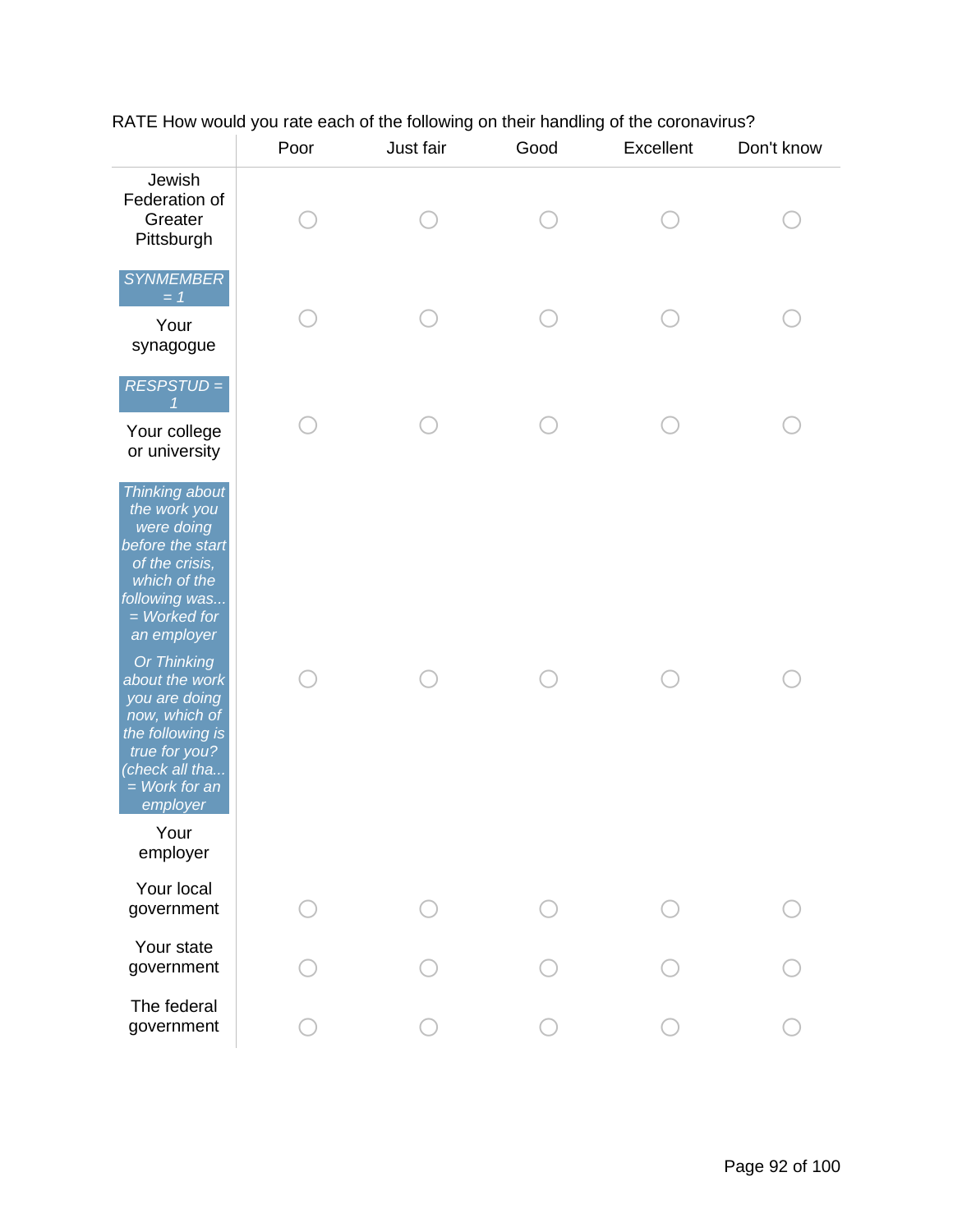**End of Block: Overall Response**

**Start of Block: About You**

Q241 To conclude the survey, we would like to know a little bit more about you to better understand your responses.

| <b>GENDER</b><br>What is your gender?                          |
|----------------------------------------------------------------|
| Male                                                           |
| Female                                                         |
| Prefer to identify another way                                 |
|                                                                |
| EDU What is the highest level of schooling you have completed? |
| Less than high school diploma                                  |
| High school diploma                                            |
| Some college or technical school                               |
| Associate or technical degree                                  |
| Bachelor's degree                                              |
| Graduate or Professional degree (e.g., MA, MS, JD, MD, PhD)    |
|                                                                |
| Page Break                                                     |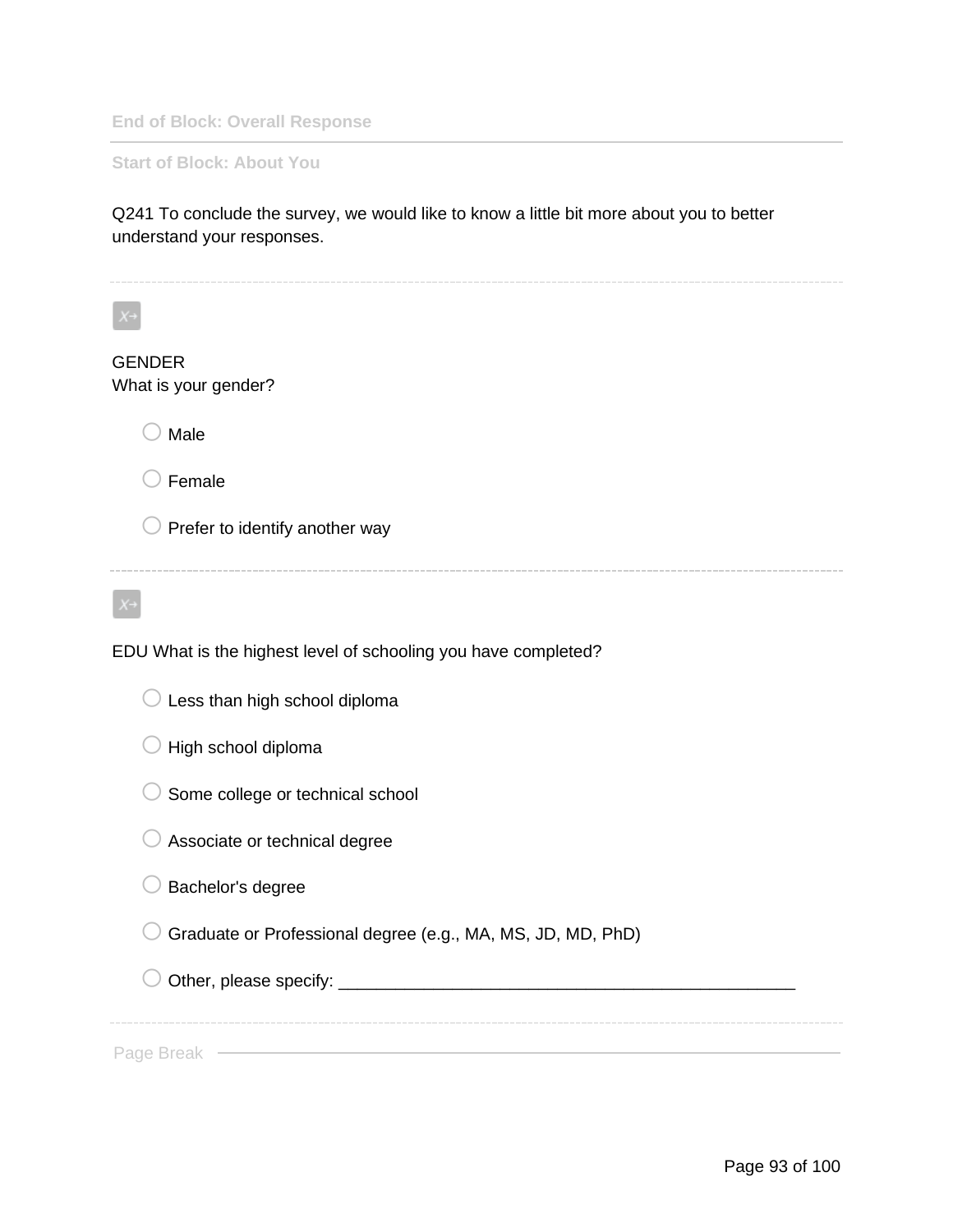*Display This Question: If RESPJEW = 1*

|            | Ultra-Orthodox or Haredi (including Yeshivish, Litvish, Chasidic, and Chabad) |
|------------|-------------------------------------------------------------------------------|
|            | <b>Modern Orthodox</b>                                                        |
|            | Conservative                                                                  |
|            | Reconstructionist                                                             |
|            | Reform                                                                        |
|            | Renewal                                                                       |
|            | Humanist                                                                      |
|            | Secular/Culturally Jewish                                                     |
|            | Other, please specify: _                                                      |
|            | Just Jewish, no particular denomination                                       |
|            |                                                                               |
| Page Break |                                                                               |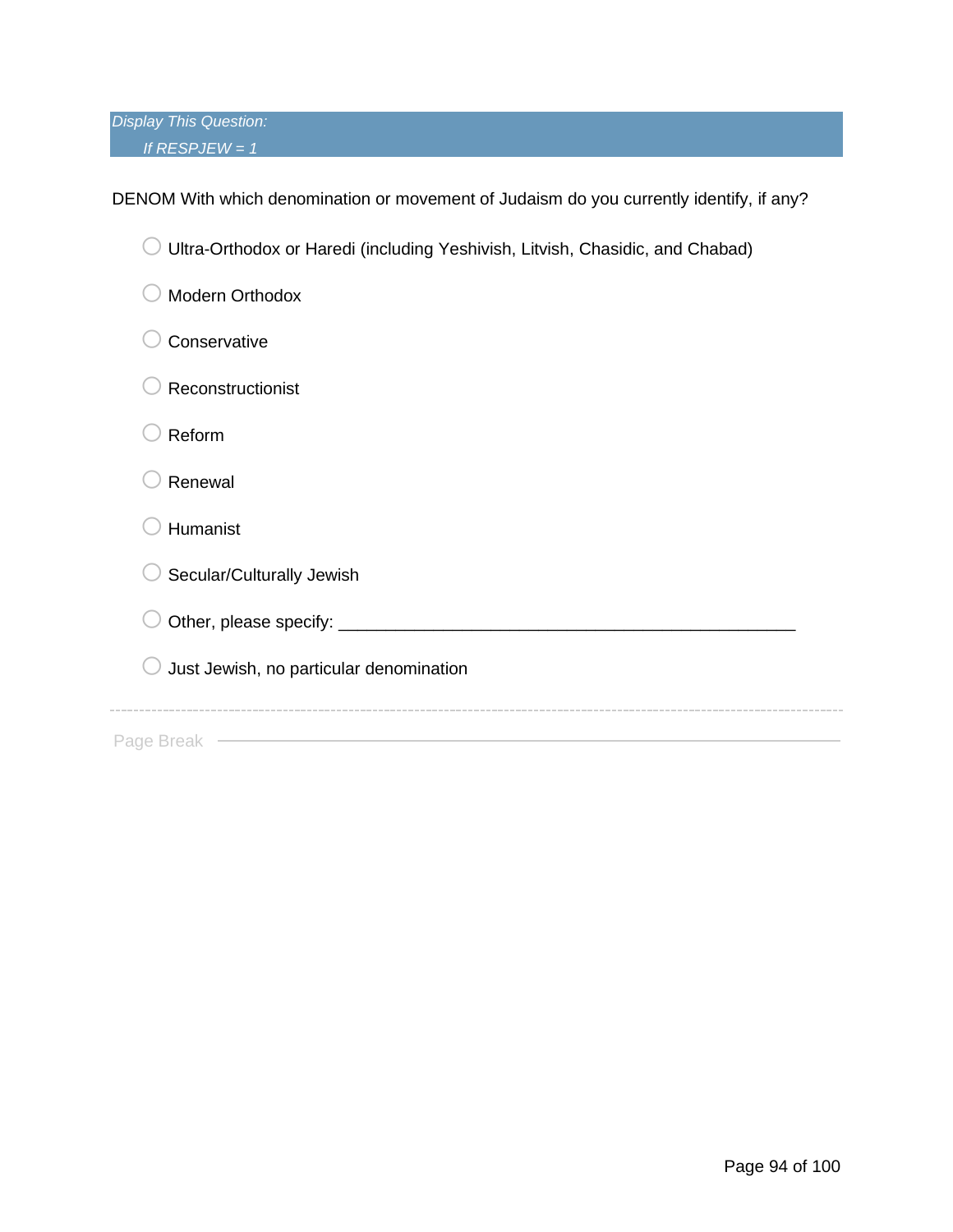POLVIEWS In terms of political views, people often classify themselves as "liberal," "moderate," or "conservative." Where would you place yourself on this scale? 

| <b>Extremely liberal</b> |
|--------------------------|
| Liberal                  |
| <b>Slightly liberal</b>  |
| Moderate                 |
| Slightly conservative    |
| Conservative             |
| Extremely conservative   |
|                          |
| Page Break               |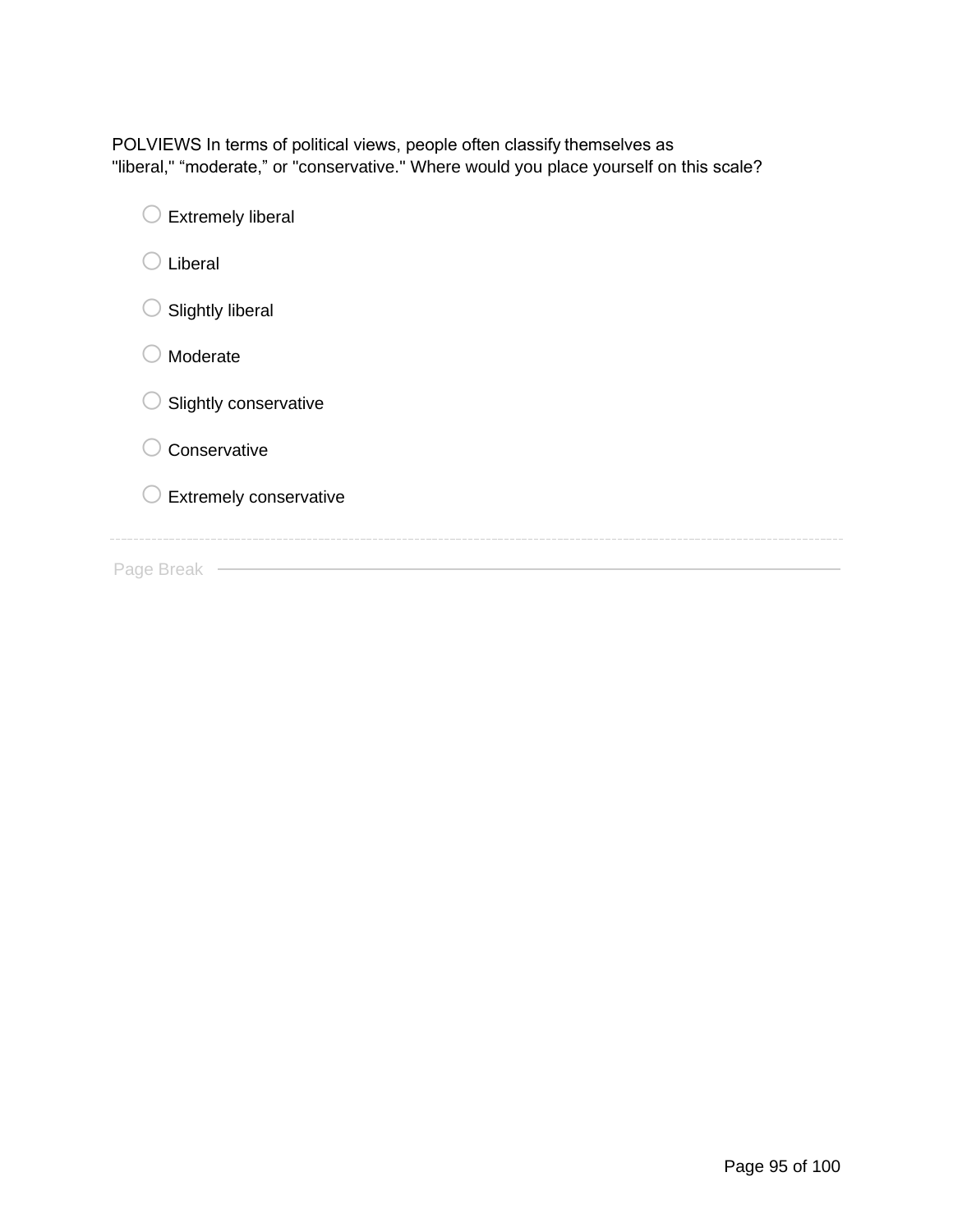$X \rightarrow$ 

HISP Are you of Hispanic, Latino, or Spanish origin, such as Mexican, Cuban, Puerto Rican, or Argentinian?

| Yes       |                                                          |
|-----------|----------------------------------------------------------|
| <b>No</b> |                                                          |
|           |                                                          |
|           | RACE What is your race or origin? (check all that apply) |
|           | White                                                    |
|           | <b>Black or African American</b>                         |
|           | Asian or Asian American                                  |
|           | Middle Eastern or North African                          |
|           | American Indian or Alaska Native                         |
|           | Native Hawaiian or other Pacific Islander                |
|           | Some other race or origin (please specify)               |
|           |                                                          |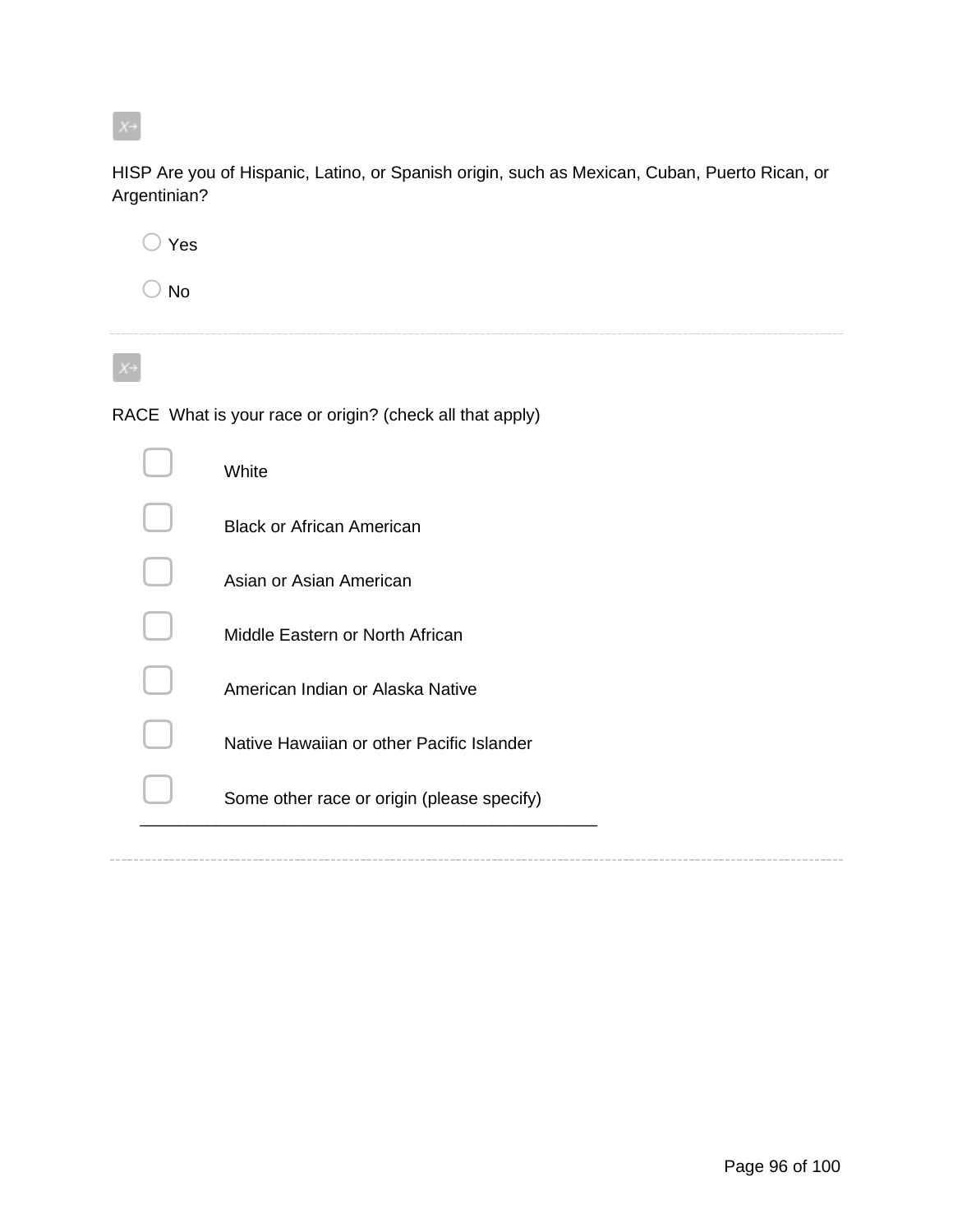| <b>Display This Question:</b>                                                                                |
|--------------------------------------------------------------------------------------------------------------|
| If What is your race or origin? (check all that apply) != Black or African American                          |
| And If                                                                                                       |
| What is your race or origin? (check all that apply) = Asian or Asian American                                |
| Or What is your race or origin? (check all that apply) = Middle Eastern or North African                     |
| Or What is your race or origin? (check all that apply) = American Indian or Alaska Native                    |
| Or What is your race or origin? (check all that apply) = Native Hawaiian or other Pacific Islander           |
| Or What is your race or origin? (check all that apply) = Some other race or origin (please specify)          |
| Or If                                                                                                        |
| Are you of Hispanic, Latino, or Spanish origin, such as Mexican, Cuban, Puerto Rican, or Argentin<br>$= Yes$ |
|                                                                                                              |
|                                                                                                              |
| RACEPOC Do you identify as a person of color?                                                                |
| Yes                                                                                                          |
| <b>No</b>                                                                                                    |
|                                                                                                              |
|                                                                                                              |
| LGBTQ Do you identify as LGBTQ?                                                                              |
| Yes                                                                                                          |
| <b>No</b>                                                                                                    |
|                                                                                                              |
|                                                                                                              |
| Page Break                                                                                                   |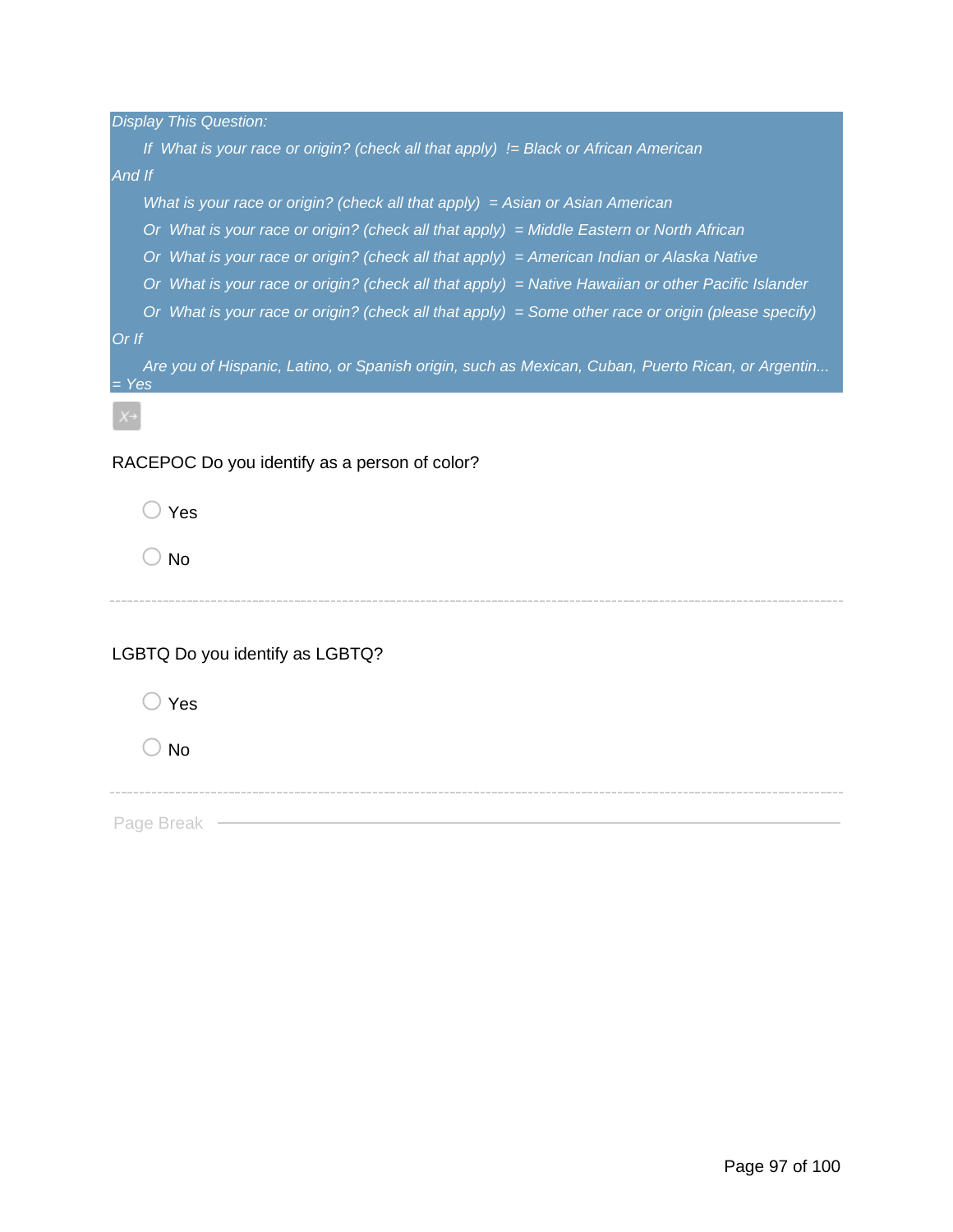CRIMPACT Thank you for providing all of this information. Now, in your own words, what has been the biggest personal impact of the coronavirus crisis?

| Page Break | the contract of the contract of the contract of the contract of the contract of |  |  |
|------------|---------------------------------------------------------------------------------|--|--|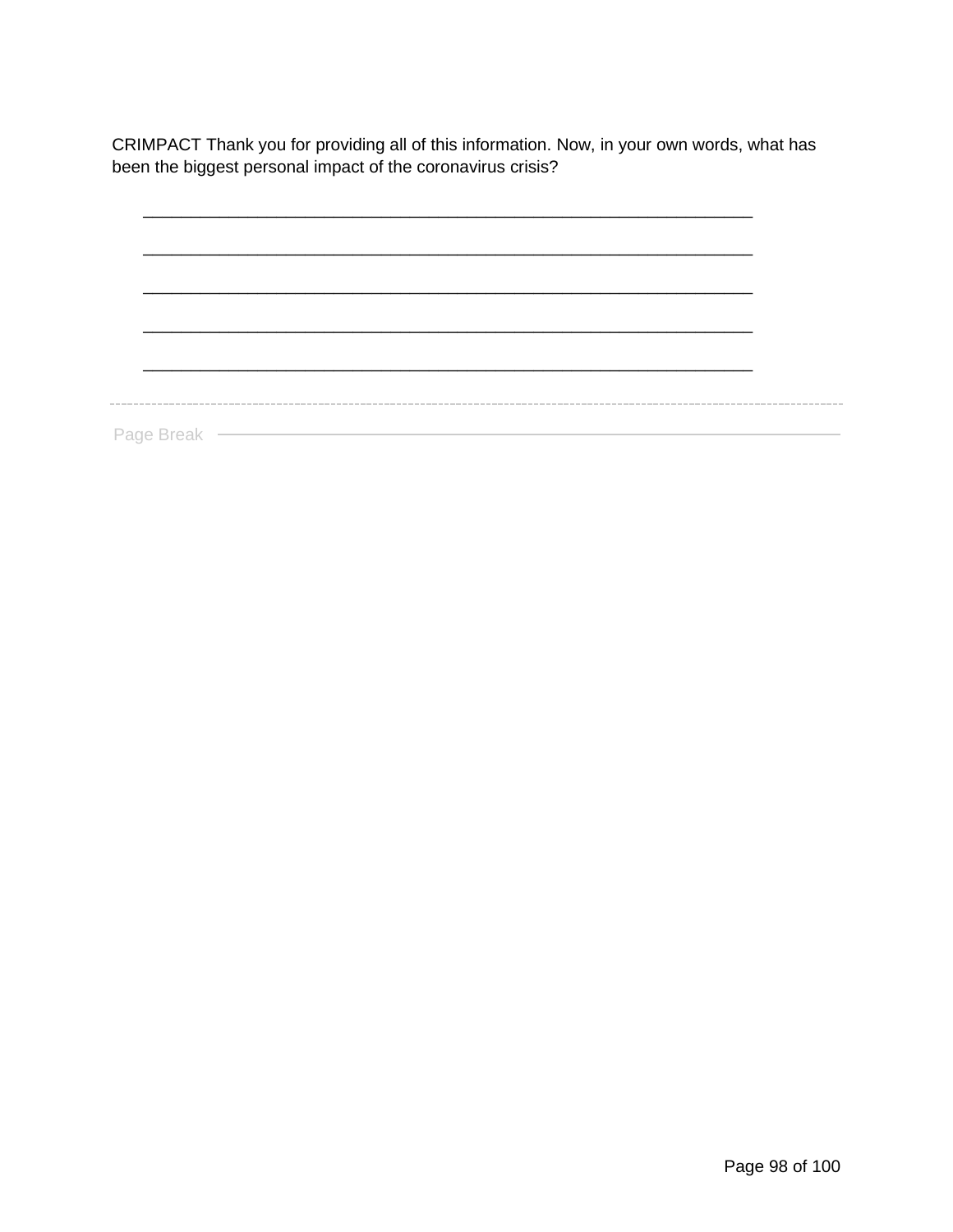**End of Block: About You**

**Start of Block: Future Research**

Q1 The study team and sponsors may be interested in conducting follow-up research on this topic in the future. Are you willing to be contacted for this research?

| Yes |  |
|-----|--|
|-----|--|

 $\bigcirc$  No

*Display This Question: If The study team and sponsors may be interested in conducting follow-up research on this topic in t... = Yes*

Q2 Please provide your name, phone number and email address where you could be reached in the future. Your contact information will ONLY be used for research purposes, and nothing else. It will be separated from your survey responses to protect your privacy.

| O Name _________________________  |  |  |
|-----------------------------------|--|--|
| O Phone _________________________ |  |  |
| ◯ Email <u>___________</u> _____  |  |  |

**End of Block: Future Research**

**Start of Block: Lottery**

Q1 Thank you for completing the survey. You are eligible to be entered in a lottery to win a \$100 Amazon.com gift card. If you win, you may choose to receive the gift card or to have \$100 donated on your behalf to [The Squirrel Hill Food Pantry](https://www.jfcspgh.org/services/squirrel-hill-food-pantry/) or The Pittsburgh Foundation's [Emergency Action Fund.](https://pittsburghfoundation.org/emergencyactionfund)